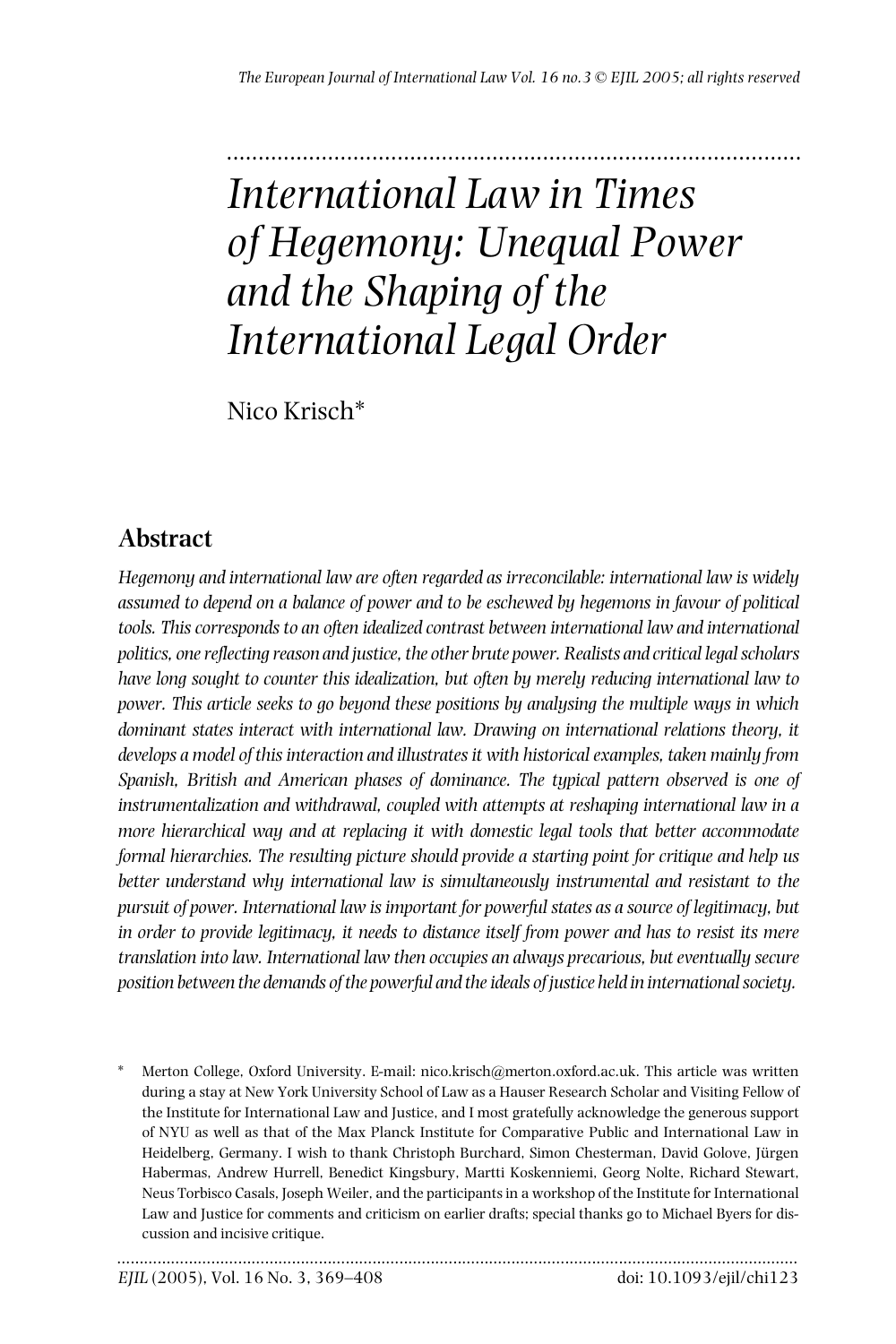## **1 Introduction**

International law and political dominance are often regarded as irreconcilable. Dominant states appear to be reluctant to use the forms and abide by the rules of international law; they seem to consider it as overly constraining, and turn to politics instead.<sup>1</sup> On the other hand, the international legal system also seems to distance itself from predominant power: based on sovereign equality, it is disinclined to grant formal recognition to structures of superiority and leaves them to the political realm.<sup>2</sup> Yet since it is always in need of power to enforce its norms, international law seems helpless in this situation – unable to constrain a powerful state on its own, it is assumed to depend for its effectiveness on a balance of power: 'When there is neither community of interests nor balance of power, there is no international law.'<sup>3</sup> As a result, international law often appears as the sphere of equality, in which reason and justice prevail, whereas power asymmetries are relegated to the sphere of politics where the law of the jungle seems to reign.

This dichotomy finds its classical expression in the respective roles of law and politics in the era of the Concert of Europe in the first half of the 19th century. In its relationship with weaker states, the Concert often operated through political rather than legal means; and international lawyers, in turn, were only too willing to exclude this dominance from their field.<sup>4</sup> A similar picture of mutual exclusion is often used to describe the current turbulent relationship between international law and the United States. The US, reluctant to join treaties and ready to disregard inconvenient legal rules, appears as a 'lawless' hegemon,<sup>5</sup> but in spite of that, international law among the rest of states seems to flourish on its way to realizing the values of the international community. Again, law and power seem to operate in different spheres.

The resulting picture of international law is obviously idealized, and realist scholars of international relations as well as Marxist and critical legal scholars have long pointed to the ways in which international law itself is instrumental to, and shaped by, power.<sup>6</sup> Some have even written the history of international law as one of the

- 161; H. Mosler, *Die Großmachtstellung im Völkerrecht* (1949), esp. at 32–35 (regretting this fact). See also the distinction between factual and legalized hegemony in H. Triepel, *Die Hegemonie: ein Buch von*
- *führenden Staaten* (1938), at 202–206. 3 H.J. Morgenthau, 'Positivism, Functionalism, and International Law', 34 *AJIL* (1940) 260, at 274. See also *id*., *Politics Among Nations* (1948), at 229; L. Oppenheim, *International Law* (1905), i, at 73; F. von Liszt, *Das Völkerrecht* (1898), at 15–38.<br>See, e.g., Oppenheim, *supra* note 3, at 162–164. See also *infra*, Section 4, B 2.<br>In this direction see also Vagts, 'Hegemonic International Law', 95 *AJIL* (2001) 843.<br>See, on
- 
- 
- 199–203; Mearsheimer, 'The False Promise of International Institutions', 19 *International Security* (1994), 5, at 13; and (similarly, though on a rationalist rather than realist basis) J. L. Goldsmith and E. A. Posner, *The Limits of International Law* (2005). On the other hand, see M. Koskenniemi, *From Apology to Utopia* (1989); A. Anghie, *Imperialism, Sovereignty and the Making of International Law* (2004); Chimni, 'An Outline of a Marxist Course on Public International Law', 17 *Leiden JIL* (2004) 1; see also S. Marks, 'Empire's Law', 10 *Indiana Journal of Global Legal Studies* (2003) 449.

<sup>1</sup> See Schmitt, 'USA. und die völkerrechtlichen Formen des modernen Imperialismus', 8 *Königsberger Auslandsstudien* (1933) 117, esp. at 127. 2 See Ginther, 'Hegemony', in R. Bernhardt (ed.), *Encyclopedia of Public International Law* (1986), ix, at 158–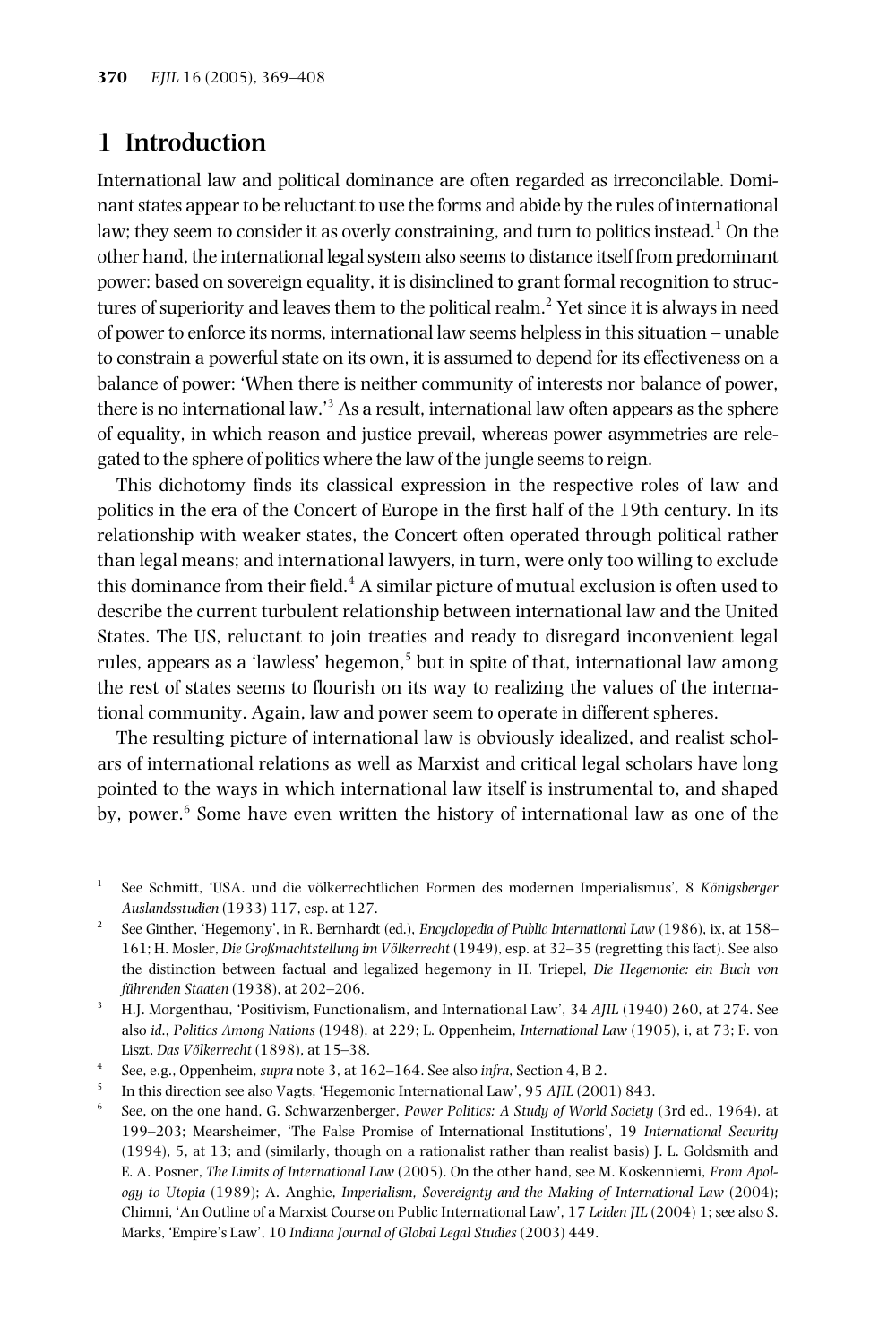different epochs of great power dominance.<sup>7</sup> This critique is important and often revealing, but it falls too easily into the trap of reducing international law to power, of regarding international law as just another tool of the powerful to exert their dominance. International law appears as either the nemesis of power or as its handmaiden.

In this paper, I seek to go beyond these positions and try to analyse in greater detail the complex ways in which powerful states interact with international law. Any deeper look at this interaction reveals that international law is *both* an instrument of power and an obstacle to its exercise; it is always apology *and* utopia.<sup>8</sup> This double nature creates significant tensions and negotiations by dominant states with the international legal order, and, as I will argue, it typically leads to a four-tiered response. In some areas, powerful states tend to use international law as a means of regulation as well as of pacification and stabilization of their dominance; in other areas, faced with the hurdles of equality and stability that international law erects, they withdraw from it. Most of the interesting action, though, takes place between these two poles: in efforts at reshaping the international legal order so as to better reflect and accommodate superiority in power. Moreover, law does not end with withdrawal: oftentimes, dominant states merely pursue international law by other means – they replace it with domestic law, which makes it easier to establish hierarchies and to directly govern other states.

My inquiry focuses on dominant states in the international order – on hegemons – and primarily on Spain in the 16th, Britain in the 19th, and the US in the late 20th and early 21st centuries. It is also limited in that it mainly analyses the policies and strategies of these states rather than their actual and enduring impact on international law. Despite these limitations, though, the inquiry aims at elucidating the interaction of international law and unequal power in a more general way. Dominance and hegemony are merely extreme cases of material inequality, and many of the observations will also hold, *mutatis mutandis*, in cases where the difference in power is less accentuated. And the focus on strategies rather than results should expose instances of fundamental pressure on the international legal order and thus help us understand processes of fundamental change. Thus, the main goal of this article is to identify the central elements of the dynamic interaction between international law and power inequality, and thereby clarify in which ways international law is both receptive and resistant to superior power. This, in turn, should allow for some insights into the conditions for an effective international legal order in a world inextricably bound up with power asymmetries.

The analysis proceeds from a theoretical basis in international relations theory that is spelt out in Section 2 and that will generate a number of hypotheses for the relationship between international law and dominant power. These hypotheses are taken up in the remainder of the paper, though they will not be systematically tested. Their purpose is merely to structure the inquiry, to link the more specific discussions to the

<sup>7</sup> W.G. Grewe, *Epochen der Völkerrechtsgeschichte* (2nd ed., 1988). 8 To use the words of Koskenniemi, *supra* note 6. In this article, I use 'power' and 'powerful' as referring primarily to a 'compulsory' (interactional, direct) form of power. Other, more indirect and constitutive, forms will be considered below as regards their importance for stable dominance and the role of law in them. On the concepts, see only Barnett and Duvall, 'Power in International Politics', 59 *Int Org* (2005) 39.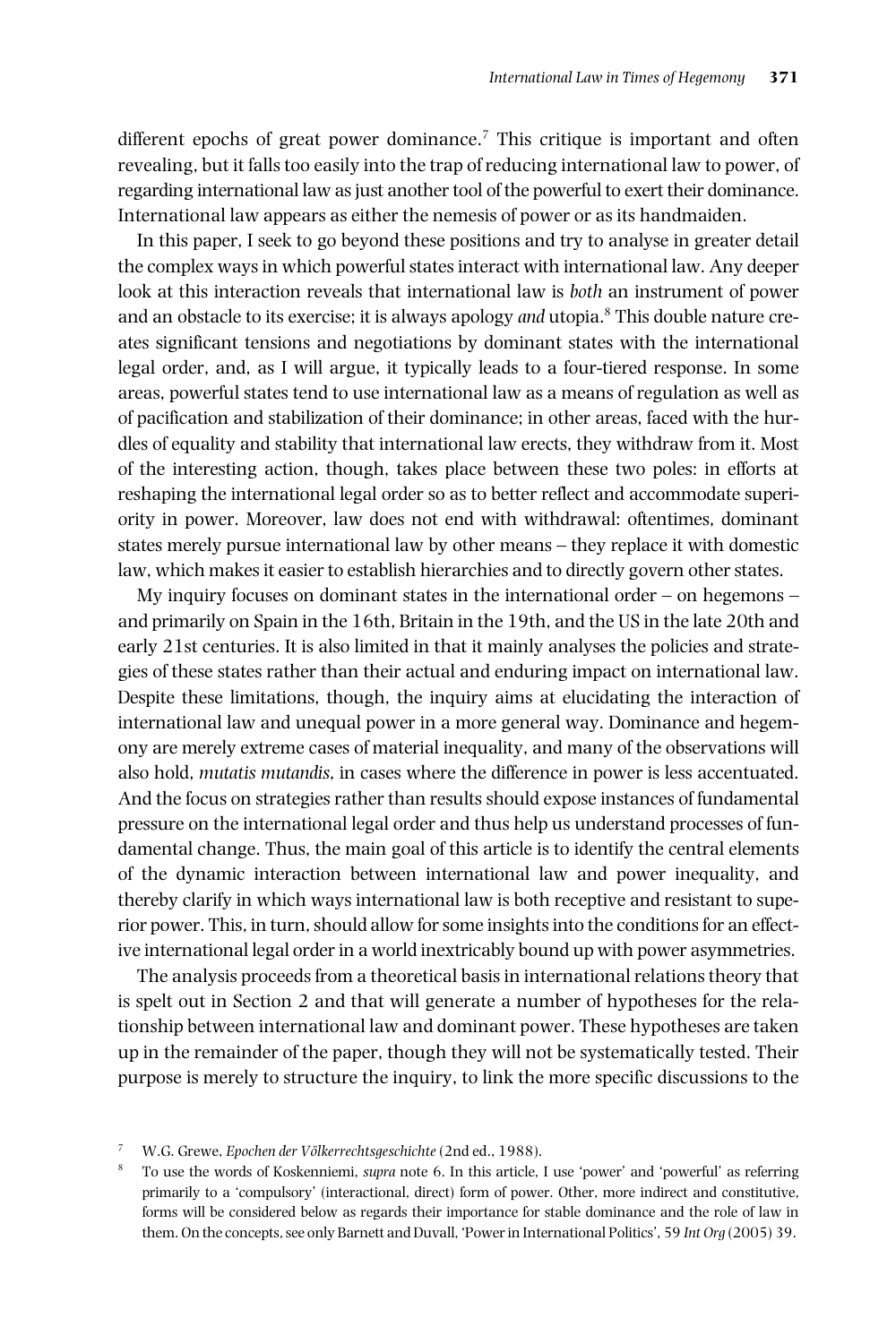broader theoretical framework, and to suggest how this framework can give a plausible account of the relationship in question. The following parts will analyse and illustrate in greater detail the different elements of dominant states' international legal policies that I have mentioned above. Section 3 will deal with the dichotomy between instrumentalization and withdrawal; Section 4 is dedicated to the contours of efforts at reshaping international law; and Section 5 will focus on its substitution: at the turn to domestic law as an instrument of international governance.

# **2 International Law and Dominant States: Elements of a Theory**

Quite surprisingly, the role of power inequality in the international legal system has rarely been studied systematically. As I pointed out in the introduction, neither the view that regards international law as an order of equality and thus as depending on a rough balance of power, nor the approach that sees international law as merely an instrument of power, can capture the complexity of the situation. Likewise, attempts at discerning different modes of international law – an 'international law of power' as opposed to a law of community or reciprocity<sup>9</sup> – overemphasize the contrast and fail to bring out the internal links between these modes. On the other hand, recent scholarship trying to reconnect the disciplines of international law and international relations has to a large extent focused on questions of compliance; and studies of the political conditions of the *emergence* of international law, and especially of the role of power in it, have remained relatively rare.<sup>10</sup> In this article, I cannot remedy this, but I will try to outline a possible theoretical basis that can serve as a framework for the further inquiry into the relationship of international law and hegemony.

### **A** *The Value of Multilateral Institutions for Dominant States*

International law is a multilateral institution (broadly understood as including formal and informal norms, regimes and organizations $11$ ), and it should thus be possible to draw upon recent theorizing about such institutions for its analysis. Yet, like the balance-of-power approaches of international lawyers, theories about international institutions have mostly assumed relative equality among states. This has allowed them to overcome the problems of realist approaches and hegemonic stability theory, but their focus on international affairs 'after hegemony'12 has limited their

<sup>9</sup> Schwarzenberger, *supra* note 6, at 199–203; taken up in H. Bull, *The Anarchical Society* (3rd ed., 2002), at 134.<br><sup>10</sup> For this observation, see also M. Byers, *Custom, Power, and the Power of Rules* (1999), at 35; H 'Conclusion: International Law and the Changing Constitution of International Society', in M. Byers (ed.), *The Role of Law in International Politics* (2000), at 327, 329–331. For important exceptions, see Byers, *ibid*.; J.L. Goldstein *et al*. (eds.), *Legalization and World Politics* (2001) (originally in 54 *Int Org* (2000) 385); Goldsmith and Posner, *supra* note 6. For a general survey of attempts at linking international law and international relations, see Slaughter, Tulumello, and Wood, 'International Law and International Relations Theory: a New Generation of Interdisciplinary Scholarship', 92 *AJIL* (1998)

367; and Slaughter, 'International Law and International Relations', 285 RdC (2000) 9.<br><sup>11</sup> See Ruggie, 'Multilateralism: the Anatomy of an Institution', 46 *Int Org* (1992) 561, at 568–574.<br><sup>12</sup> Just see R. O. Keohane,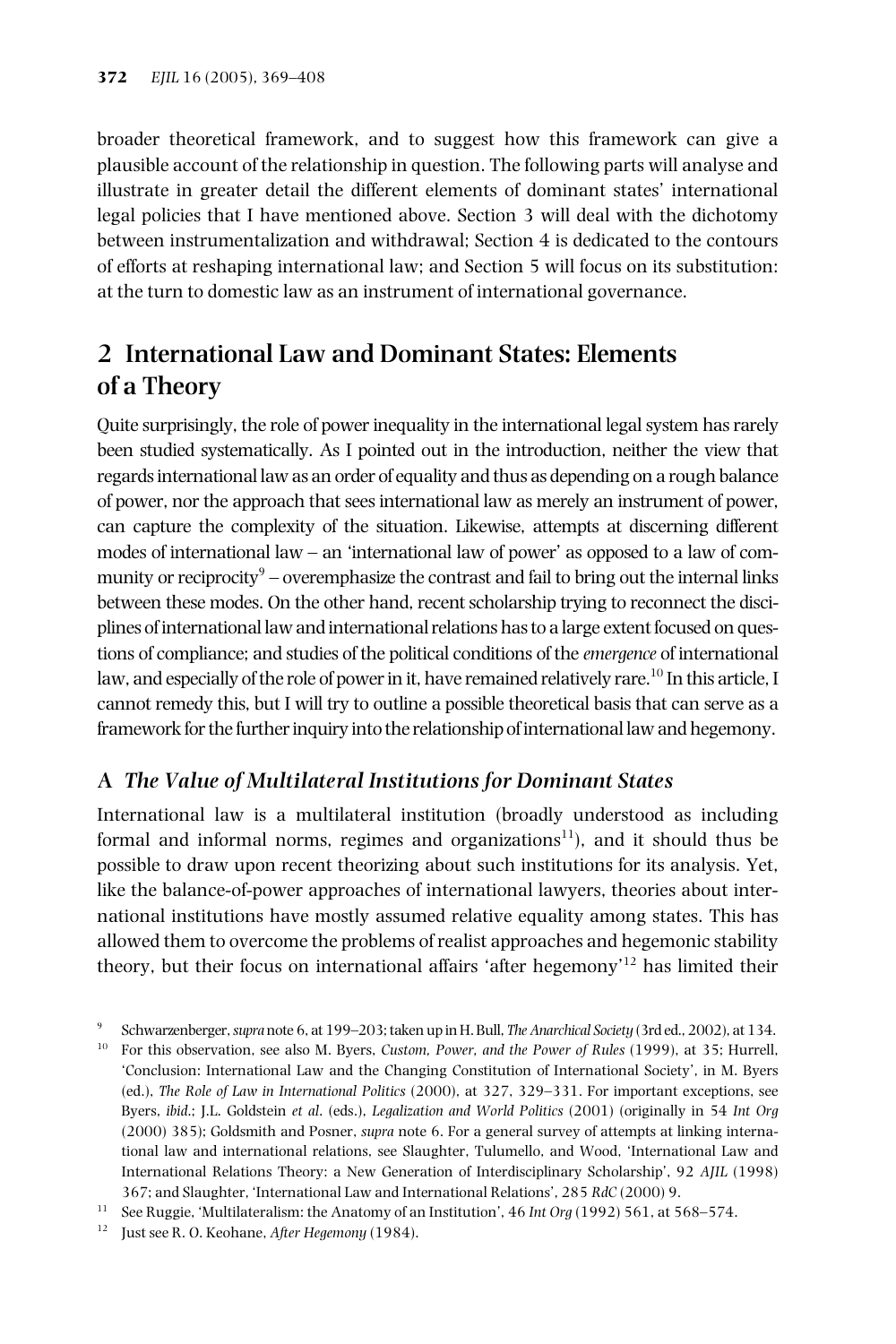explanatory force in situations of inequality.<sup>13</sup> While they see the value of institutions mostly in the solution of collaboration and coordination problems, dominant states usually have alternative means to solve these problems: in the first case, they can provide the good in question themselves and bring other states into line; in the second, their stance will often provide a focal point that others will go along with, even in the absence of institutions. $14$ 

### *1 Rationalism, Constructivism, and the Functions of Multilateral Institutions*

The importance of institutions for dominant states is thus likely to lie elsewhere. On a similar rationalist basis as most institutionalist approaches, one can identify three primary functions of multilateral institutions in situations of hegemony: regulation, pacification and stabilization.15 First, by avoiding repeated negotiations with other states and by creating greater predictability, multilateral norms can significantly reduce the transaction costs of regulation.<sup>16</sup> Second, negotiating international rules in multilateral fora gives weaker states greater influence, and this provides them with an incentive to follow the resulting agreements, leads to quasi-voluntary compliance, and thus lowers the costs of enforcement (pacification).<sup>17</sup> And third, multilateral norms and institutions are less vulnerable to later shifts in power than ad hoc political relations; they will thus be relatively stable even if the hegemon declines, and will for some time preserve an order that reflects the hegemon's preferences (stabilization).<sup>18</sup>

Yet such a rationalist approach is unable to capture the distinctive value of international institutions for dominant states. It assumes that state behaviour generally follows an instrumental rationality, a calculation of costs and benefits based on preferences and identities that are fixed, i.e. exogenous to the international system.19 On this background, systems of rule in international affairs can only be based on coercion or self-interest: weak states follow powerful states either because they are forced to do so by threats or because they hope to derive overall benefits from following. Both options, however, are costly: the first often provokes resistance and thus

<sup>13</sup> For critiques in this direction, see only Martin, 'Interests, Power, and Multilateralism', 46 *Int Org* (1992) 765, at 769; Abbott and Snidal, 'Why States Act through Formal International Organizations', 42 *J Conflict Resolution* (1998) 3, at 6; Woods, 'The United States and the International Financial Institutions: Power and Influence Within the World Bank and the IMF', in R. Foot, S.N. MacFarlane, and M. Mastanduno (eds.), *US Hegemony and International Organizations* (2003), 92, at 95; Hurrell, 'Power, Institutions, and the Production of Inequality', in M. Barnett and R. Duvall (eds.), *Power in Global Governance* (2005), at

<sup>33–58.&</sup>lt;br>
<sup>14</sup> See Martin, *supra* note 13, at 768–777; see also Ruggie, *supra* note 11, at 592.<br>
<sup>15</sup> See Martin, *supra* note 13, at 783–789.<br>
<sup>15</sup> This appears as one of the major reasons for establishing multilateral t 'NAFTA and the Legalization of World Politics: A Case Study', in Goldstein *et al*., *supra* note 10, at 135, 141–145.<br><sup>17</sup> This has been used to explain, e.g., the lack of balancing against the US after the end of the Cold War: see

J. S. Nye, *The Paradox of American Power* (2002). 18 This was arguably the main motive behind US institution-building after World War II: see G. J.

Ikenberry, *After Victory* (2000), at chap. 6.<br><sup>19</sup> On the methodological basis, see, e.g., Keohane, *supra* note 12, at chap. 1.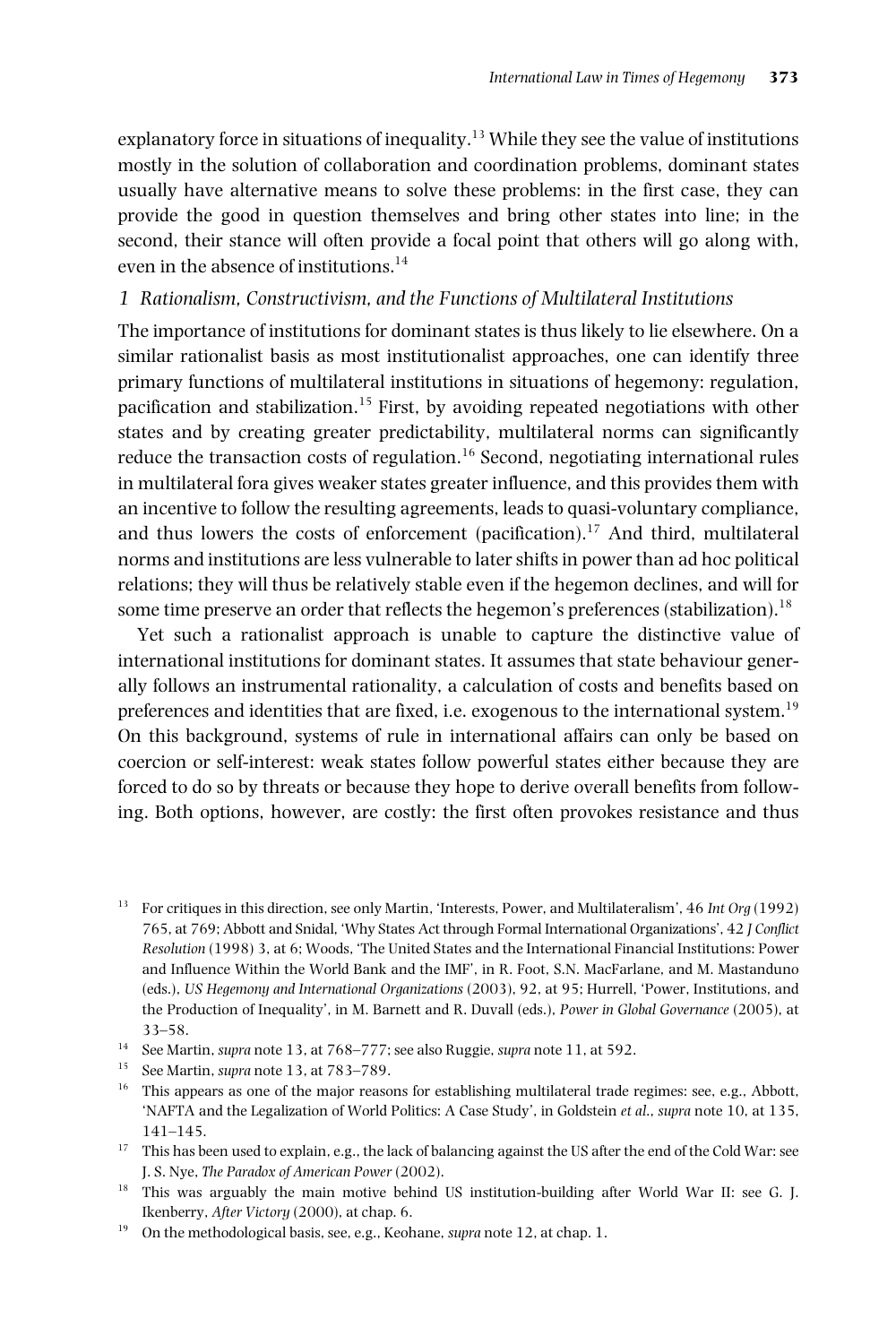creates high enforcement costs; the second may be more stable, but depends on the provision of incentives and the solution of problems of free-riding.

Instead, stable systems of rule, both domestically and internationally, usually involve more than mere self-interest: they are based on authority.<sup>20</sup> Once dominance is regarded as legitimate – and thus turns into authority – obedience is no longer based on calculation, but on a conviction that it is necessary and right. On a rationalist basis, this is difficult to capture, as it depends on a central role of ideas that are socially constructed rather than fixed. Conceptions of legitimacy are formed not in an isolated way within one state, but through interaction with other states in international society, and they in turn shape the interests and identities of the states. These processes are at the core of constructivist theories of international politics that over the last 15 years have mounted an influential challenge to standard rationalist assumptions.<sup>21</sup>

For dominant states, this role of legitimacy and authority has consequences in two ways. On the one hand, we have to regard the interests and identities of dominant powers themselves as socially constructed. Their policies will not, then, be merely instrumental but embedded in the web of normative expectations that prevails in international society at a given time. Thus, for example, it would be inconceivable for a great power today to establish direct colonial rule over weaker states; and this probably results not from a mere calculation of interest, but from a sense that this option does not exist.<sup>22</sup> Likewise, in the European Union today, even powerful states accept the constraints stemming from the common institutions as normal, instead of calculating costs and benefits of their participation anew in every instance.<sup>23</sup> International society socializes powerful states, and to the extent that they regard certain forms of international politics as 'normal', their policies will not be ones of choice in an instrumental sense. Thus, in many instances, compliance with international law, too, will be due to an internalization of the norms rather than a rational calculus.<sup>24</sup>

Yet conceptions of legitimacy also shape the attitudes of other states towards hegemonic powers. This is particularly important for the interest of dominant states in pacification: if they can draw on existing ideas about legitimacy to justify their dominance, they will face far lower enforcement costs. Multilateral institutions can play a central role here, insofar as their design reflects shared standards of legitimacy, and in

<sup>20</sup> See Hurd, 'Legitimacy and Authority in International Politics', 53 *Int Org* (1999) 379, at 387–389; Wendt and Friedheim, 'Hierarchy under Anarchy: Informal Empire and the East German State', 49 *Int Org* (1995) 689, at 700–701; see also I. Clark, *Legitimacy in International Society* (2005). 21 See F. V. Kratochwil, *Rules, Norms, and Decisions* (1989); J. G. Ruggie, *Constructing the World Polity*

<sup>(1998);</sup> A. Wendt, *Social Theory of International Politics* (2000); for constructivist approaches to international law, see also C. Reus-Smit (ed.), *The Politics of International Law* (2004).<br>
<sup>22</sup> See Hurd, *supra* note 20, at 397.<br>
<sup>23</sup> See Martin, *supra* note 13, at 788.<br>
<sup>24</sup> See Kingsbury, 'The Concept of Compliance as a

Law', 19 *Michigan J Int'l L* (1998) 345, at 354–356, 358–360; Brunnée and Toope, 'International Law and Constructivism: Elements of an Interactional Theory of International Law', 39 *Columbia J Transnat'l L* (2000) 19, at 64–71.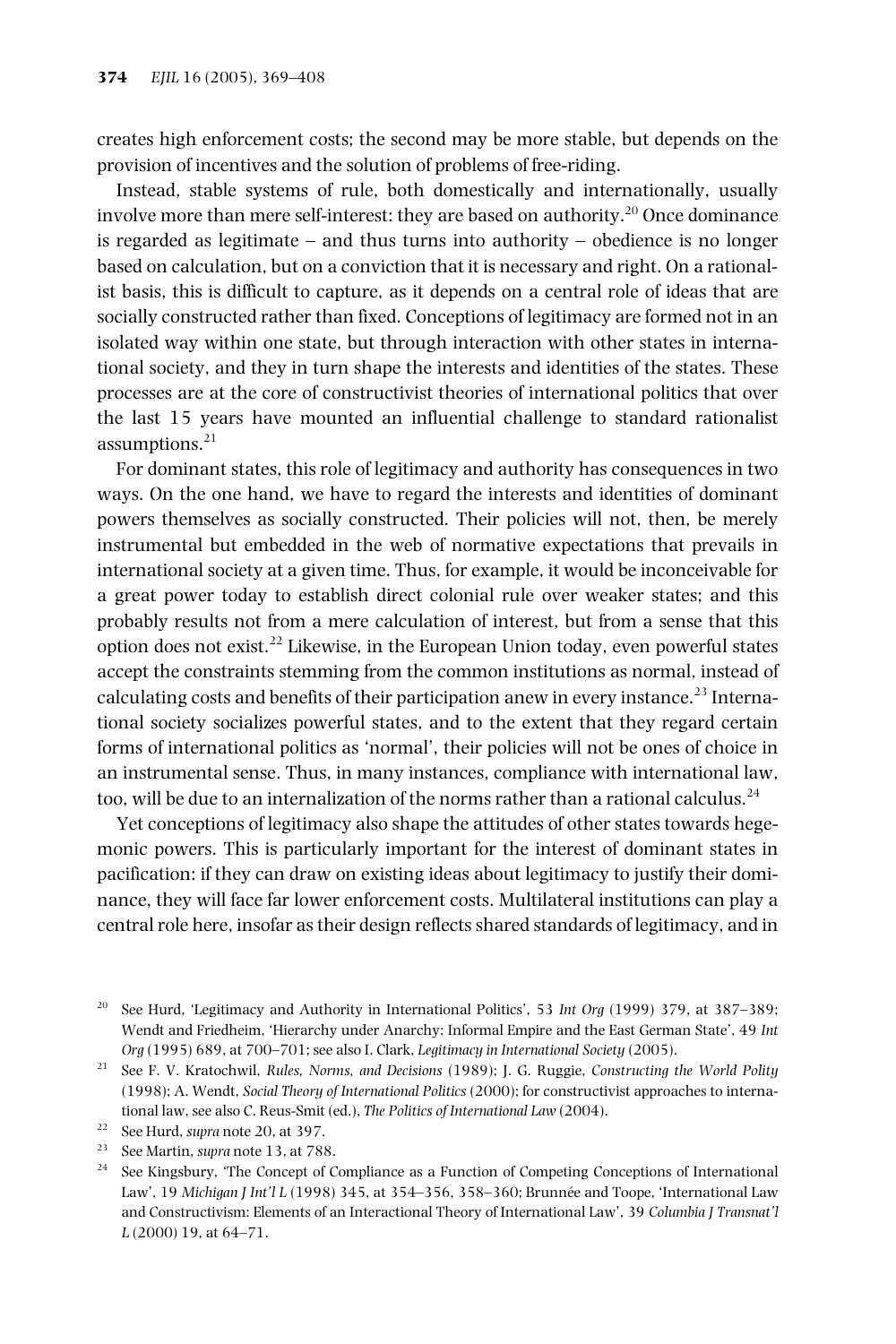particular if it is possible to draw upon the legitimacy of existing institutions.<sup>25</sup> Also, the mere fact that rule is exercised through means of international law might enhance its authority: the organization of an empire as informal rather than formal usually reduces the difficulties of maintaining the regime, just as basing an institution on consensus decision-making rather than weighted voting does.<sup>26</sup> Similarly, the construction of authority can be central to the stabilization of dominance into the future. The establishment of institutions, even if initially based on the converging selfinterests of states, can transform the standards of legitimacy in international society and thus make later attempts by rising powers to change the institutional structure more difficult: other states have then become subject to hegemonic socialization.<sup>27</sup> The construction of a hegemonic ideology is usually central to projecting dominance into the future, and multilateral institutions are often very useful for this purpose.<sup>28</sup>

If authority is thus central to stable dominance, this has significant repercussions for institutional design. In order to enjoy and produce legitimacy, institutions may not appear as mere tools of the dominant power, but must be shielded from its influence, at least to some degree.<sup>29</sup> This requires a certain independence of the institutions, which will in turn tend to produce constraints on the participants, and also on the hegemon itself. In using institutions, the latter thus faces a trade-off between enhanced legitimacy and wider constraints.

### *2 Variations in the Role of Multilateral Institutions*

Within this general framework, the attitudes of dominant powers towards multilateral institutions vary significantly, and for a great number of reasons. The central variable is probably the attitude towards the status quo. If a dominant power regards the status quo as beneficial, it will usually have a far greater interest in its stabilization into the future, and it will feel less constrained in working through existing institutions. This is particularly likely if it expects to decline rather than rise. Thus, the US activism in multilateral institution-building after World War II has arguably been due, in part, to a sense that US predominance was ephemeral and would give way to a bipolar system in which, without a diffusion of power, peace would not last long.<sup>30</sup> In contrast, dominant powers that expect to rise further will often have a more revisionist attitude and are thus likely to value stabilization through institutions far

also be described as a form of 'constitutive' power: see Barnett and Duvall, *supra* note 8, at 52–57. 28 See Chimni, 'International Institutions Today: An Imperial Global State in the Making', 15 *EJIL* (2004) 1, at 23–24; also Scott, 'International Law as Ideology: Theorizing the Relationship between International Law and International Politics', 5 EJIL (1994) 313.<br>
<sup>29</sup> Abbott and Snidal, *supra* note 13, at 16; see also Hurrell, *supra* note 10, at 344.<br>
<sup>30</sup> See Martin, *supra* note 13, at 785; Weber, 'Shaping the Postwar

<sup>25</sup> As Thomas Franck puts it, legitimate norms exert a 'compliance pull': T.M. Franck, *The Power of Legitimacy among Nations* (1990), at 24.<br><sup>26</sup> See Wendt and Friedheim, *supra* note 20, at 700–705; Steinberg, 'In the Shadow of Law or Power? Con-

sensus-based Bargaining and Outcomes in the GATT/WTO', 56 *Int Org* (2002) 339, at 360–365. 27 See Ikenberry and Kupchan, 'Socialization and Hegemonic Power', 44 *Int Org* (1990) 283. This could

NATO', 46 *Int Org* (1992) 633. For less structuralist accounts, see only Ruggie, *supra* note 11, at 584–593; J. W. Legro, 'Whence American Internationalism', 54 *Int Org* (2000) 253.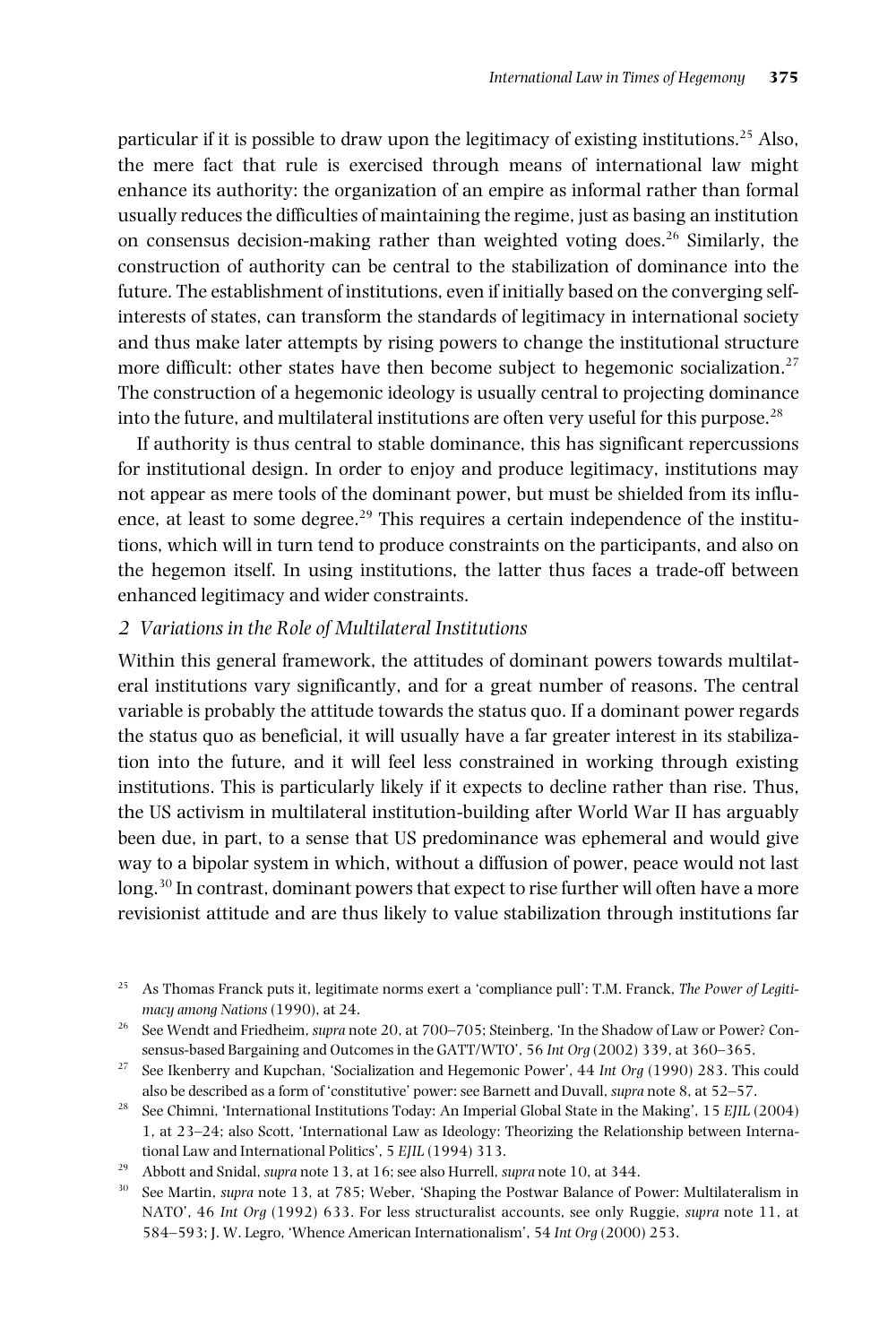less. But revisionist attitudes can, of course, also derive from other sources, in particular from shifts in domestic ideologies, as they occur in revolutions.<sup>31</sup>

Another important variable would be the farsightedness of the dominant power: many of the benefits of institutions accrue only in a mid- or long-term perspective, and obtaining them may thus require foregoing short-term advantages.<sup>32</sup> Yet farsightedness in itself depends on different factors, especially on the domestic political system, but also on systemic conditions. It has been argued, for example, that in bipolar systems, the concern for stability and thus an interest in institutions are more accentuated than in uni- or multipolar settings.<sup>33</sup>

Yet variations in the role of multilateral institutions do not only depend on the attitudes of the dominant power itself, but also on the social environment and the different forms of legitimacy available. Conceptions of legitimacy change over time, and while unequal treaties or formal imperialism may have been conceivable in the past, they are far more difficult to justify today. Likewise, until the 19th century, there was hardly an expectation for dominant states to act through multilateral treaties; today, this has become the standard form of law-making and deviations require justification. And in 16th century Europe, every policy needed to be justified in religious or natural law terms. Opting out of this framework was hardly conceivable, whereas today these normative frameworks hardly play a role.

On the other hand, at any given time, different bases for legitimating rules are available, and the legitimacy deriving from process and institutions may be replaced by substantive ideologies or influential leaders. Multilateral institutions confer, in Max Weber's terms, a bureaucratic-legalistic type of legitimacy, but this may easily lose relevance once a more charismatic basis become available. Napoleon's international legal policies may be a case in point: for many Europeans, the substantive values of the French revolution trumped the legitimacy of the old international system, and it was thus much easier for France to attempt a far-reaching revision of the European order.34

### **B** *The Promise and Problems of International Law*

International law is a multilateral institution, and the general observations above thus apply to it as well, though not to all parts of international law to the same extent. Especially bilateral treaties, though embedded in the general international legal order through rules of interpretation, state responsibility etc., bear important characteristics of bilateralism. Yet despite these internal variations, international law has a number of common characteristics that significantly affect its value for dominant

<sup>31</sup> See D. Armstrong, *Revolution and World Order: The Revolutionary State in International Society* (1993), at chaps. 3, 4, and 6.<br><sup>32</sup> Martin, *supra* note 13, at 784–786.<br><sup>33</sup> See Martin, *supra* note 13, at 786–789; for a critical discussion of the influence of bipolarity on US multi-

lateralism after World War II, see Ruggie, *supra* note 11, at 584–593. 34 Armstrong, *supra* note 31, at 84–91, 207–219.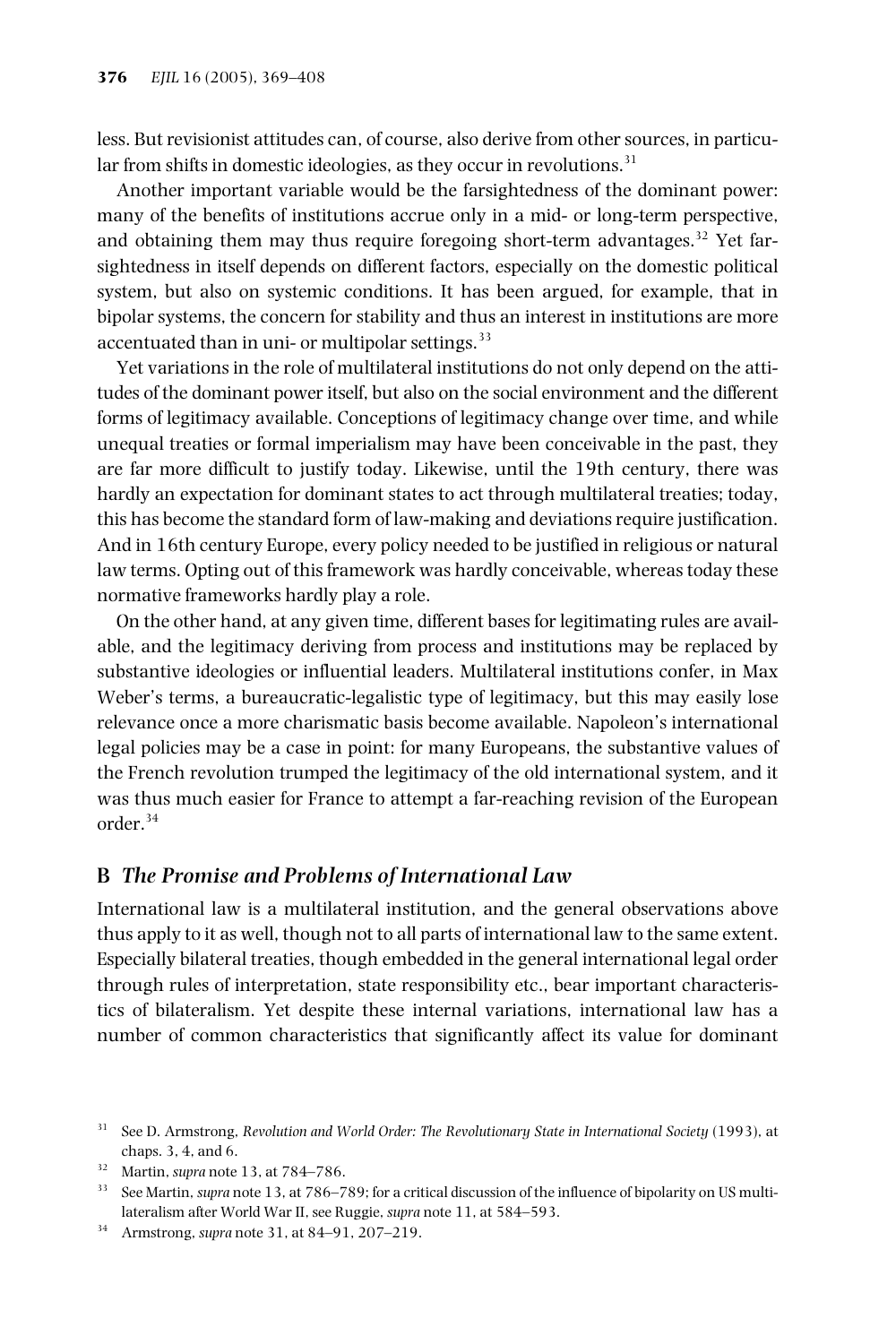states, and their analysis should allow us to formulate some hypotheses on the relationship between both.

#### *1 Stability, Equality, Coherence: Resources and Constraints for Powerful Actors*

Like all law, international law is marked by a focus on the past: most of its sources refer to historical events, and in fact, many of its central elements have remained the same for a long time. This provides it with a particular stability and makes it a prime source of legitimacy, since it can claim century-long acceptance by international society. For dominant states, it thus presents a valuable tool for pacification. But international law is also extremely useful as an instrument of stabilization: it allows dominant states to project their visions of world order into the future, since once they are transformed into law, the backward-looking character of international law makes them reference points for future policies. And oftentimes, concepts strongly rooted in international legal norms create a new normality: over time, they modify the conceptions of legitimacy of international society, which makes later changes all the more difficult.

Yet the stability of international law also poses significant problems for dominant states. By focusing on the past, international law allows previous generations to rule over present ones, and this makes it difficult for powerful actors to remake the international legal order according to their own vision. In international law, this problem is especially acute because changes in international law require widespread consent and are usually slow and incremental. Using international law for purposes of pacification and stabilization therefore forces dominant states to accept far-reaching constraints; these constraints become ever more burdensome with the increasing reach and precision of the international legal order.

An even greater challenge for hegemonic actors stems from the relatively egalitarian character of international law.<sup>35</sup> The sovereign equality of states has, since the 17th century, become a building block of the international legal system, and even though it embodies only a very formal notion of equality, it poses significant obstacles to powerful states. This is true, on the one hand, for the rules on jurisdiction that flow from it: *par in parem non habet imperium* prevents the direct governance of other states by means of international law. On the other hand, sovereign equality leads to a formally equal position of all states in the law-making process, which makes it relatively difficult (though by no means impossible  $36$ ) for dominant states to embody their goals in international legal rules. In customary law, this has relatively mild effects, as the law-making process is flexible and customary rules are usually vague enough to

<sup>35</sup> For a closer analysis, see Krisch, 'More Equal than the Rest? Hierarchy, Equality and US Predominance in International Law', in M. Byers and G. Nolte (eds.), *Hegemony and the Foundations of International Law* (2003), at 135–175. But see also Triepel, *supra* note 2, at 206–218, who regards the impact of sovereign equality as more limited; and see G. Simpson, *Great Powers and Outlaw States: Unequal Sovereigns in the International Legal Order* (2004), on the extent to which inequality has been legalized despite formal sovereign equality. 36 See only Steinberg, *supra* note 26.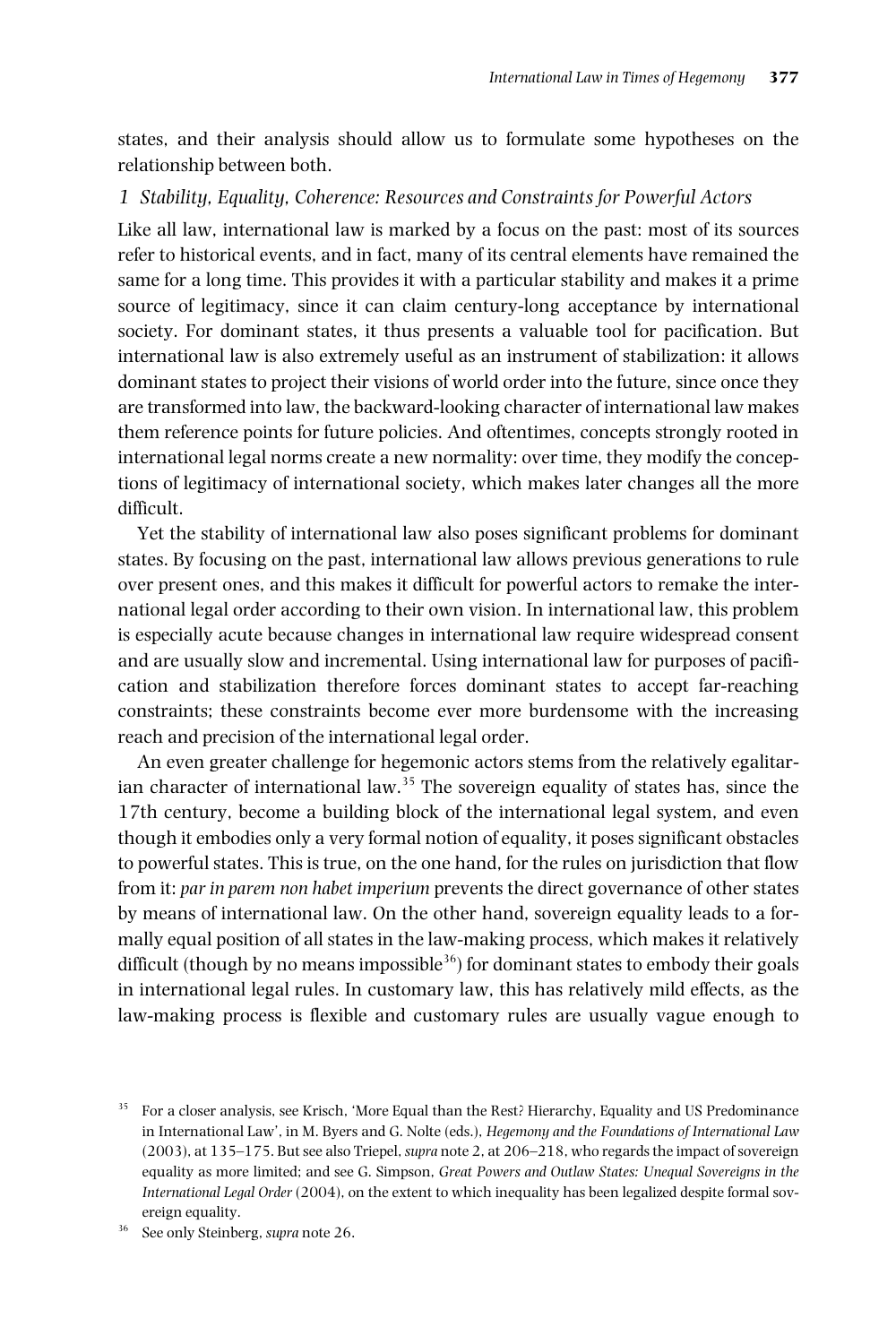allow for a broad impact of power at the application stage.<sup>37</sup> Multilateral treaties, though, in particular those with precise rules and enforcement mechanisms, do not allow for this latitude, and the more they form the centre of the international legal system, the more constraining the effects of sovereign equality become for dominant states.

Yet even more irritating to powerful actors is another aspect of equality: the equal application of international legal rules to all states, or to all parties to a treaty. Since law-makers and subjects of international law are usually identical, the option of making law for others – of directly *ruling* them through law – is foreclosed. This does not bar the insertion of privileges in the law, but such privileges are anomalies requiring particular justification – in principle, most forms of international law demand a certain degree of internal coherence, thus rendering difficult the establishment of particular regimes merely according to political circumstances. In customary international law, in particular, arguments with respect to one situation are subject to generalization and equal application to other situations of the same nature, whether the states involved are powerful or weak. Of course, this erects mainly a formal barrier; it does not rule out unequal treatment on the level of substance. Yet taken together, the demands of stability, equality and coherence pose significant obstacles to transforming political dominance into international law.<sup>38</sup>

#### *2 International Law and Hegemonic Powers: Some Guiding Hypotheses*

International law thus confronts dominant states with a dilemma. It offers them an excellent tool for international regulation and for the pacification and stabilization of their dominance, especially because of the high degree of legitimacy that action through legal forms and procedures enjoys.<sup>39</sup> Yet reaping these benefits requires accepting significant drawbacks: existing rules need to be honoured; new rules can only be created in a relatively egalitarian setting; and they place constraints on the hegemon as well. $40$ 

This dilemma exists, of course, only insofar as international law is not 'normalized' – as powerful states do not already regard it as the normal mode of operation, over which there is little to choose. Yet outside that sphere, the dilemma pertains, and it is

<sup>&</sup>lt;sup>37</sup> See Byers, *Custom, Power supra* note 10, at 37–40. But see also the opposite argument in Toope, 'Powerful but Unpersuasive? The Role of the USA in the Evolution of Customary International Law', in Byers and Nolte, *supra* note 35, at 287–316. See also Sandholtz and Stone Sweet, 'Law, Politics, and International Governance', in Reus-Smit, *supra* note 21, at 238, 257–258, who regard as constraining the fact that arguments for change in customary law have to take the form of analogies.<br><sup>38</sup> In a similar argument, Byers, *Custom, Power supra* note 10, at chaps. 4–7, identifies jurisdiction, person-

ality, reciprocity, and legitimate expectations as principles that resist the simple translation of power into customary international law. See also Eckersley, 'Soft Law, Hard Politics, and the Climate Change Treaty', in Reus-Smit, *supra* note 21, at 80–105, who identifies similar elements as regulative ideals in

the treaty-making process. 39 On the central role of legitimacy for the function of international law, see only Brunnée and Toope, *supra* note 24, at 70–71; Finnemore and Toope, 'Alternatives to "Legalization": Richer Views of Law and Politics', 55 *Int Org* (2001) 743, at 749–750. 40 For a similar picture, see Hurrell, *supra* note 10, at 344–345.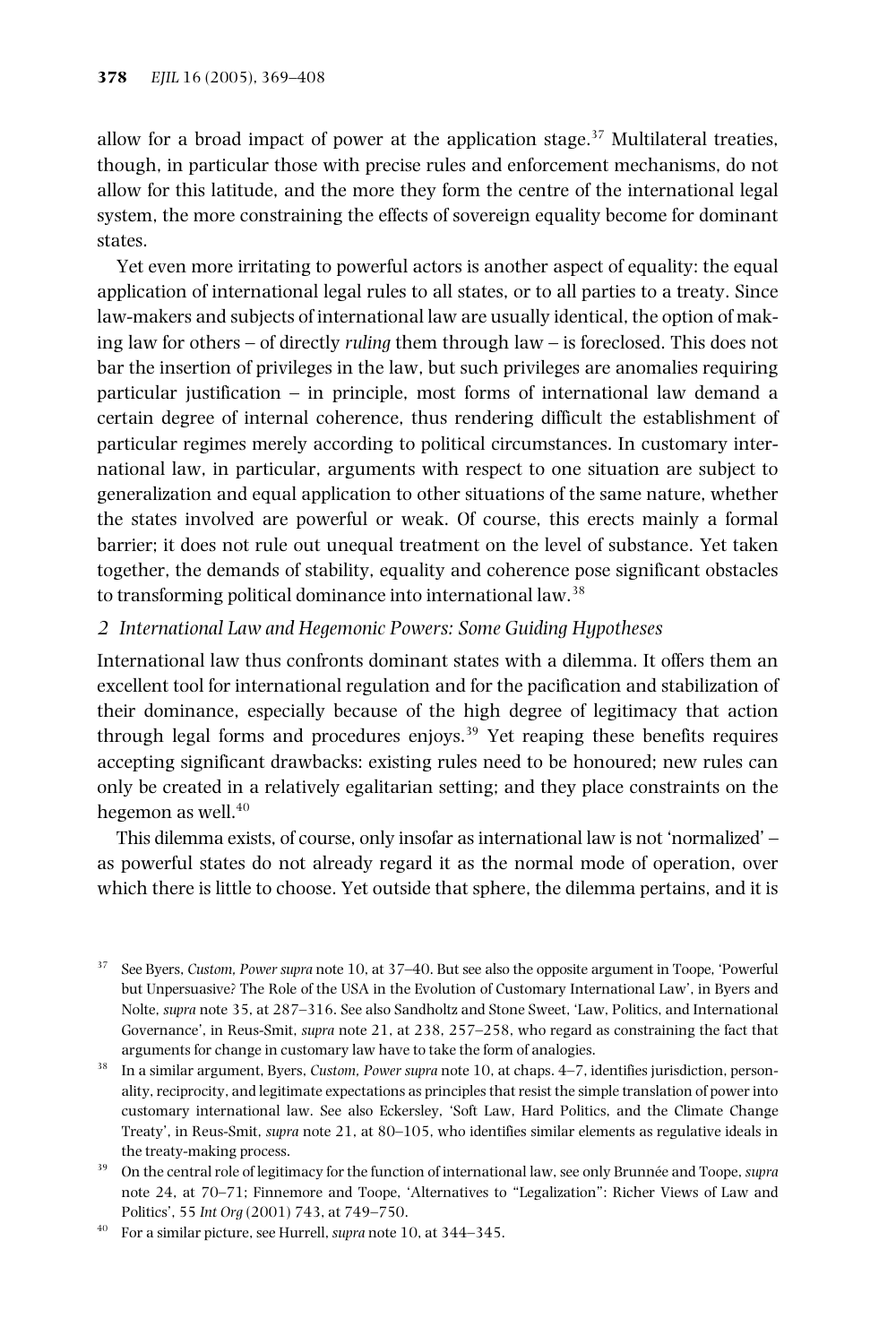thus likely that dominant states' policies towards international law will oscillate between two poles: instrumentalization of and withdrawal from international law. We can expect that in some areas benefits will outweigh costs, for example because other states have similar interests and little compromise is necessary, or because the interest in regulating others trumps the desire to be unconstrained. In the case of the US, for example, both factors weighed in for increased legalization in the WTO, supported by hopes for positive domestic effects from international constraints. In other areas, dominant states are likely to withdraw from international law and to turn to other means of furthering their ends. This does not necessarily entail violations of existing law, but it will certainly include shifts away from legal mechanisms in areas central to the dominant state's interests, and in particular attempts at reducing the legal constraints on the tools of dominance, such as those on the use of force. The relationship between withdrawal and instrumentalization will vary significantly among dominant states, and it will depend, *inter alia*, on the factors I have outlined above: status quo orientation, farsightedness, and the availability of alternative forms of legitimacy. In Section 3, I will analyse the oscillation between these poles in some greater detail.

Yet the dichotomy instrumentalization/withdrawal is certainly overdrawn. International law is a highly complex, historically variable and by no means uniform structure, and not all parts of it present the same obstacles to the exercise of dominance. Thus the constraining effect of customary law is, because of the imprecision of customary norms, usually less severe than that of treaties, especially if the latter establish mechanisms of supervision and enforcement. $41$  Even less constraining are informal norms, such as standards and soft law; $42$  least constraining, though, are norms that are made only for others, as is possible in some institutional settings such as the World Bank. In the same vein, not all processes of international law-making are similarly egalitarian. Again, treaties, especially those with global participation, are established under conditions of the greatest and most formalized equality, whereas customary law-making will usually allow for stronger influence by important actors,<sup>43</sup> as will standard-setting or treaty-making on a bilateral or regional rather than global basis.<sup>44</sup> Even less egalitarian are processes of treaty elaboration and standard-setting by restricted 'clubs', or law-making through such exclusive bodies as the Security Council.

While thus the costs of international law for a dominant state vary according to the specific form of the law, the same holds true for the benefits. Regulatory goals will be

<sup>41</sup> See the conceptualization of different degrees of legalization in Abbott *et al*., 'The Concept of Legalization', in Goldstein *et al*., *supra* note 10, at 17–35; and of dispute resolution in Keohane, Moravcsik, and

Slaughter, 'Legalized Dispute Resolution: Interstate and Transnational', in *ibid*., at 73–104. 42 See Abbott and Snidal, 'Hard and Soft Law in International Governance', in Goldstein *et al*., *supra* note 10, at 37, 52–56. 43 But see, as mentioned before, Toope, *supra* note 37, for a different perspective. 44 See Kahler, 'Multilateralism with Small and Large Numbers', 46 *Int Org* (1992) 681, esp. at 685–691;

Steinberg, 'Trade-Environment Negotiations in the EU, NAFTA, and WTO: Regional Trajectories of Rule Development', 91 *AJIL* (1997) 231, at 233, 265–266.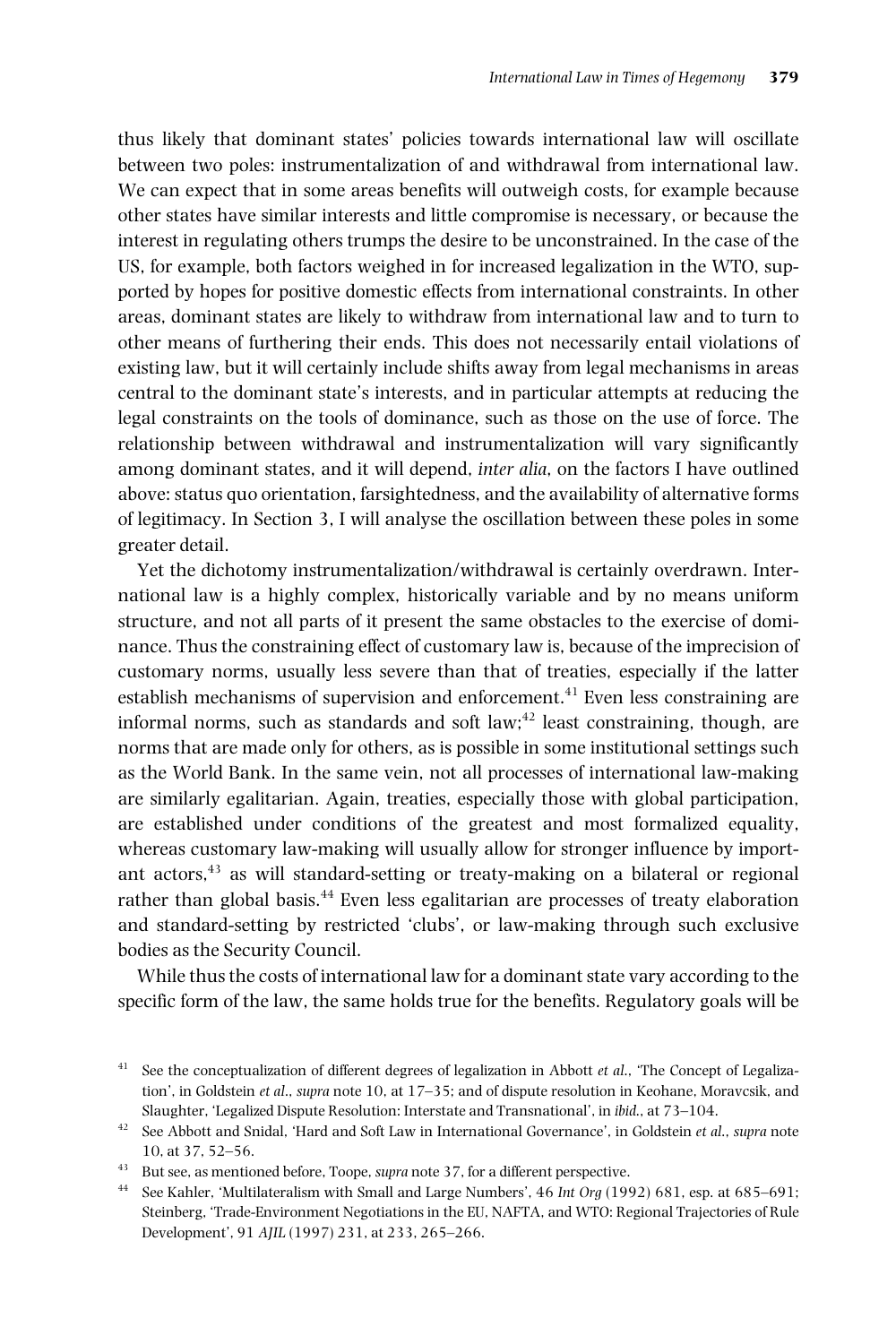most effectively furthered by binding and precise treaty norms, even though nonbinding standards can often fulfil a similar function.<sup>45</sup> Pacification and stabilization will likewise be achieved best by forms of law widely accepted as legitimate, especially those involving some form of consent (like treaties) or at least acquiescence (customary law). However, it is not clear that the benefits are just the inverse of the costs for a given form of law: soft law, for example, has often been found to be as effective in inducing compliance as hard law, $46$  but it involves lower costs; and it might also be argued that law-making through a body such as the Security Council enjoys relatively high legitimacy despite its openly inegalitarian operation. Such forms of international law, combining high benefits with limited costs, are thus likely to be preferred by dominant states. $47$  We can therefore expect dominant states to significantly reshape the structure of the international legal order: by pressing for forms that best accommodate their position, they will seek to modify the landscape of international law. In Section 4, I will try to show how this effort at reshaping international law has played out at different times.

However, the resulting picture of instrumentalization, withdrawal and reshaping, is still unduly narrow. It suggests that the withdrawal from international law is primarily a turn from law to politics; that the problems associated with international law drive hegemons into an abdication of the law as such. Yet this is implausible, given that a mere turn to politics would be detrimental to all the goals outlined above: to regulation, pacification, and stabilization. Dominant states are thus more likely to use another tool: their domestic law. Domestic law shares some of the advantages of international law, especially with respect to precise rules for regulation, and although it does not allow for pacification and stabilization in the way that international law does, it certainly performs better than mere politics in this respect: predictability, transparency, and the relative independence of judicial actors from the political branches often let it appear less as an instrument of power. In Section 5, I will thus inquire to what extent we can indeed observe a replacement of international law by domestic law, rather than a mere withdrawal from law to politics.

Any approach that tries to discern patterns of behaviour of a broad range of actors over an extensive time span necessarily simplifies many issues, and so does the one chosen in this article. By focusing on one central variable (unequal power), it privileges structure over context, culture and agency; by depicting hegemons as generally

**\***

<sup>45</sup> See Abbott and Snidal, *supra* note 42, at 46–47; but see also the differences highlighted by Goldsmith and Posner, *supra* note 6, at 91–100.<br><sup>46</sup> See Weiss, 'Conclusion: Understanding Compliance with Soft Law', in D. Shelton (ed.), *Commitment and* 

Compliance: The Role of Non-Binding Norms in the International Legal System (2000), at 535–553.<br><sup>47</sup> See Kahler, 'Conclusion: The Causes and Consequences of Legalization', in Goldstein *et al.*, *supra* note 10, at 277, 281–282; Abbott and Snidal, *supra* note 42, at 63–66. See also the findings of McCall Smith, 'The Politics of Dispute Settlement Design: Explaining Legalism in Regional Trade Pacts', 54 *Int Org* (2000) 137.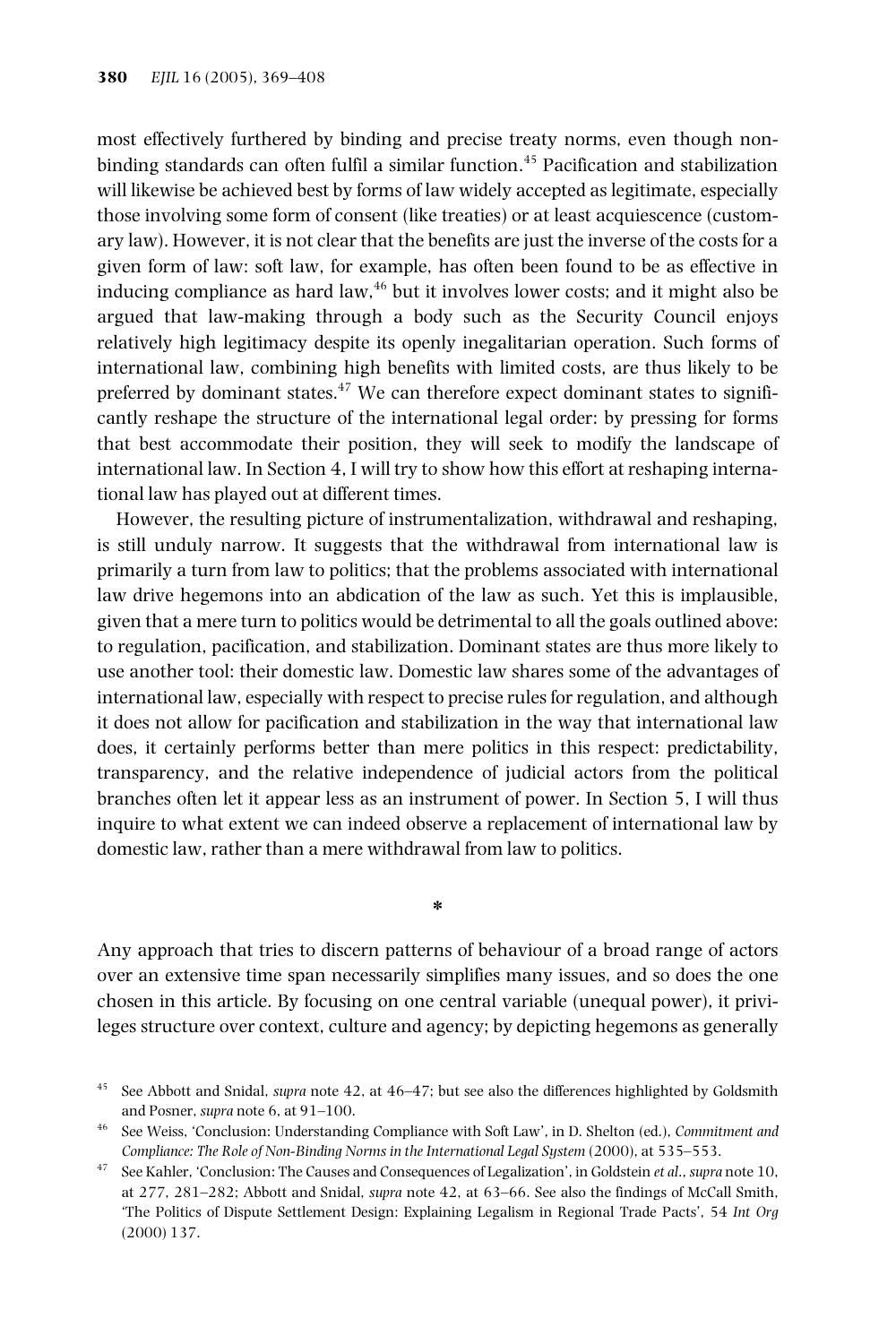rational actors (yet within a constructivist framework), it neglects many of the subtleties of state behaviour; by starting from 'state' action, it passes over the differences between the many actors in domestic and international politics; and by depicting power as an attribute of certain actors, it undervalues the extent to which power is already part of the structure of society. With its relatively ahistorical and acontextual nature, such an approach certainly cannot grasp the fullness of the events it considers, and it cannot provide a deep understanding of the different forces at work in all of them. $48$ 

I cannot discuss the epistemological and ontological questions connected with these problems in any detail here. I certainly share the scepticism towards a purely rationalist account of state behaviour, and I have tried to capture the importance of ideas and culture and the mutual constitution of structure and agents by adopting a broadly constructivist approach. I also believe that social science positivism has serious limitations, and that for a fuller grasp of historical (and contemporary) events, it needs to be complemented by a hermeneutic approach that seeks understanding rather than explanation. Yet this does not render attempts at explanation and generalization worthless. If they remain conscious of their limitations, such attempts can allow us important insights into social processes and thus provide starting points for further thinking about them.

On this background, this article does not attempt to explain (or understand) all the complexities of hegemonic attitudes towards international law over the last 500 years, or even to predict the action of dominant states in the future. Its aspiration is much more modest, in that it aims at providing one account of such attitudes that focuses particularly on the role of unequal power as a central factor in international legal strategies. It also does not attempt to test this account, but merely seeks to illustrate it with historical examples, in order to bring out commonalities as well as variations among different actors and periods. The success of this approach will depend on whether, on the whole, it provides a more plausible interpretation of events than competing approaches: on whether an interpretation of international legal policies as heavily determined by power inequality appears as more compelling than one that focuses mostly on contextual factors. Whether or not this is the case will only become clear once such competing approaches have been set forth and analysed.

# **3 Instrumentalization and Withdrawal: The Two Poles of Hegemonic Strategy**

The international legal policies of dominant states oscillate between two poles: instrumentalization and withdrawal. But as was to be expected from the theoretical sketch above, their orientations are not uniform – they move towards one or the other of the poles depending on the character and aims of the respective state and on the shape of

<sup>48</sup> For a discussion of alternative approaches (many of which I regard with great sympathy), see S. Hobden and J. M. Hobson (eds.), *Historical Sociology and International Relations* (2002). See also Kratochwil, 'How Do Norms Matter?', in Byers, *The Role of Law, supra* note 10, at 35, 62–68.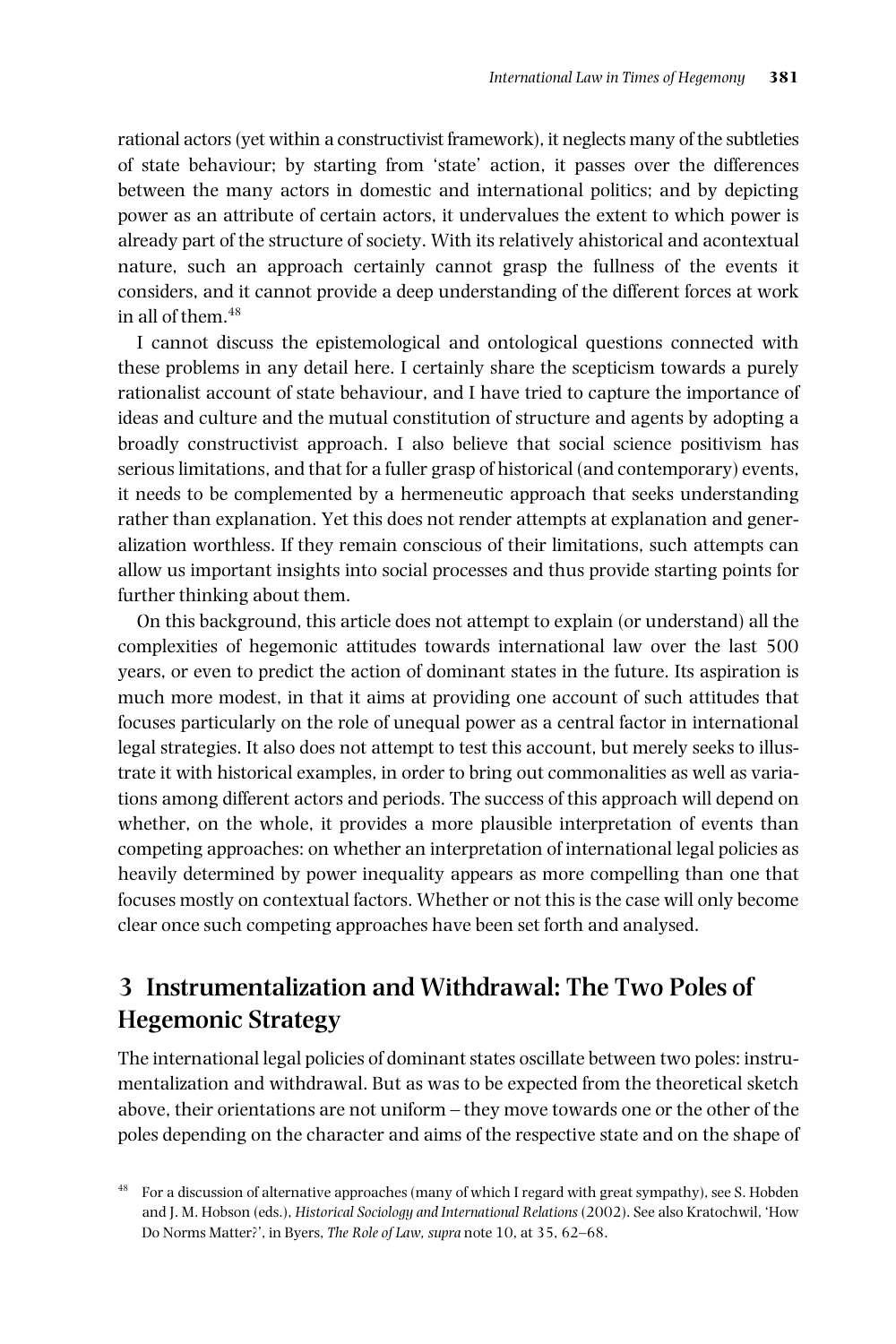the international legal order at a given time. Yet we can also observe striking commonalities among the policies of different hegemons at different times, especially in certain substantive areas of international law. This section seeks to outline some elements of the interplay between the use and evasion of international law by dominant states, and will thus provide the background for the more specific inquiries in later sections.

### **A** *Instrumentalization: Dominant States as Driving Forces behind the Development of International Law*

Most predominant states have been active forces behind the development of international law, and they have made extensive use of the international legal order to stabilize and improve their position.<sup>49</sup> Yet these uses vary significantly not only from time to time, but also from one subject area to another.

In the 16th century, for example, Spain was particularly active with respect to rules on territorial acquisition, through which it sought to consolidate its early advantages in colonial expansion. It claimed essentially two legal bases for its right to territories overseas: the main one was the authorization in the papal bulls, which implied a general Christian right to rule the world, but was rejected by other European states with the decline of the authority of the Pope; and it posed problems also for Spain itself because of papal grants for its rival, Portugal. The other relied on discovery and would have yielded practically the same results, given that Spain had reached most territories in the Western hemisphere earlier than other European states. Its competitors – in particular France, Britain, and later the Netherlands – instead insisted on effective occupation, as this would have allowed them to benefit from their later rise in power.<sup>50</sup> However, all of them made international legal arguments to defend their position *vis-à-vis* non-European populations: whether they relied on *terra nullius* and discovery, a right to Christianize or a right to unhindered trade, they made significant efforts to translate their factual dominance into law, and thereby justify it.<sup>51</sup> That titles to territory would be a focus of powerful states does not come as a surprise, of course: because of their exclusivity, they are particularly apt to consolidate dominance. This case, though, also highlights a particular trait of Spanish policies in the 16th century: Spain's power on the seas was increasingly challenged, and in order to maintain its position, it had to rely on a legal order that projected former advantages into the future. It had a stake in the stability of the status quo and was thus more interested in defending international law against revisions. This tendency also becomes evident in its arguments for a quasi-territorial order of

See especially Grewe, supra note 7; and for international institutions in general, Ikenberry, supra note 18.<br>See J. Fisch, Die europäische Expansion und das Völkerrecht (1984), at 45–75; A. Pagden, Lords of All the

*World: Ideologies of Empire in Spain, Britain and France c.1500–c.1800* (1995), at chaps. 1–3; R. Tuck, *The Rights of War and Peace: Political Thought and the International Order from Grotius to Kant* (1999), at chaps. 1–4. 51 Fisch, *supra* note 50, at 47. On the conceptions and justifications of empire underlying these different

claims, see Pagden, *supra* note 50.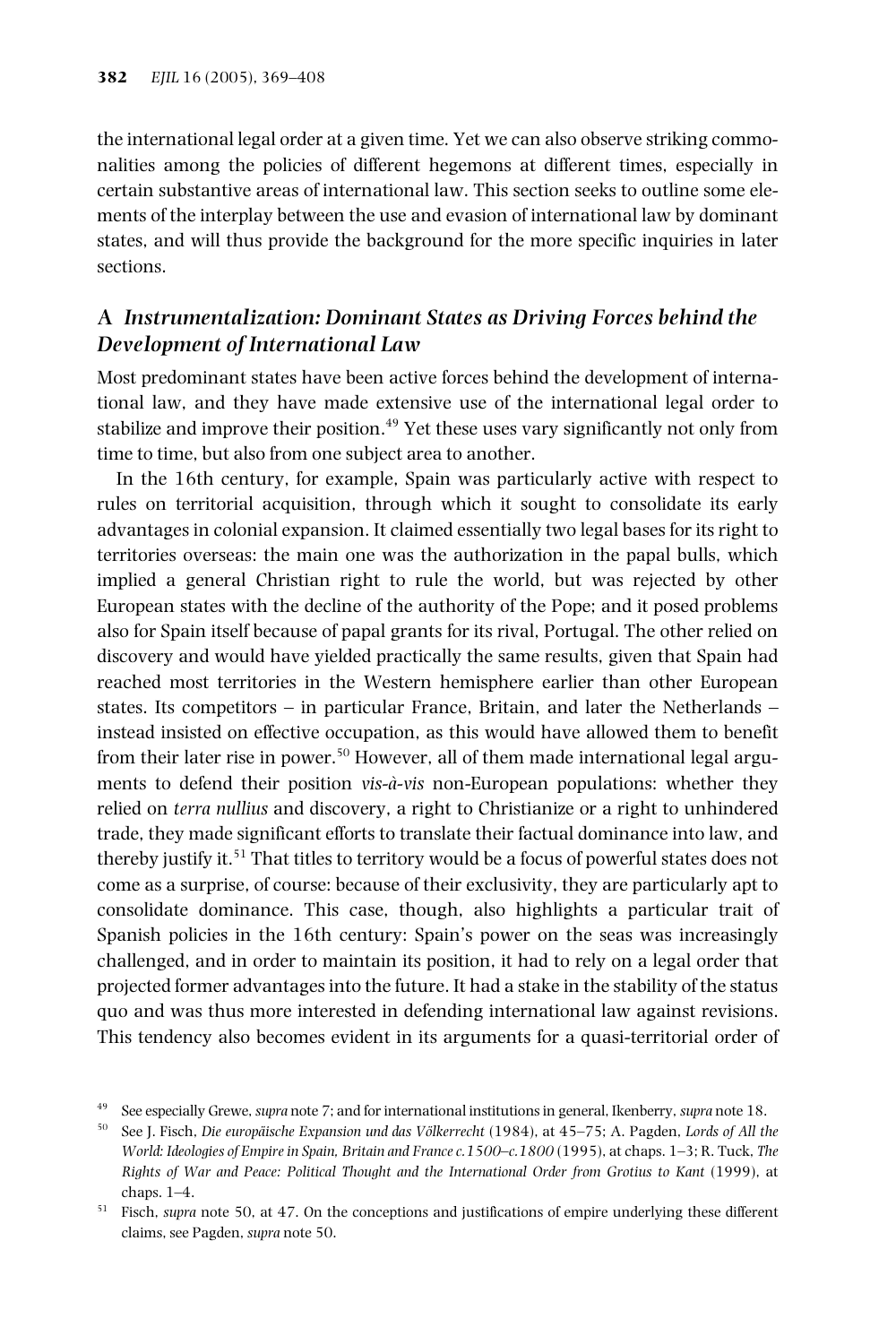the sea: for a *mare clausum*, that would have allowed Spain to exclude rising powers from the seas. Britain and especially the Netherlands opposed this move, and they eventually succeeded.<sup>52</sup> But the case confirms the particular importance of territorial rules for a dominant power interested in defending an advantageous status quo. $53$ 

A general interest in maintaining the existing order also characterized British international legal policies in the 19th century. Britain, though not necessarily dominant on the European continent, was by far the most powerful state when it came to the rest of the world, and it sought to preserve this advantage. Thus, it came to be known as a defender of the sanctity of treaties<sup>54</sup> – just as Spain had 300 years earlier, when it insisted on the implementation of peace treaties it had concluded with weaker states that later came to challenge them.<sup>55</sup> Britain was also a proponent of arbitration: throughout the 19th century, it was more often party to arbitral settlements than any other state, and was thus a central force behind the revival of arbitration that eventually led to the establishment of the Permanent Court of Arbitration in the early 20th century.56 Overall, the faithful implementation of international law at the time was favourable for the British, but the arbitration system also had limitations that allowed them to evade it when necessary to preserve essential interests. In particular, unlike smaller states, Britain often had the means to dissuade other states from having recourse to arbitration, with the result that in fact binding arbitration was more binding for the weaker party than for the stronger.<sup>57</sup>

In very different periods, a general proclivity towards international law among powerful states has prevailed in the area of the regulation of trade. European states used an alleged right to free trade to establish colonies in non-European territories, but they also used international law to exclude other Europeans from trade. Hugo Grotius argued in this sense to defend Dutch trade monopolies, but it became much more clearly a useful tool of dominance in British mercantilism and its 'empire of free trade'.58 Treaties with non-European rulers established European access to their markets, especially in the East, and increasingly so with the rise of power asymmetry.<sup>59</sup> In particular, European states and the US used treaties to consolidate their military successes in achieving access to markets in China, Japan and Siam – these 'unequal' treaties embodied far-reaching rights for the Western powers and allowed them to

- <sup>52</sup> See Grewe, *supra* note 7, at 300–322; Fisch, *supra* note 50, at 45–75; Tuck, *supra* note 50, at 63–65, 89–92, 111–113. On the Dutch-Portuguese dispute in this respect, see C. H. Alexandrowicz, *An Introduction to the History of the Law of Nations in the East Indies* (1967), at chaps. 3 and 4; see also *ibid*., at 71–77, on the Portuguese (and sometimes also Dutch) *cartazes* systems as another way of bringing the seas under control. 53 See also Tuck, *supra* note 50, at 114, on the parallel reasons for the British turn to an argument for a
- mare clausum in the face of Dutch ascendancy.<br>
<sup>54</sup> Grewe, supra note 7, at 605.<br>
<sup>55</sup> See Fisch, supra note 50, at 57–66.<br>
<sup>56</sup> Grewe, supra note 7, at 614; A. Nussbaum, *A Concise History of the Law of Nations* (1947),
- 
- 
- 
- 
- 
-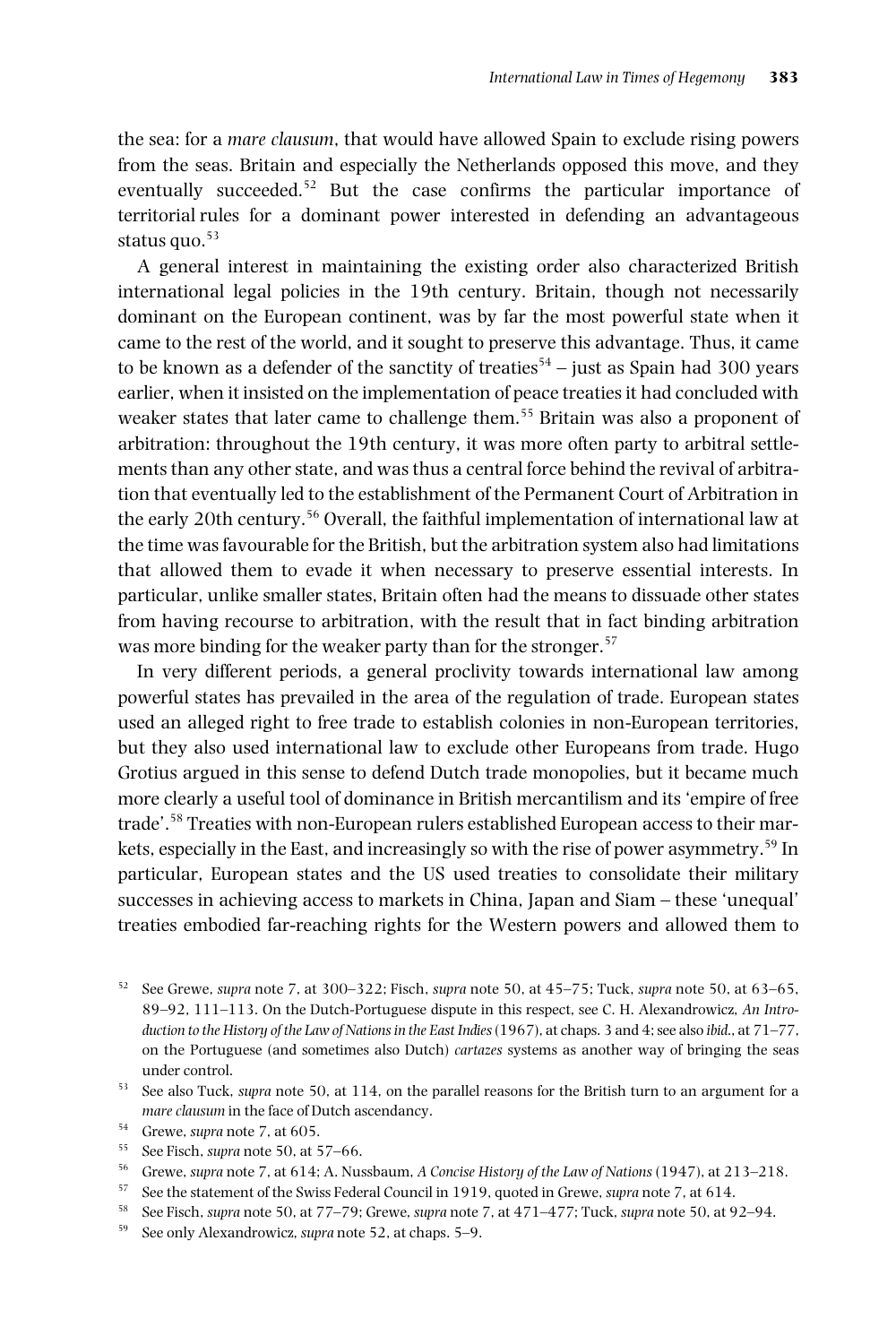exploit the dominance of their economies for several decades.<sup>60</sup> But also beyond that, the expansion of free trade in the 19th century was especially advantageous to the then dominant power, Britain; as has been noted, 'with her great industrial lead, her large merchant marine, her financial expertise, [Britain] above all was uniquely suited to benefit from the greater exchange of commodities'.<sup>61</sup>

Likewise today, trade and economic matters are at the heart of US engagement with international law. After World War II, the US was in a much more general sense a driving force behind the development of international law and of international institutions, which might be explained in part by a desire to stabilize a favourable world order in the face of an expected decline, and in part by the exigencies of an emerging bipolar system.<sup>62</sup> Today, as the US has risen to the status of the sole superpower, its attitude towards international law is much more mixed.<sup>63</sup> In the 1990s, it continued to be behind many central projects of international law-making, such as the World Trade Organization, the International Criminal Court, or the extension of the Non-Proliferation Treaty. Yet it has developed a sceptical attitude towards international institutions in general, and it has significantly lagged behind other states in ratifying international treaties, as we shall see below in greater detail. One area in which this general trend does not apply, though, is trade and investment. US efforts were central to reforming the GATT and establishing the WTO, as they were for the creation of NAFTA and a number of bilateral free-trade agreements; and negotiations for a Free Trade Area of the Americas were possible only because of significant US engagement.64 Similarly, the US has been very active in concluding bilateral investment treaties, has unsuccessfully sought to conclude a Multilateral Agreement on Investment in the framework of the OECD and now attempts to include investment issues on the agenda of the WTO.<sup>65</sup> In the area of trade and investment, US scepticism towards international law and even international adjudication is muted – probably in part because of the near-equality in power of Europe, but certainly also because with respect to weaker states, formally equal rules on these matters usually have

<sup>60</sup> See G. Gong, *The Standard of 'Civilization' in International Society* (1984), at chaps. 5–7; R. Hyam, *Britain's Imperial Century, 1815–1914* (3rd ed., 2002), at 123–133.<br><sup>61</sup> P. W. Kennedy, *The Rise and Fall of British Naval Mastery* (1976), at 152; on the mixture of unilateralism

and bilateralism involved in British trade policy at the time, see Ruggie, *supra* note 11, at 580–582.<br><sup>62</sup> See Weber, *supra* note 30; Ikenberry, *supra* note 18, at chap. 6. But see also Ruggie, *supra* note 11, at

<sup>584–593,</sup> for a stronger emphasis on contextual factors, and Kahler, *supra* note 44, at 685–591, who

points to the strong 'minilateral' and bilateral elements in US policy at the time.<br> $63$  See, in general, Krisch, 'Weak as Constraint, Strong as Tool: The Place of International Law in U.S. Foreign Policy', in D. M. Malone and Y. F. Khong (eds.), *Unilateralism and U.S. Foreign Policy* (2003), at 41, 45–53; Scott, 'Is There Room for International Law in Realpolitik?: Accounting for the US "Attitude" towards International Law', 30 *Review of Int'l Studies* (2004) 71, at 71–73, 81–87; J. F. Murphy, *The United States and the Rule of Law in International Affairs* (2004). 64 See Elliott and Hufbauer, 'Ambivalent Multilateralism and the Emerging Backlash: The IMF and the

WTO', in S. Patrick and S. Forman (eds.), *Multilateralism and U.S. Foreign Policy* (2002), at 377–413. 65 On bilateral investment treaties, see Congressional Research Service, Library of Congress (ed.), *Treaties*

*and International Agreements: The Role of the United States Senate* (2001), at 266–269; on the MAI, see Canner, 'The Multilateral Agreement on Investment', 31 *Cornell Int'l LJ* (1998) 657, at 677–679.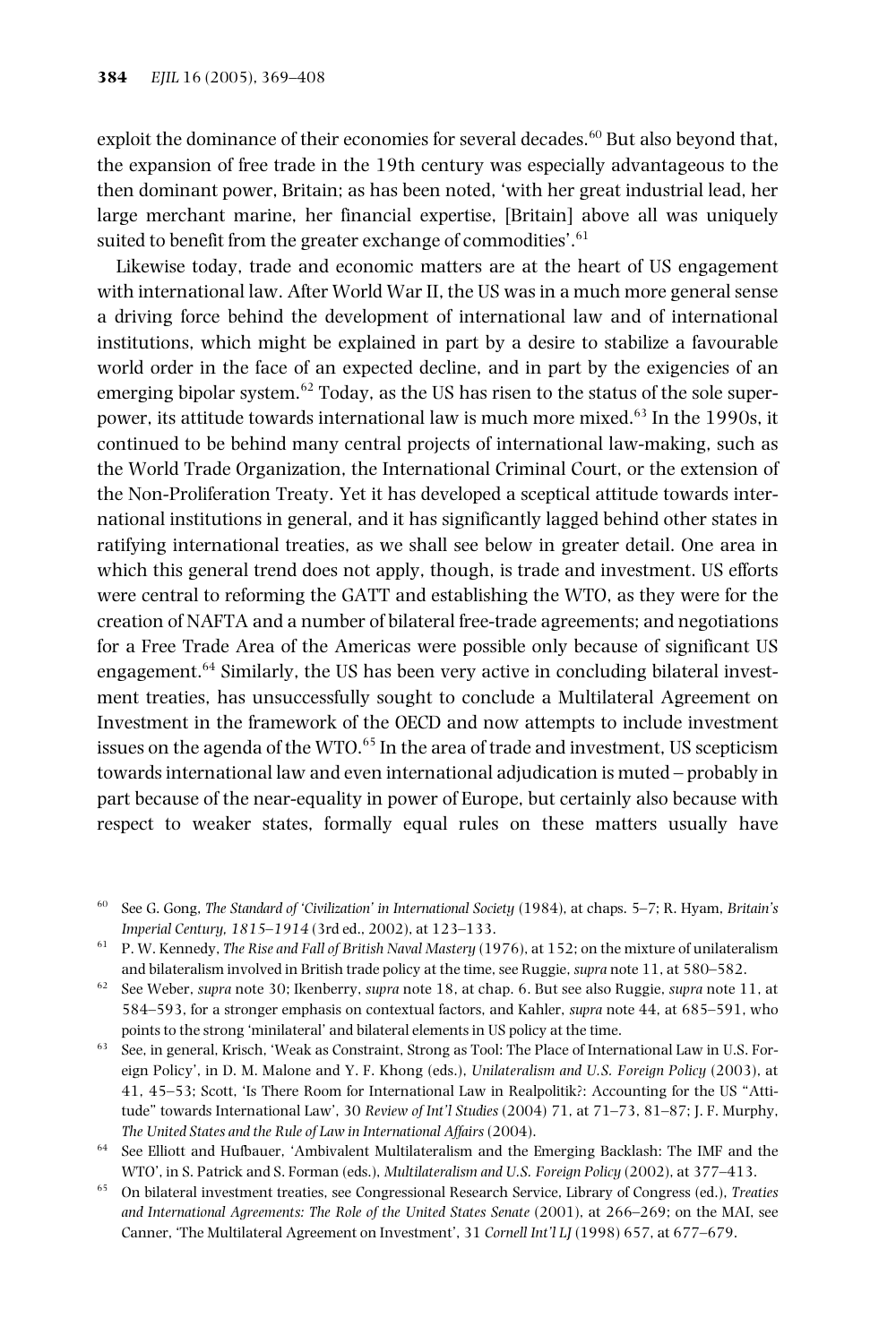favourable effects for a superior economy.<sup>66</sup> In matters of trade, the equality of the rules is hardly a threat to the powerful.

### **B** *Withdrawal: Evading a Defiant Legal Order*

Even as they were shaping international law according to their views, predominant powers have always also had tendencies to withdraw from it: to evade its obligations, or to limit them in such a way that their constraining effect is minimized. This should be reflected primarily in violations of international law, but I won't address them here, mainly because it seems methodologically difficult to make any sound statement about the degree to which a state violates international law, or the extent to which these violations exceed those of other states. If this is extremely difficult for the US today, $67$  it becomes practically unfeasible for former times for which less data are available and violations are even harder to identify because of the vagueness of international legal rules at the time. But withdrawals from international law need not take the form of violations: they can also consist in attempts at exempting oneself from the obligations that others incur; at removing certain relationships from the sphere of international law; or at pushing back international legal obligations in certain areas.

### *1 Limiting the Reach of International Law*

The most radical withdrawal from international law probably consists in the exclusion of whole sets of relationships from the reach of international law: in their transfer from the international to the domestic sphere, as results from the establishment of formal empire. As long as the relations with a foreign entity remain on an international level, the means of controlling this entity are limited. They are particularly limited today, as sovereign equality excludes the establishment of formal superiority of one state over another; but even in times when international law allowed for more hierarchical relationships, as it did in Europe until the 17th century, maintaining *international* relations with another state implied at least some respect for its independence and autonomy in decision-making.68 These limitations have often been too burdensome for dominant powers, and they have accordingly established formal control over weaker states by stripping them of their independence and making them provinces or colonies. Rome is the classical example for this process, but also in the modern period, the Spanish Empire was characterized mainly by such formal control, the French to a significant extent, and the British turned to it increasingly in the 19th

<sup>66</sup> On the extent to which the shape of the current trade regime reflects the influence of economically powerful states, see Steinberg, *supra* notes 26 and 44; Kwakwa, 'Regulating the International Economy: What Role for the State?', in Byers, *The Role of Law, supra* note 10, at 227, 232–240; Shaffer, 'Power, Governance, and the WTO: a Comparative Institutional Approach', in Barnett and Duvall, *supra* note 13, at

<sup>130, 133–139. 67</sup> See Scott, 'The Impact on International Law of US Non-compliance', in *Byers and Nolte, supra* note 35, at

<sup>427, 428–429. 68</sup> On the development of the principle of sovereign equality, see P. H. Kooijmans, *The Doctrine of the Legal Equality of States* (1964).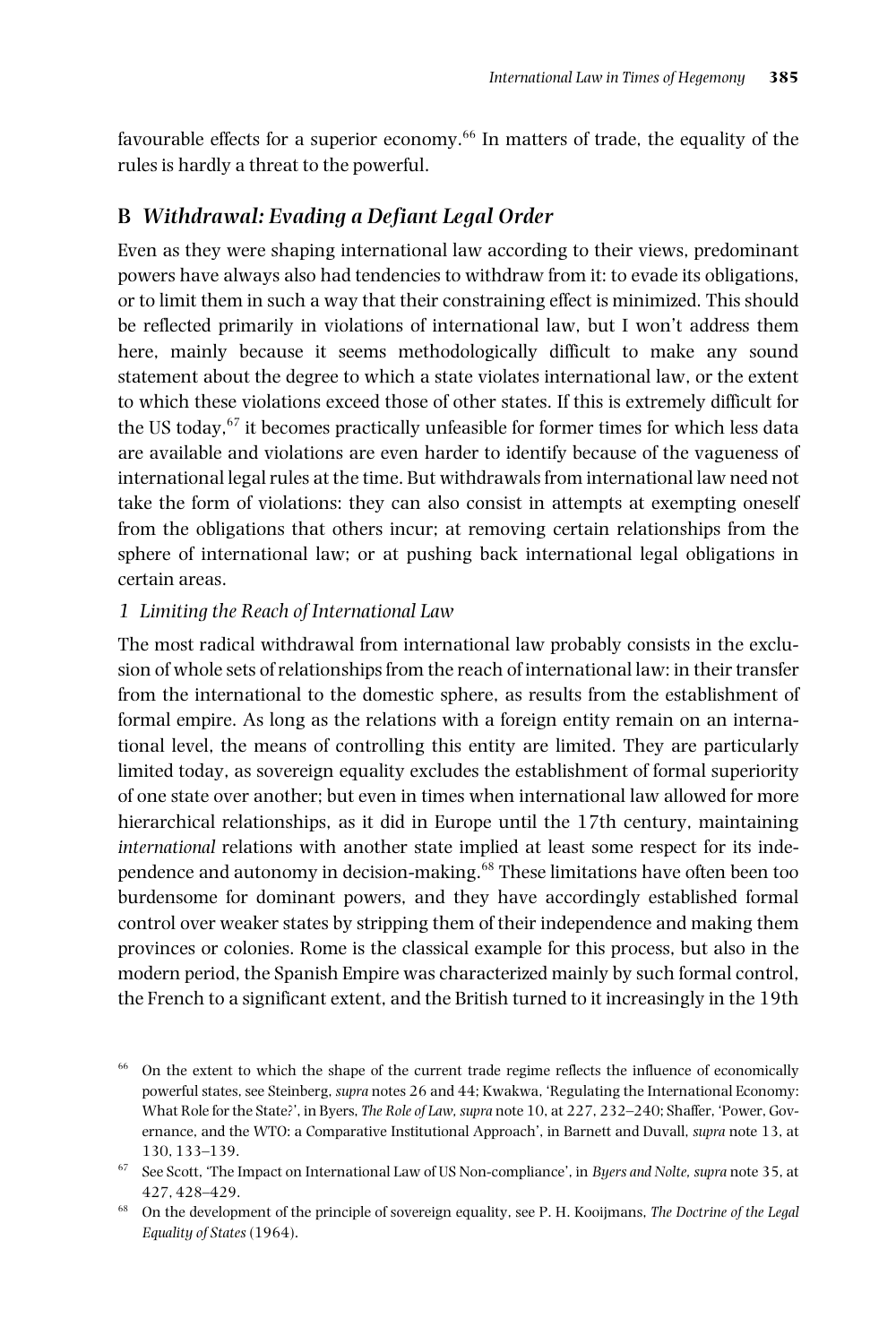century.69 The turn to formal empire, though, had considerable disadvantages in terms of both administrative costs and legitimacy; direct rule usually faced far greater resistance than informal rule, and the latter was thus often the preferred option as far as local political structures allowed.70

Yet the turn to formal empire has not been the only case of dominant states' attempts at limiting the reach of international law. We can see a similar approach in the distinction of different spheres of law in early modernity: a sphere of law among Christians, and a different sphere between Christian and non-Christian societies, in which intervention for Christians was much easier.<sup>71</sup> This distinction gained practical relevance, of course, mostly when European states had achieved superiority in power, but some caution might be in order before concluding on an explanation based on power: other religions, in particular Islam, knew similar distinctions; and the Christian doctrine dates back to a time when Christian superiority was far from achieved.<sup>72</sup> In contrast, a much more clear-cut case of the exclusion of certain asymmetric relationships from international law was the 19th century. When during this period European states rose to overwhelming dominance also in Asia and Africa, sovereignty and recognition became central to the international legal order and Europeans reserved to themselves the judgment as to which entities should be recognized as sovereign and as members of the 'family of nations'.73 The newly-independent American states were soon admitted, but most others were deemed not to have reached the 'standard of civilization' necessary to be equal partners. This removed them from the sphere of international law (from the *ius publicum Europaeum*), created much greater opportunities for intervention and occupation, and called the binding character of treaties with them into question.<sup>74</sup> Introducing this distinction thus allowed the circumvention of sovereign equality, which had come to play an increasingly central role in the European inter-state order.

Today we can observe a somewhat similar phenomenon: a division of the world into a sphere of peace, in which individual rights and democracy flourish, and an area of lawlessness, characterized by collapsed state structures, dictatorship and

- <sup>69</sup> See M. W. Doyle, *Empires* (1986); Pagden, *supra* note 50, at chaps. 1–3.<br><sup>70</sup> See Doyle, *supra* note 69, at 135–136, 341–344.<br><sup>71</sup> See Fisch, *supra* note 50, at 183–246; Pagden, *supra* note 50, at 24–28, and cha Nineteenth-Century International Law', 40 *Harvard Int'l LJ* (1999) 1, at 22–57 (now also in Anghie, *supra* note 6, at chap. 2). However, the international society of the previous period was hardly more inclusive: see Bull, 'The Emergence of a Universal International Society', in H. Bull and A. Watson (eds.), *The Expansion of International Society* (1986), at 117–120; E. Keene, *Beyond the Anarchical Society: Grotius, Colonialism and Order in World Politics* (2002), at 26–29. For an account that places the distinction between European and non-European territories at the centre of the international legal order for the whole period from the 16<sup>th</sup> to the 19<sup>th</sup> centuries, see C. Schmitt, *Der Nomos der Erde im Völkerrecht des Jus*
- *Publicum Europaeum* (1950). 74 See Gong, *supra* note 60, esp. at 68; M. Koskenniemi, *The Gentle Civilizer of Nations: The Rise and Fall of Modern International Law, 1870–1960* (2002), at 127–132, 136–143; on treaties, see also C. H. Alexandrowicz, *The European-African Confrontation: A Study in Treaty-Making* (1973), at 94–105. On the link between 'civilization' and the legal status of these relations, see also Keene, *supra* note 73, at chap. 4.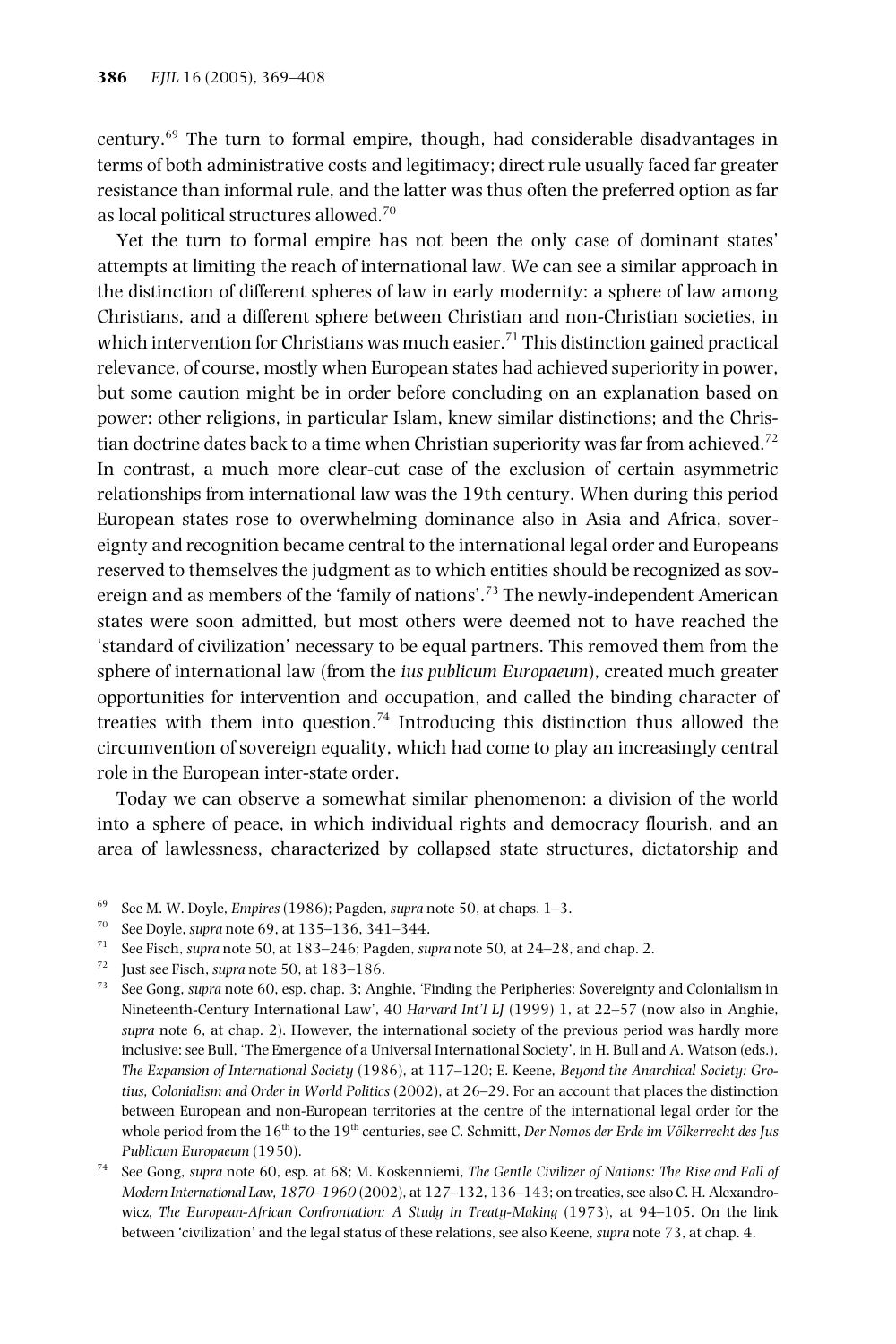widespread violations of human rights. On the level of theory, this is most prominently reflected in John Rawls' conception of a *Law of Peoples*, in which 'outlaw states' enjoy only very limited protection, but it finds expression also in the ideas of a 'liberal international law' that were advanced throughout the 1990s.75 In the practice of Western states, we can observe such tendencies in the new emphasis on democracy and human rights as conditions for full membership in the international community and for the protection from foreign or international intervention.<sup>76</sup> They are most obvious, however, in US attempts at creating a particular legal regime for so-called 'rogue states' that allegedly sponsor terrorism or develop weapons of mass destruction. These states have long been exposed to unilateral sanctions, but since 1996, their special status has been further formalized in legislation curtailing their immunity before US courts; and with the *National Security Strategy* of 2002, they have also become the potential objects of pre-emptive self-defence.<sup>77</sup> Similarly, certain 'rogue' individuals – alleged terrorists and 'unlawful combatants' – have been stripped of many of the rights they enjoy under international human rights and humanitarian law.78 In a manner less open and sweeping than the formalization of empire or the outright denial of sovereignty, the US has thus undertaken attempts to create different categories of states and individuals and to limit the reach of international law to some of these.79

#### *2 Resistance to Multilateral Treaties*

In the earlier periods of modern international law, rules were mostly customary and so vague that dominant states had great latitude in applying them, and withdrawal and interpretation were hardly distinguishable. And since the principle of sovereign equality was only beginning to take hold, formal hierarchies among states were still much more widespread. Thus, the need for dominant states to openly withdraw from international law was quite limited; it only grew once the international legal system posed clearer constraints on the exercise of dominance.

<sup>75</sup> See J. Rawls, *The Law of Peoples* (1999); F. R. Tesón, *A Philosophy of International Law* (1998); Slaughter, 'International Law in a World of Liberal States', 6 *EJIL* (1995) 503. See also Reisman, 'Sovereignty and Human Rights in Contemporary International Law', 84 *AJIL* (1990) 866.<br><sup>76</sup> See Simpson, 'Two Liberalisms', 12 *EJIL* (2001) 537, at 556–570; B. R. Roth, *Governmental Illegitimacy in* 

*International Law* (1999). 77 See P. Minnerop, *Paria-Staaten im Völkerrecht?* (2004), at chap. 2, and 'Legal Status of State Sponsors of

Terrorism in US Law', in C. Walter *et al*. (eds.), *Terrorism as a Challenge for National and International Law* (2004), at 733–786. For the National Security Strategy, see [www.whitehouse.gov/nsc/nss.pdf \(](www.whitehouse.gov/nsc/nss.pdf)visited

<sup>23</sup> Mar. 2005), at 13–15. 78 See Aldrich, 'The Taliban, Al Qaeda, and the Determination of Illegal Combatants', 96 *AJIL* (2002) 891; Paust, 'War and Enemy Status after 9/11: Attacks on the Laws of War', 28 *Yale J Int'l L* (2003) 325; Roberts, 'Righting Wrongs or Wronging Rights? The United States and Human Rights Post-September 11', 15 *EJIL* (2004) 721, at 739–746. But see also the decisions of the US Supreme Court in *Rasul v Bush*

and *Hamdi v Rumsfeld*, Nos. 03–334 and 03–6696 (decisions of 28 June 2004). 79 On contemporary parallels with colonialist strategies of differentiation, see also Keene, *supra* note 73, at chap. 5; Allain, 'Orientalism and International Law: The Middle East as the Underclass of the International Legal Order', 17 *Leiden J Int'l L* (2004) 391.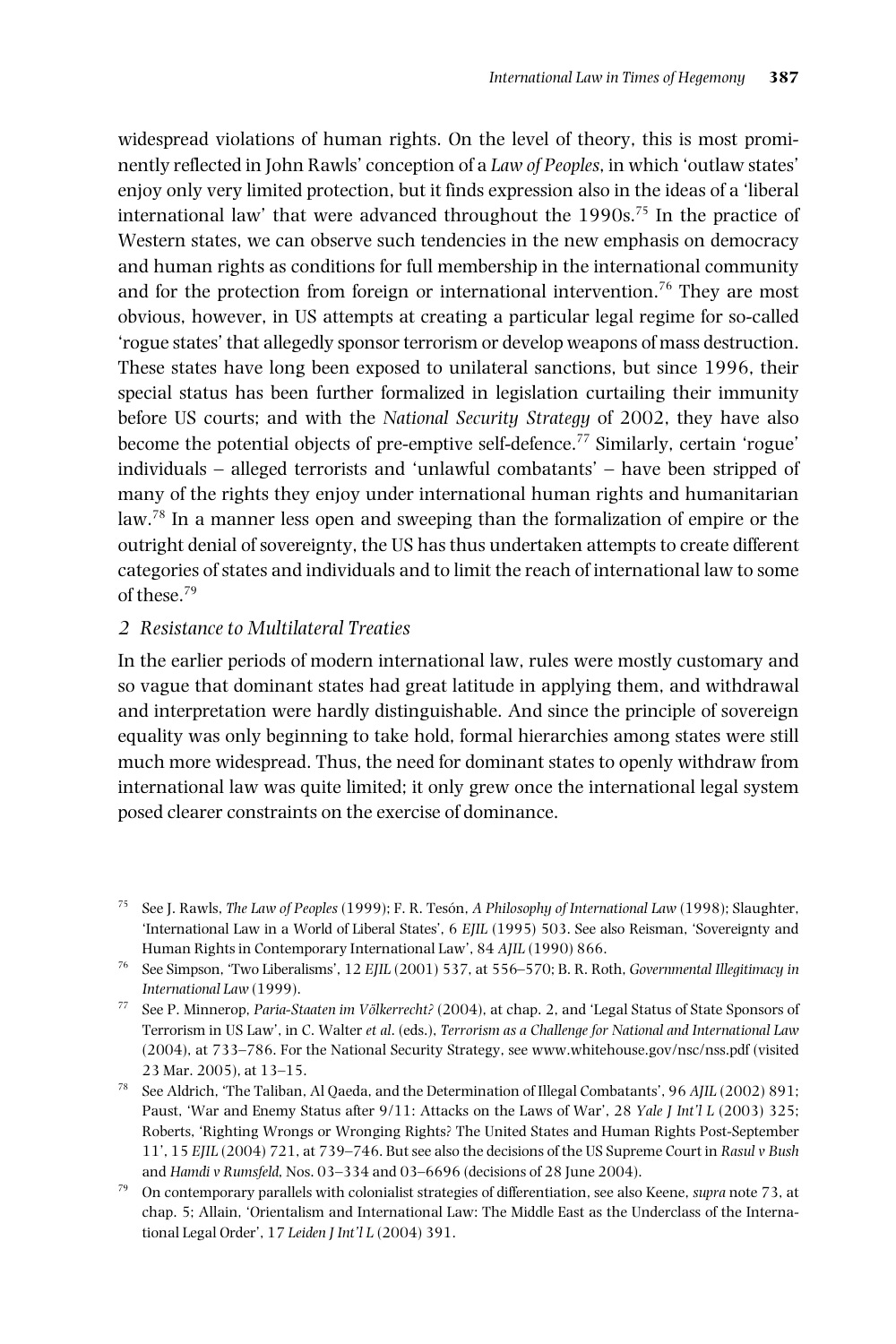It is therefore in the 19th century, and especially with the rise of multilateral treaties and British attempts to block them or refrain from them, that we can observe further forms of withdrawal. These attempts were most pronounced in the area of Britain's strongest dominance: the seas.<sup>80</sup> Here, especially in the second half of the century, many states sought to establish a regime for naval warfare, but they faced significant obstruction by the British.<sup>81</sup> Thus, the Paris Declaration on the Law of the Sea of 1856 was adopted only after protracted negotiations to overcome British resistance, and the London Declaration on the Laws of Naval War of 1909 never entered into force because the House of Lords refused to ratify it.<sup>82</sup> Similarly, Britain resisted the Hague neutrality conventions of 1907 and failed to ratify them; these, too, formed overly far-reaching constraints on its ability to bring its dominance to bear in wars. But the problems concerned not only substantial rules; Britain also had significant problems with multilateral negotiations as such. For example, its efforts early in the century to establish a system of maritime police against the slave trade failed when pursued in multilateral fora: from 1817 to 1822, several international conferences on the issue failed to produce palpable results, and Britain eventually succeeded only by means of bilateral treaties. $83$  I will return to the issue of bilateralism; suffice it here to note that a legal order that gives each state a formally equal vote in law-making seems to erect obstacles that for a dominant state often appear as unjustified, resulting in its withdrawal.

This becomes far more manifest in the case of the US today. After the rejection of the Convention on Biodiversity, the Comprehensive Test Ban Treaty, the Convention on Landmines, the Statute of the International Criminal Court and the Kyoto Protocol – among others – it has become commonplace to state a particular US reluctance to enter into multilateral treaties. This reluctance appears even more marked in comparison with other states, and in particular with US allies. Since World War II, the US has become party to only 60 per cent of the treaties deposited with the UN Secretary-General that have been ratified by more than half of all states. In contrast, other states are, on average, party to 79 per cent of these treaties, and the other members of the G-8 to 93 per cent of them. However, it is so far unclear whether this trend has increased since the end of the Cold War, or whether it merely continues a development dating back to 1945 or even before.<sup>84</sup> In any event, US resistance to multilateral treaties manifests itself not only in their complete rejection, but also in the various ways to limit the obligations flowing from them, and especially in the frequent use of reservations. US reservations are often so extensive as to render treaty obligations meaningless, and both treaty supervision bodies and Western allies have raised

<sup>&</sup>lt;sup>80</sup> On the extent of this dominance, see only Kennedy, *supra* note 61, at chaps. 6 and 7.<br><sup>81</sup> See Grewe, *supra* note 7, at 635, 647.<br><sup>82</sup> See B. Semmel, *Liberalism and Naval Strategy: Ideology, Interest, and Sea Powe* 

<sup>(1986),</sup> at chaps. 4 and 7, esp. on the British domestic debate. 83 See Grewe, *supra* note 7, at 656–671; Semmel, *supra* note 82, at chap. 3; Kern, 'Strategies of Legal Change: Great Britain, International Law, and the Abolition of the Transatlantic Slave Trade', 6 *J Hist Int'l L* (2004) 233. **Data as of Jan. 2004; see, in more detail, Krisch,** *supra* **note 63, at 45–47.**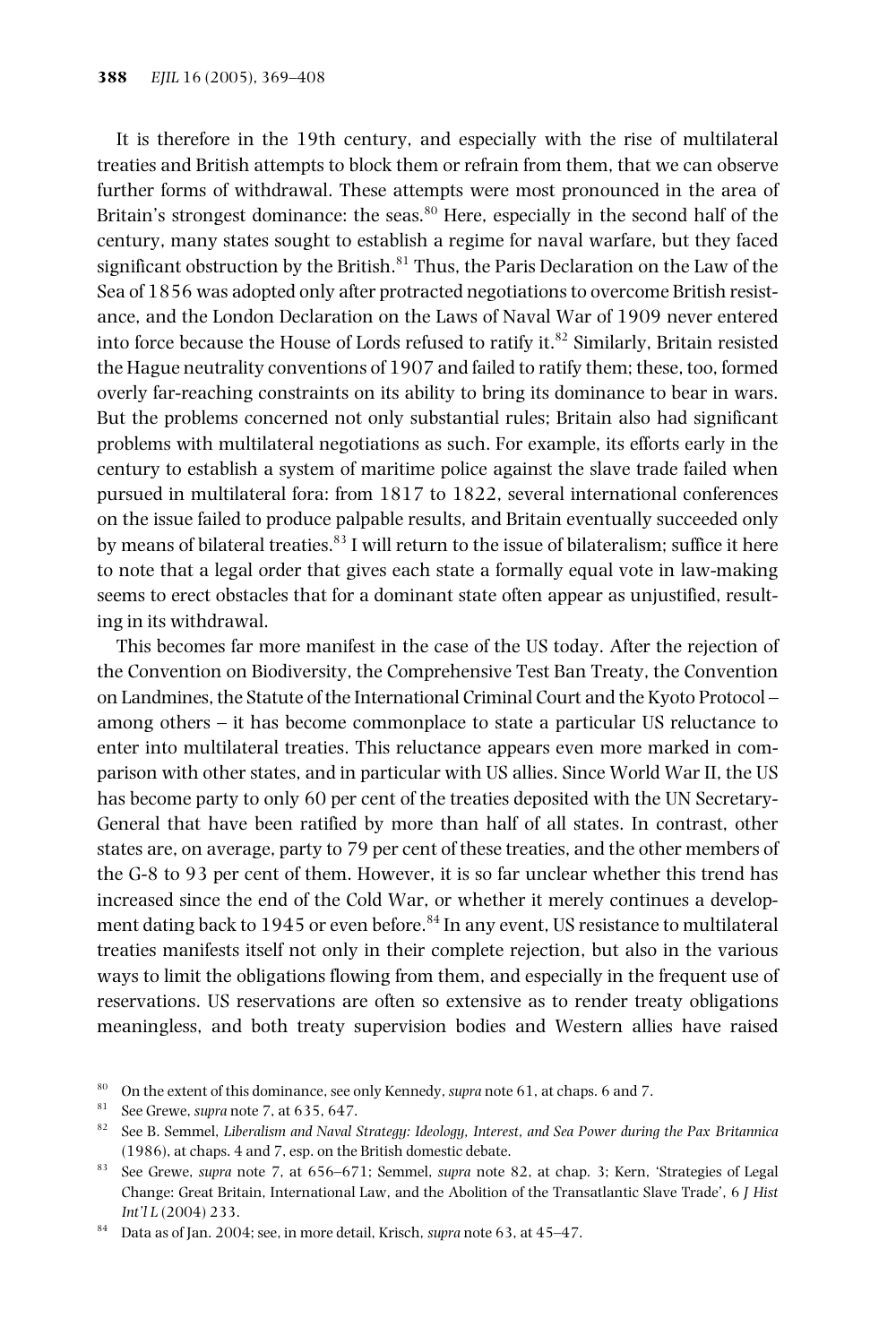serious objections to them.<sup>85</sup> But the practice of reservations is so important to the US that the Senate has urged the President not to accept any treaty provisions excluding them;86 and where a treaty in fact contains such a provision, as the ICC Statute and Landmine Convention do, the US has often refused to become a party. Other states are increasingly reluctant to accept the exceptionalist position of the US, and they not only rule out reservations, but also deny US requests to grant it specific exemptions.<sup>87</sup> Yet where the relatively egalitarian multilateral process poses too many obstacles, the US often decides to withdraw entirely; or, if necessary, it has recourse to bilateral treaties to remedy the outcome, as it has with respect to the  $ICC.^{88}$  Of course, this attitude of the US does not necessarily result from its predominant position: US reluctance to international treaties has strong cultural roots, goes back to the late 18th century when the country was still weak, and finds expression in the high hurdles erected by the US Constitution for treaty ratification.<sup>89</sup> Yet it is significant that these hurdles have, in practice, been lowered for treaties deemed favourable – namely those of an economic character that are now usually concluded as executive agreements.<sup>90</sup> And the fact that treaties reflecting or supporting US dominance pass, while those that contain more significant constraints fail, indicates that cultural factors only play a limited role.<sup>91</sup>

# **4 Reshaping International Law: The Legalization of Inequality**

Instrumentalization and withdrawal are the poles of the international legal policies of dominant states, yet most of their action lies between the two. They make use of international law, but preferably in ways that are less constraining and burdensome than the standard forms; they thus select forms that are more amenable to unequal power and seek to reshape the international legal order so as to allow for more inegalitarian elements. I have already pointed to one such instance: the *turn from multilateral to bilateral treaties* in both British efforts to establish a maritime police against the slave trade in the early 19th century and US attempts to limit the impact of the ICC on its own citizens.<sup>92</sup> In the case of the US, this turn is apparent in a more general way:

<sup>85</sup> See UN Doc. CCPR/C/79/Add.50 (1995); see also Foot, 'Credibility at Stake: Domestic Supremacy in U.S. Human Rights Policy', in Malone and Khong, *supra* note 63, at 95–115; Redgwell, 'United States Reservations to Human Rights Treaties: All for One and None for All?', in Byers and Nolte, *supra* note 35, at 392–415.<br><sup>86</sup> See US Library of Congress, *supra* note 65, at 274–276.<br><sup>87</sup> Just see Malanczuk, 'The International Criminal Court and Landmines: What are the Consequences of

Leaving the US Behind?', 11 *EJIL* (2000) 77, at 84–85.<br><sup>88</sup> See Galbraith, 'The Bush Administration's Response to the International Criminal Court', 21 *Berkeley J* 

Int<sup>7</sup>IL (2003) 683.<br><sup>89</sup> See only L. Henkin, *Foreign Affairs and the United States Constitution* (2nd ed., 1996), at 175–179.<br><sup>90</sup> See Ackerman and Golove, 'Is NAFTA Constitutional?', 108 *Harvard L Rev* (1995) 799; Spi

Executive Agreements, and Constitutional Method', 79 *Texas L Rev* (2001) 961, at 993–1003. 91 For a largely realist interpretation of the US attitude towards international law, see also Scott, *supra*

note 63. 92 See *supra*, Section 3, B 2.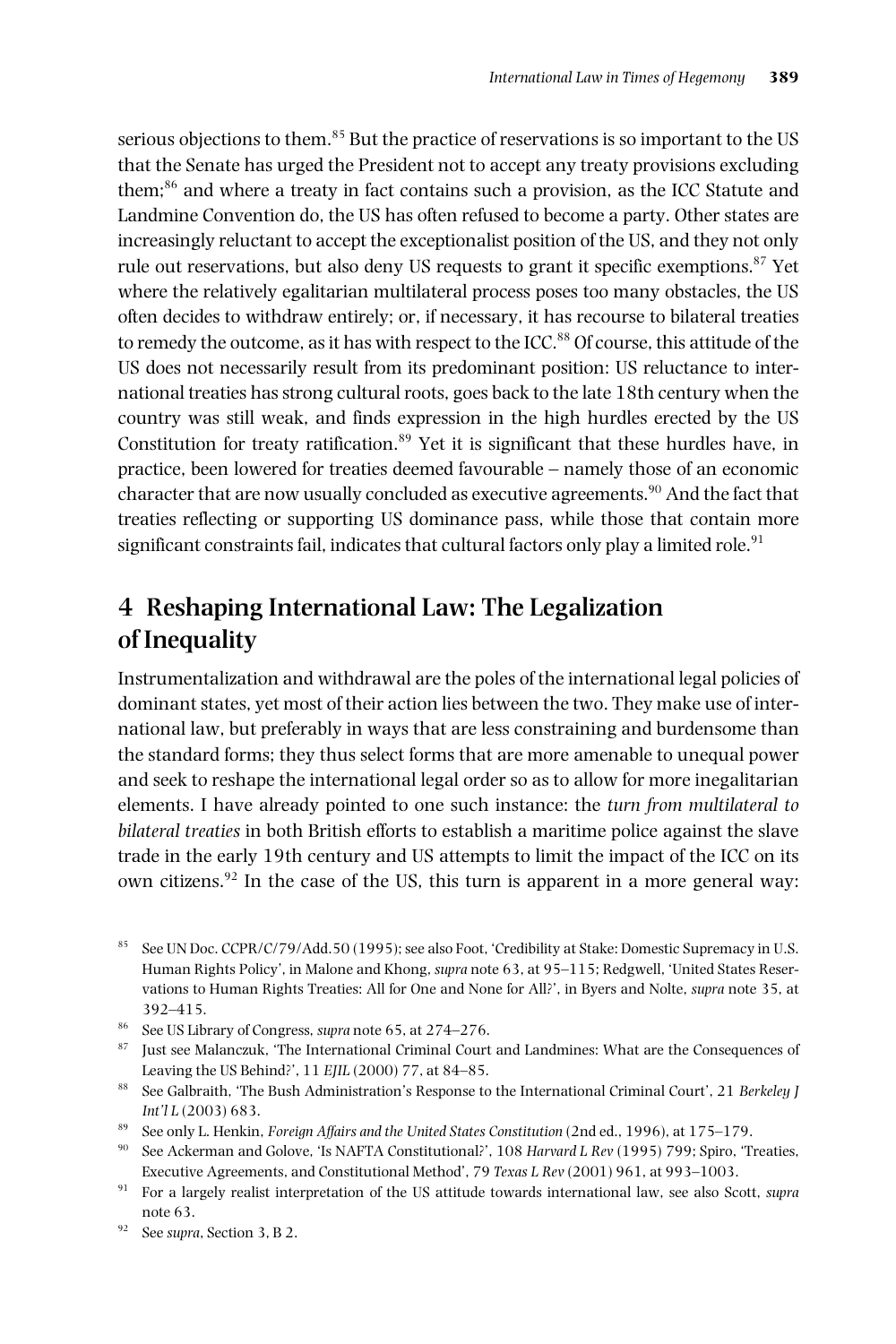while sceptical of multilateral instruments, the US has been proactive in concluding bilateral treaties on issues such as trade and investment, tax cooperation and legal assistance. And it privileges such treaties also on the domestic level: they are practically the only instruments to be granted self-executing character and thus to be enforceable in US courts.<sup>93</sup> This preference is easily explicable. Bilateral negotiations are far more likely to be influenced by the superior power of one party than are multilateral negotiations, in which other states can unite and counterbalance the dominant party – *divide et impera*, as reflected in the forms of international law.<sup>94</sup> The bilateral form is also more receptive to exceptional rules for powerful states. In multilateral instruments, especially in *traités-lois*, exceptions for powerful parties are always suspicious and in need of justification, as is manifest in, for example, the Nuclear Non-proliferation Treaty and the failed attempts of the US with respect to the ICC Statute.<sup>95</sup> Bilateral treaties do not pose such problems: because of their more direct reciprocity, they often do not create the same rights and obligations for both parties, and this is generally accepted; the lacking formal equality of the rules makes substantive inequalities less obvious. And through bilateral treaties, it is also easier for states to confer a position on one state that they refuse to confer on others; demands for coherence and equal treatment are much lower. Bilateral treaties are thus a much easier tool to reflect and translate dominance than multilateral ones.

### **A** *Limiting Constraints: The Quest for a Softer International Law*

Apart from the turn from multilateral to bilateral treaties, attempts of dominant states to reshape international law take essentially two forms: they aim at a softer and more hierarchical international law.

The quest for a softer international law is most pronounced in powerful states on the rise: in those that do not have a general status quo orientation. For them, loosening their own constraints is often more important than having others tightly constrained. Yet, softer rules of international law are often beneficial to different kinds of dominant states, too: because of the greater latitude in application, they can bring their power more easily to bear, both in widening their own freedom of action and in circumscribing rules for others. Yet this only becomes an issue in a legal system that is not maximally soft in the first place, and here again, we can observe the phenomenon in its most accentuated form in recent times, in an environment of increasingly precise and detailed international legal rules and ever stronger implementation and enforcement mechanisms.

<sup>93</sup> See Alvarez, 'Do Liberal States Behave Better? A Critique of Slaughter's Liberal Theory', 12 *EJIL* (2001)

<sup>183,</sup> at 194–198. 94 See also Abbott and Snidal, *supra* note 42, at note 68; Kahler, *supra* note 44, at 681–682. On a particularly interesting case, see Guzman, 'Why LDCs Sign Treaties That Hurt Them: Explaining the Popularity

of Bilateral Investment Treaties', 38 *Virginia J Int'l L* (1998) 639. See also Klein, 'The Effects of US Predominance on the Elaboration of Treaty Regimes and on the Evolution of the Law of Treaties', in Byers and Nolte, *supra* note 35, at 363, 371–376.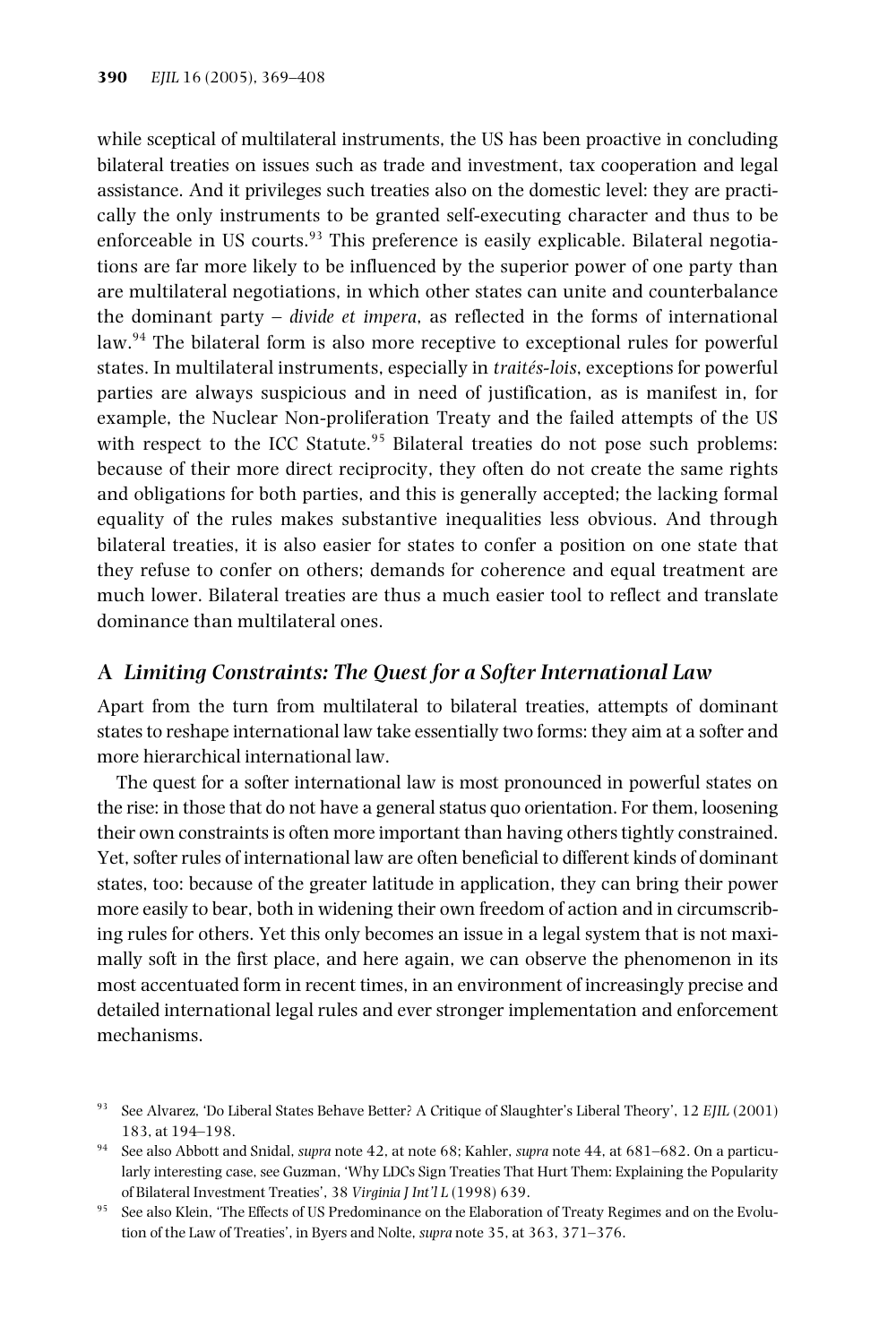#### *1 Towards a Weak Legal Order: Resisting Enforcement and Turning to Soft Law*

These general points are most clearly reflected in dominant states' attitudes towards centralized adjudication and enforcement of international law. This was no issue in Europe in the early modern period, when arbitration had practically disappeared due to the decline of the Emperor and the Papacy as central institutions.<sup>96</sup> However, as we have seen, arbitration began to flourish again under British dominance in the 19th century. The British mostly regarded arbitration favourably, certainly in part because it helped enforce an international legal order that was beneficial for them overall. Here, the interest in defending the status quo trumped the desire to extend the freedom of action.<sup>97</sup> Yet this tendency was not uniform either. In the area of Britain's most pronounced dominance – the seas – it failed to accept the creation of a judicial body. Critics saw the International Prize Court agreed upon at the Hague Peace Conference of 1907 as 'a renewal of the conspiracy against British naval supremacy', and they eventually succeeded in blocking its ratification.<sup>98</sup>

If reluctance towards judicial bodies was existent but muted in the British case, it is much more pronounced under current US dominance. The US has agreed to strong judicial mechanisms in a few areas, such as the WTO and NAFTA anti-dumping and investment disputes, but these merely mirror the areas in which US interest in international law is greatest anyway, and they remain exceptional.<sup>99</sup> The most wellknown case of opposition to an enforcement mechanism in recent times has certainly been the US rejection of the ICC Statute,<sup>100</sup> yet the resistance reaches much further. The US has, for example, enacted significant hurdles in domestic law to the supervision mechanism of the Chemical Weapons Convention, and it has blocked a verification protocol to the Convention on Biological Weapons.<sup>101</sup> In the area of human rights, it has chosen not to allow individual petitions to the Human Rights Committee through the Optional Protocol to the Covenant on Civil and Political Rights, which has now been accepted by 104 states, and it has made reservations to clauses in human rights instruments that establish the jurisdiction of the International Court of Justice for the settlement of disputes.<sup>102</sup> The ICJ has been a focus of US resentment at least since its 1986 *Nicaragua* decision, which was highly critical of the US means to change the political landscape in Central America and led the US to terminate its acceptance of the Court's jurisdiction under the optional clause. In recent years, the US has defied the Court by disregarding provisional measures in the *Breard* and

<sup>&</sup>lt;sup>96</sup> Grewe, *supra* note 7, at 235–236.<br><sup>97</sup> See *supra*, Section 3, A, also for a caveat.<br><sup>98</sup> Quoted in Semmel, *supra* note 82, at 110; see also *ibid.*, at 115.<br><sup>99</sup> On the reasons for US acceptance of NAFTA dispute s 63, at 71–93; Malanczuk, *supra* note 87, at 80. 101 See Smithson, 'The Chemical Weapons Convention', in Patrick and Forman, *supra* note 64, at 247,

<sup>254–258;</sup> Kervers, 'Strengthening Compliance with the Biological Weapons Convention: The Protocol Negotiations', 7 *J Conflict and Security L* (2002) 275, at 289. 102 See Henkin, 'U.S. Ratification of Human Rights Conventions: The Ghost of Senator Bricker', 89 *AJIL*

<sup>(1995) 314,</sup> at 344–345.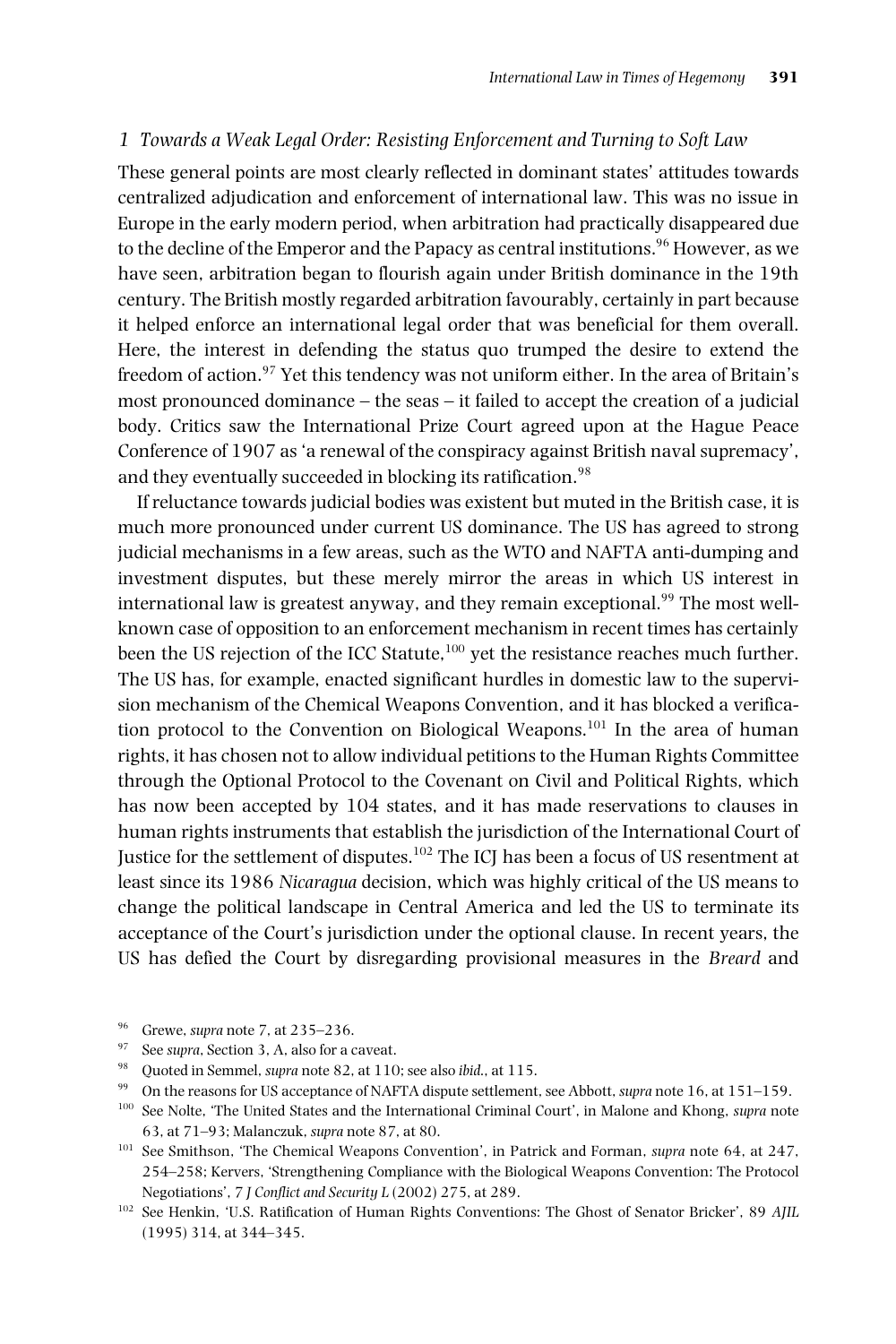*LaGrand* cases; and, despite some cautious steps towards responding to the equally adverse *Avena* judgment, it has eventually withdrawn from the jurisdiction of the Court under the Consular Convention.<sup>103</sup> In sum, the US pushes for an international legal order with weak centralized enforcement and adjudication.

This is mirrored also in a shift from hard to soft law and from the typical forms of international law-making to informal policy networks of all kinds, which has been diagnosed in recent years.104 Even if the immediate cause of this shift might be the need for effective coordination and regulation of international markets, it is significant that it coincides with the turn from a bipolar to a unipolar international system and thus a considerable gain in relative power of the US. Both the US resistance to enforcement and adjudication and the turn to soft law correspond with the general observation that powerful states are particularly reluctant to delegate power to international actors and that they usually prefer softer over harder forms of international law.<sup>105</sup> But as we have seen in the British case, this observation has limitations; it may not hold for powerful states with high stakes in preserving the status quo.

#### *2 Flexibilizing Legal Change: The Deformalization of International Law-making*

Attempts at softening the law are often also reflected in efforts by dominant states to flexibilize the law-making process, so as to be better able to reshape the law in their fashion. Here, too, the extent depends on different factors, and Britain in the 19th century certainly did not go as far in this respect as, for example, France under Napoleon, when it controlled large parts of Europe and turned from form to substance in determining what international law was. By introducing liberty and popular sovereignty as pillars of the international legal order, France could argue for a farreaching revision of this order and it could, for example, claim broad intervention rights for itself, on the basis that the sovereignty of monarchical states was curtailed.106 The use of substantive values to destabilize and rewrite international law was much more cautious in the case of the British, but it was still significant. It manifested itself most clearly in the introduction of 'civilization' as a key element of international law, which, though eventually a pan-European move, was strongly driven by Britain and British scholars.<sup>107</sup> As already mentioned, this allowed for much greater flexibility with respect to admission into the 'family of nations': the lines between 'civilized', 'half-civilized', and 'barbaric' societies were not precise and could

<sup>103</sup> See Paulus, 'From Neglect to Defiance? The United States and International Adjudication', 15 *EJIL* (2004) 783; Murphy, *supra* note 63, at chap. 7; Kirgis, 'President Bush's Determination Regarding Mexican Nationals and Consular Convention Rights', ASIL Insight, Mar. 2005 and Addendum.<br><sup>104</sup> See Shelton (ed.), *supra* note 46; A.-M. Slaughter, *The New World Order* (2004).<br><sup>105</sup> See Abbott and Snidal, *supra* note 4

case in particular, see also Murphy, *supra* note 63, at 351.  $^{106}$  See Armstrong, *supra* note 31, at chaps. 3 and 6 (also for the turn to greater pragmatism after the first wave of the revolution); M. Bukovansky, *Legitimacy and Power Politics* (2002), at chap. 5; Grewe, *supra*

note 7, at 485–495. 107 See Grewe, *supra* note 7, at 526–535; see also Koskenniemi, *supra* note 74, at chap. 2, esp. at 127–132.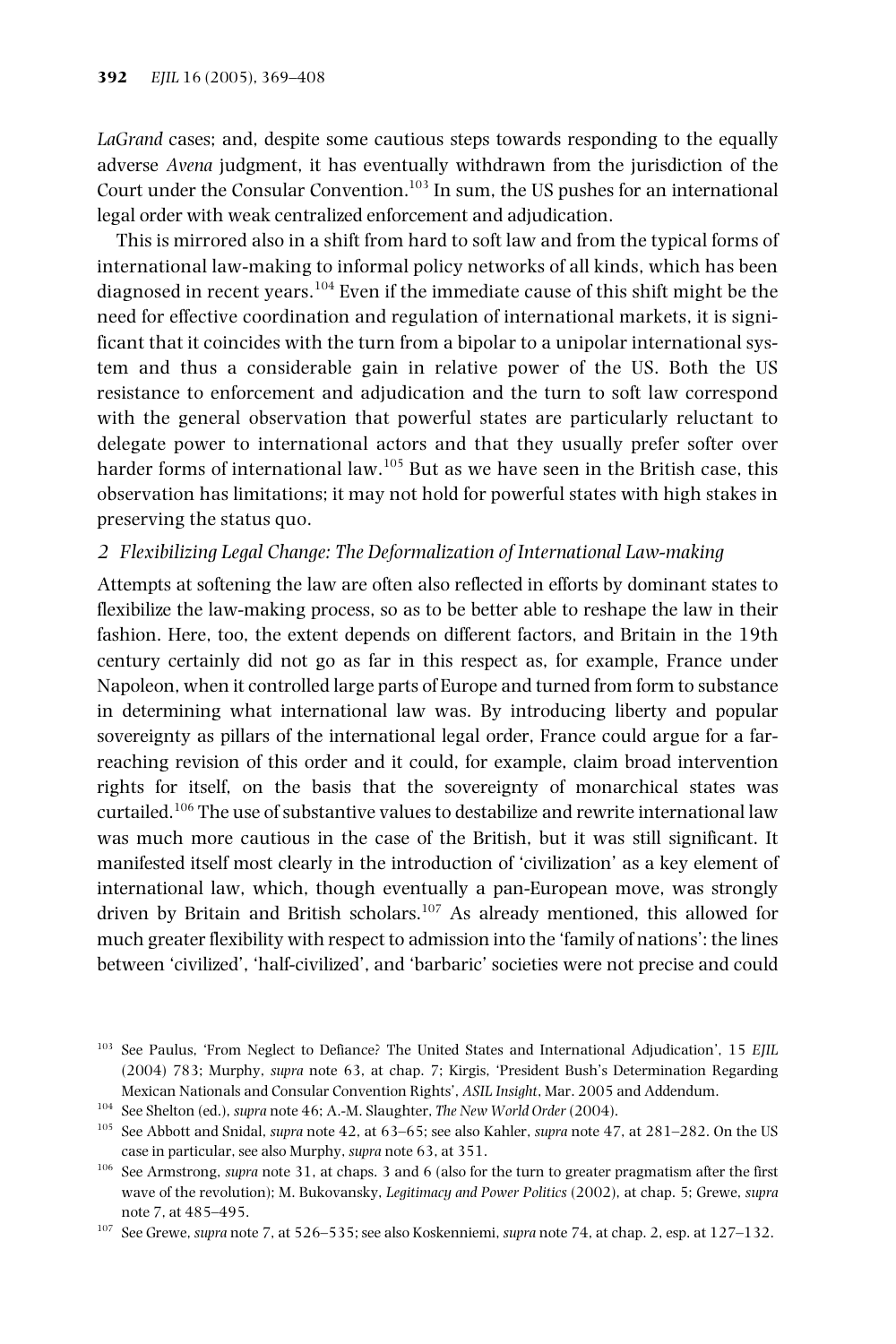be redrawn by the dominant states according to political expediency.108 Yet it also allowed for changes in substantive international law, and in particular in the law on the use of force, where a right to humanitarian intervention became widely recognized (and was heavily used by the British).<sup>109</sup> It also served to justify British attempts to redefine the law of the sea so as to allow for stronger enforcement of the prohibition on the slave trade – a prohibition which followed 'the public voice, in all civilized countries', but whose maritime enforcement would have allowed the British Navy to establish itself as a general police on the high seas.<sup>110</sup>

Similar tendencies have been prominent in international law since the end of the Cold War, connected mainly with a rise of the concept of an 'international community' of shared values and a particular emphasis on human rights.<sup>111</sup> And again, this has found strong reflection in the law on the use of force: NATO's Kosovo intervention was defended mainly by reference to a 'humanitarian emergency', and even though this was most often not framed as a legal argument, it provided the main basis for nevertheless legitimizing the action. Also in another way, the 'international community' figured prominently in justifications of the use of force: wherever possible, the US and its allies portrayed their interventions as enforcements of the collective will, as expressed in resolutions of the Security Council, even if those resolutions did not authorize military force.<sup>112</sup> The wars in Afghanistan and in Iraq in 2001 and 2003 were even fought for 'civilization' against its enemies.<sup>113</sup> But the law on the use of force is by far not the only field in which substantive values serve to generally reshape the law. The extension of international criminal law to internal conflicts by the International Criminal Tribunal for the Former Yugoslavia has proceeded under reference to 'humanity' and its values; and US courts have used the image of a *hostis humani generis*, an enemy of all mankind, to justify the trial of torturers from around the world before American courts, and to defend the restriction of state immunity of states that allegedly sponsor terrorism. $114$  Here, as in the French and British cases, substantive arguments have served to destabilize existing international law and to

- <sup>108</sup> Koskenniemi, *supra* note 74, at 134–135; Gong, *supra* note 60, at 56, 61; Anghie, *supra* note 73, at 43–49, 52–54.<br><sup>109</sup> Grewe, *supra* note 7, at 573–583.<br><sup>110</sup> See *supra*, Section 3, B 2. For the quotation from Castlereagh, see W. G. Grewe, *The Epochs of International*
- 
- *Law* (trans. M. Byers) (2000), at 554. 111 See Krisch, 'Amerikanische Hegemonie und liberale Revolution im Völkerrecht', 43 *Der Staat* (2004)
- 267, at 278–281, 283–285. On the concept of international community in general, see A. Paulus, *Die internationale Gemeinschaft im Völkerrecht* (2001); on a similar phenomenon – the current rise of 'interstitial norms' – see Lowe, 'The Politics of Law-Making: Are the Method and Character of Norm Creation Changing?', in Byers *The Role of Law, supra* note 10, at 207–226.<br><sup>112</sup> See Krisch, 'Unilateral Enforcement of the Collective Will: Kosovo, Iraq and the Security Council', 3 *Max*
- *Planck Yearbook of UN Law* (1999) 59.<br><sup>113</sup> See the speeches of the US President of 20 Sept. 2001 and 29 Jan. 2002, available at [www.white-](www.whitehouse.gov/news/releases/2001/09/20010920-8.html)
- [house.gov/news/releases/2001/09/20010920-8.html](www.whitehouse.gov/news/releases/2001/09/20010920-8.html) and [www.whitehouse.gov/news/releases/2002/](www.whitehouse.gov/news/releases/2002/01/20020129-11.html) [01/20020129-11.html \(](www.whitehouse.gov/news/releases/2002/01/20020129-11.html)visited on 23 Mar. 2005). 114 See International Criminal Tribunal for the Former Yugoslavia, Judgment of 2 Oct. 1995, in *Prosecutor v*
- *Tadic*, No. IT-94-1-AR72, 35 ILM (1996) 32, at paras. 119 and 97; *Filartiga v Peña-Irala*, 630 F 2d 876, 890 (2d Cir., 1980); *Flatow v Islamic Republic of Iran*, 999 F Supp 1, 23 (DDC, 1998).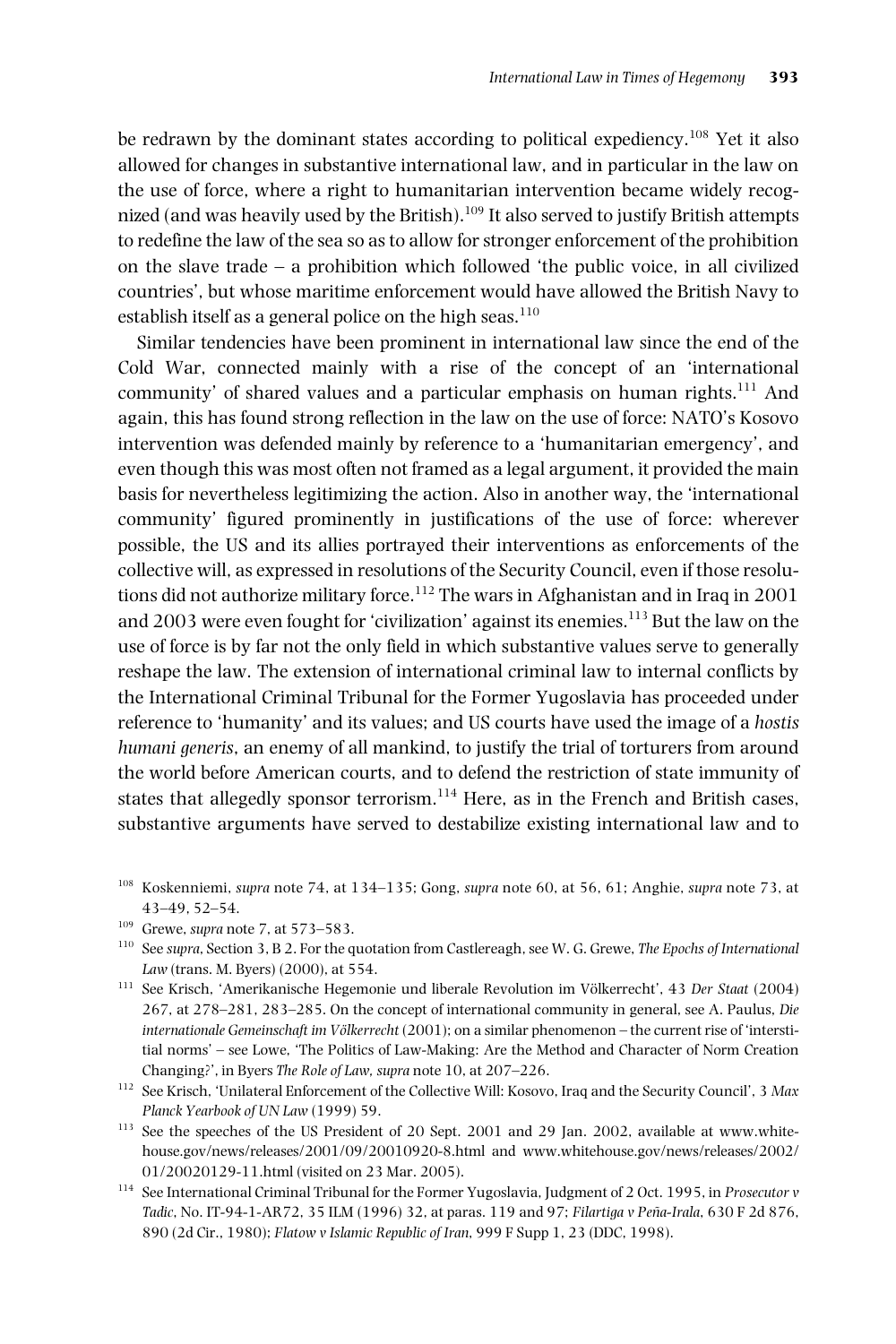thus pave the way for reshaping it in a way that better reflects the interests and values of the dominant powers – as Martti Koskenniemi has pointed out with respect to today's situation, 'what counts as law, or humanitarianism, or morality, is decided with conclusive authority by the sensibilities of the Western prince'.<sup>115</sup>

#### *3 Challenging Constraints on the Use of Force*

International law is most constraining for dominant states if it includes strict limitations on the use of force. It is in this area that dominance is usually most pronounced, and restrictions on military action affect powerful actors much more than weaker states that usually have little hope to prevail militarily anyway. Broader rights to use force, though in principle applicable to all states, usually benefit mainly the dominant ones.116 If force is widely admitted, this also makes an otherwise strict international legal order tolerable for powerful actors, since they can use force to readjust relations that have departed too far from material reality.<sup>117</sup> It is thus not surprising that dominant states have frequently challenged international legal constraints on the use of force.

This was certainly the case for Spain in its conquest of the western hemisphere, and I have already mentioned some of the legal arguments it used. After the reference to papal authority proved to be ineffective, Spanish authors developed numerous new intervention rights, some on religious foundations, some on more secular grounds, such as the claims based on the right to unhindered trade.<sup>118</sup> Several authors, including Vitoria, even went so far as to state that war could be subjectively just on both sides – a position that obviously favoured powerful states.<sup>119</sup> The Spanish Government, though, hardly subscribed to that claim; at least once it saw its superiority challenged, it insisted on the strict implementation of ceasefires and peace treaties; and implicit in its claim to a *mare clausum* was an exclusive right to police the high seas.120 Spain sought to establish rights to use force for itself, not to make war lawful for all states.<sup>121</sup>

The same held true for Britain in the 19th century, especially with respect to rights of force short of war. I have already mentioned the successful claims for a right to humanitarian intervention, and the attempts to establish 'a system of maritime police

<sup>115</sup> Koskenniemi, '"The Lady Doth Protest Too Much": Kosovo, and the Turn to Ethics in International Law', <sup>65</sup>*MLR* (2002) 159, at 171. 116 In this sense, see also Fisch, *supra* note 50, at 14. 117 But see also S. V. Scott, *International Law in World Politics: An Introduction* (2004), at 16, suggesting that

the prohibition on the use of force usually benefits the powerful since it protects the status quo. Yet this holds only if indeed a hegemon is interested in the status quo, which is not to be assumed: see *supra*,

Section 2, A 2.<br>
<sup>118</sup> For an overview, see Fisch, *supra* note 50, at 209–246.<br>
<sup>119</sup> See Grewe, *supra* note 7, at 240–247; Schmitt, *supra* note 73, at 124–126.<br>
<sup>120</sup> See *supra*, Section 3, A.<br>
<sup>121</sup> In contrast, Sch claim that Spain agreed that 'no peace beyond the line' of amity existed, and that thus, in most of the colonial world, force could be used without restrictions. Fisch, *supra* note 50, at chap. 2, esp. 57–66, 75–77, challenges this interpretation convincingly.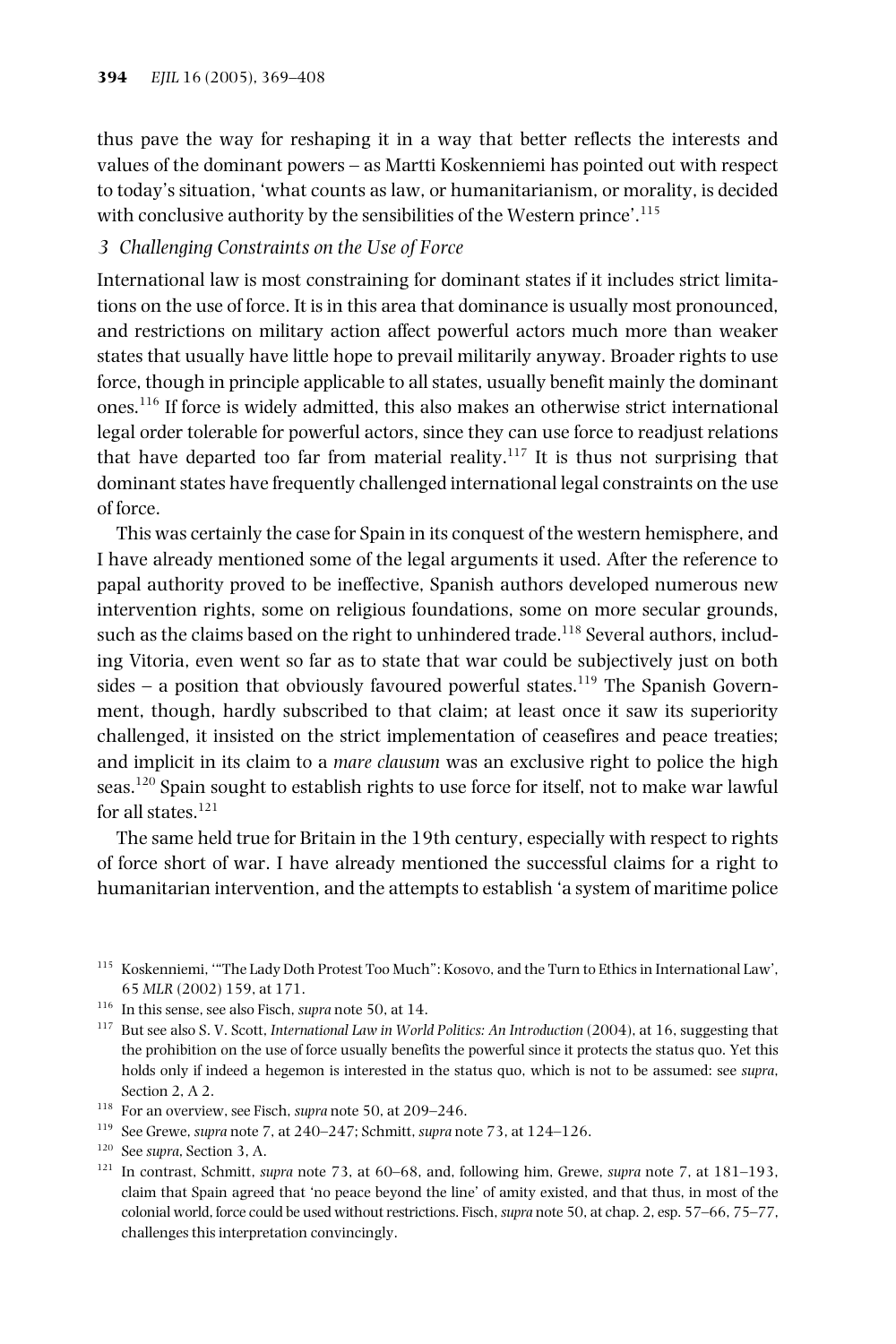against the contraband slavetrade'.122 Through rights to visit and search, these latter attempts would have allowed the British navy to effectively police the high seas, and they were accordingly opposed by the US and France and for decades had only limited success.<sup>123</sup> Yet insofar as Britain did in fact enforce the prohibition on the slave trade, the resulting continuous presence of its warships significantly strengthened Britain's influence.<sup>124</sup> It was on the sea, in its area of greatest dominance, that Britain claimed the greatest freedom to use force; here, it also defended, for example, the pacific blockade. And it was again with a view to its sea wars that it sought to limit the rights of neutrals and argued for a broad definition of war which affected trade relations as well.<sup>125</sup> Britain's insistence on its own interpretation of maritime rights even offended its allies,<sup>126</sup> and where it ceded a position, this was often due largely to the rise in power of other states.<sup>127</sup>

The last 15 years have again seen a flowering of new intervention rights, this time pushed forward mostly by the US; I have mentioned some of these already in the last section. The US and its allies have advanced claims for new rights to use force in three main areas: a right to unilaterally enforce Security Council authorizations in the interventions in the former Yugoslavia and Iraq; a broadened right to exercise selfdefence against terrorist attacks in the missile attacks on Sudan and Afghanistan and later the war in Afghanistan; and a bold right to pre-emptive self-defence, so far only cautiously invoked in the war in Iraq.128 In addition, NATO states have alluded to a right to humanitarian intervention in the Kosovo war; but they have stopped short of claiming a new right to this effect and have pointed to the exceptional character of the operation – yet the vagueness of the resulting rule is in itself mainly beneficial for the powerful who will be able to define its content in later situations as they please.<sup>129</sup> As other dominant states in earlier times, Western states and in particular the US have made the boldest moves to soften international law's constraints on them in the area of the use of force – the area in which constraints affect their dominance most.<sup>130</sup>

Paris Declaration of 1856. 128 See only Krisch, *supra* note 112; Byers, 'Terrorism, the Use of Force and International Law after 11 September',

51 *ICLQ* (2002) 401, at 406–410; Bothe, 'Terrorism and the Legality of Preemptive Force', 14 *EJIL* (2003) 227. See also, for a general overview, Murphy, *supra* note 63, at chap. 4. 129 See Roth, 'Bending the Law, Breaking It, or Developing It? The United States and the Humanitarian Use of

Force in the post-Cold War Era', in Byers and Nolte, *supra* note 35, at 232, 250–256. 130 Benvenisti, 'The US and the Use of Force: Double-edged Hegemony and the Management of Global

Emergencies', 15 *EJIL* (2004) 677, sees these moves as an attempt to provide a public good (global security). This view is not incompatible with the one advanced here: international law is a constraint on the unilateral definition of global public goods, and dominant states will often find this constraint unjustified. The British attempts to eradicate the slave trade, for example, can be interpreted in the same way.

<sup>&</sup>lt;sup>122</sup> Quoted in Grewe, *supra* note 7, at 657.<br><sup>123</sup> See *supra*, Section 3, B 2. On the American and French objections, see esp. Semmel, *supra* note 82, at

<sup>33–34, 44–49;</sup> on the international debate in general, see Kern, *supra* note 83. 124 Kennedy, *supra* note 61, at 166. But see also Kaufmann and Pape, 'Explaining Costly Moral Action: Britain's Sixty-year Campaign Against the Atlantic Slave Trade', 53 *Int Org* (1999) 631, at 637–638.<br><sup>125</sup> See Semmel, *supra* note 82, at chaps. 4–7; Grewe, *supra* note 7, at 616–637, 647–648.<br><sup>126</sup> On the latter point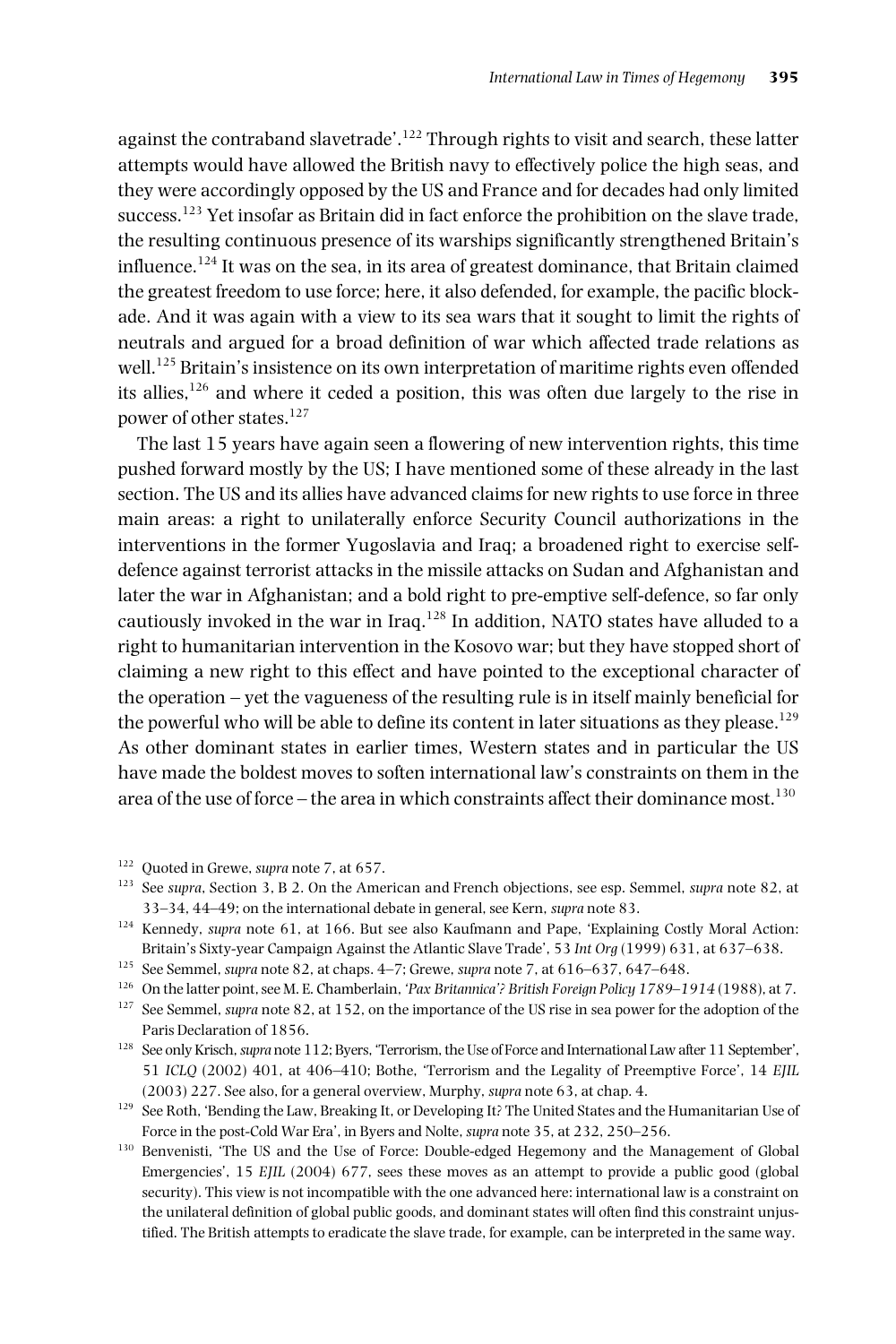### **B** *Reintroducing Hierarchy in International Law*

Softer rules favour powerful actors because they usually benefit more from a wider freedom of action than weaker states. But from a dominant state's perspective, they might frequently not be sufficient to reflect its superior position, or it might not be desirable or possible to loosen the rules for all states. In this case, dominance cannot be accommodated through equal rules for all; it has to be reflected in special rules for the powerful: in formal hierarchy and 'legalized hegemony'.<sup>131</sup>

### *1 Colonial Hierarchy and its Ambiguous Legal Status*

Hierarchy was, of course, a defining feature of the legal order that preceded modern inter-state international law, and the mentioned reliance on papal authority in the 16th century still testifies to that. But even as equality took hold more strongly in the European legal order from the 17th century onwards, it remained conspicuously absent from the relations between European and non-European entities.<sup>132</sup> This found expression, for example, in special intervention rights of Christians against non-Christians and in the exclusion of much of the non-European world from international law on the ground of its lacking 'civilization' in the 19th century.<sup>133</sup> In spite of this, the relations between Europeans and non-Europeans were always governed by law, only by a more hierarchical law than applied among Europeans. This becomes manifest in the treaties Europeans concluded with many rulers in Asia. This treaty practice dates back to the early days of European expansion to the East, and initially it often implied a subordination of Europeans – especially the various East India companies – under local rulers, in particular in the Moghul Empire in India. As the power relations shifted, however, the treaties were adapted, and they often came to provide for a far-reaching submission of the locals.<sup>134</sup> For example, in a treaty of 1803, a number of rulers promised to pay tributes and to 'always hold [themselves] in submission and loyal obedience to the Honorable [British] East India Company'. In the late 19th century, the British Crown had treaty relationships with 584 Indian states; and the practice in other regions, and that of other states, was similar.<sup>135</sup> Also in the scramble for Africa in the 19th century, most territorial acquisitions by Europeans were accompanied by treaties with native rulers. With the Europeans' rise in power, though, the status of these treaties was increasingly disputed: the non-European parties were no longer deemed to possess international legal personality,

<sup>131</sup> On the latter concept, see Triepel, *supra* note 2, at 202–206; J. Markus, *Grandes puissances, petites nations*

*et le problème de l'organisation internationale* (1947), at 47–55; Simpson, *supra* note 35, at 67–76.<br><sup>132</sup> See Keene, *supra* note 73, at chap. 3, on the contrast between unitary sovereignty and equality within Europe and 'divisible' sovereignty and hierarchy in the relations between Europe and the non-European world, especially Asia. 133 See *supra*, Section 3, B 1. 134 See in particular Alexandrowicz, *supra* note 52, at chaps. 8 and 9; J. Fisch, *Krieg und Frieden im Friedens-*

*vertrag* (1979), 554–556, 579–580, 589–590, 594–596; see also Keene, *supra* note 73, at 90–92, especially on the concept of 'paramountcy'. For similar developments in Africa, see Alexandrowicz, *supra*

note 74; Fisch, *supra* this note, at 561–563. 135 Poleman, 'The Indian Princes' Treaty Rights', 11 *Far Eastern Survey* (1942) 196, at 197; for the citation see 199.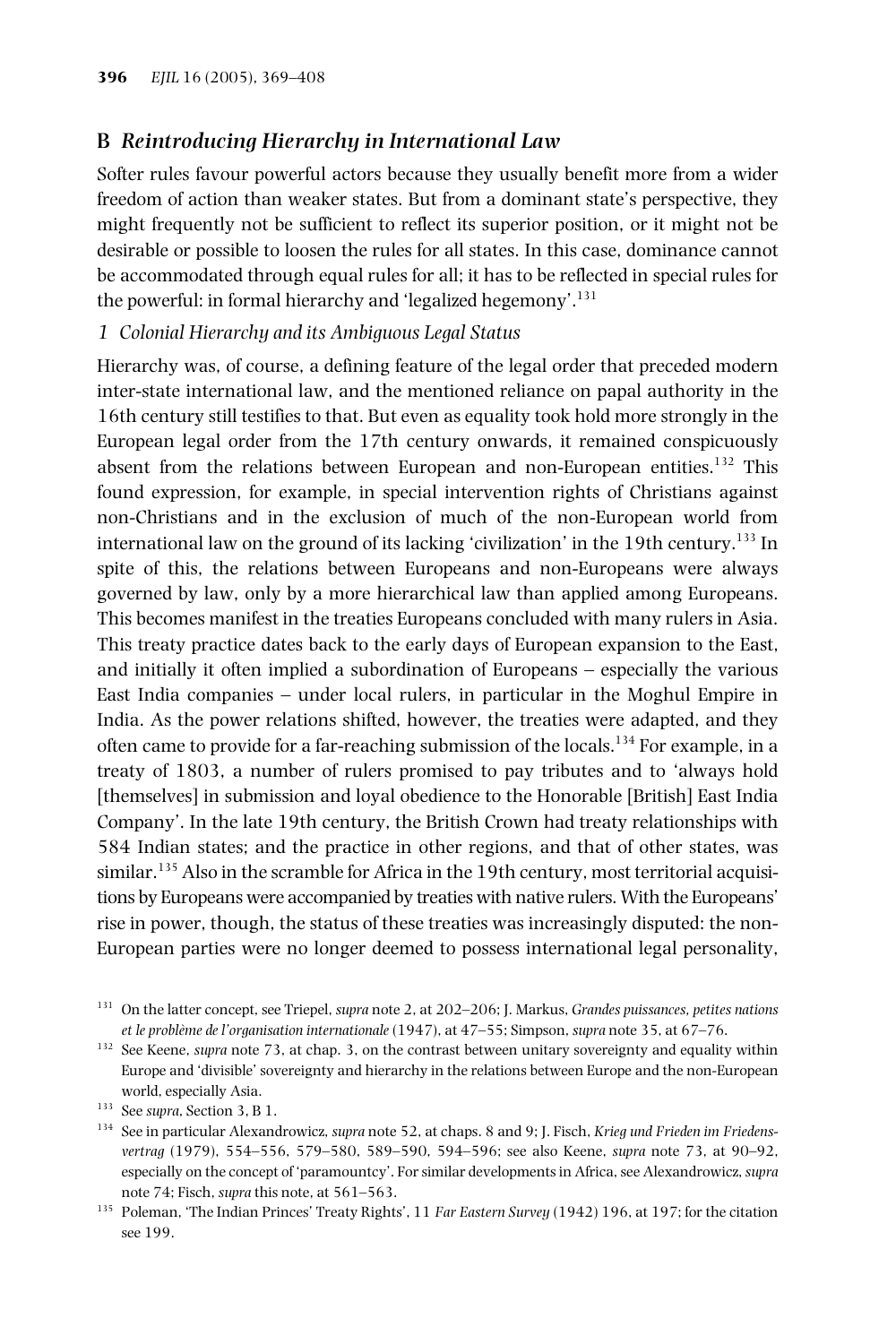and the treaties were often regarded as non-binding and formally irrelevant for the acquisition of territory under international law. Yet practically, they were of the greatest importance, as they legitimized the acquisition *vis-à-vis* other European states.136 And the dispute over their status only highlights how Europeans sought to circumvent the egalitarian implications of international law: how they moved into another legality that allowed them to deny the sovereign equality of their counterparts and to introduce hierarchies into the international order.

### *2 Great Power Dominance and the Move to Legalized Hierarchy in Europe*

Yet the European order was not free from hierarchies either, and with the growing density of international law, they were also increasingly translated into legal forms. The less space international law left for the exercise of dominance outside the law, the greater became the pressure of powerful states to introduce it into legal rules. This was still fairly ambiguous in the most institutionalized forms of dominance in the 19th century: the Holy Alliance and the Concert of Europe.<sup>137</sup> Both were not established by law in the sense that specific powers were conferred on the dominant states. Instead, the great powers merely assumed the right to order the affairs of Europe, but they exercised it in a highly legal framework. In the work of the congresses that took the main decisions, the great powers enjoyed far-reaching privileges; it was accepted that they made the decisions, and arguments arose mainly over questions of participation of affected states. However, only the treaties that were concluded to implement the decisions (and that formally respected equality) were undisputedly binding, while the legal character of the decisions of the congresses themselves remained doubtful. Many commentators regarded them as merely political events, of no legal value; others recognized that the Concert system had created a legalized hegemony in Europe.138 Here again, the ambiguity of the legal status made possible deviations from principles of equality that otherwise would have been difficult to justify. And the international legal order at the time allowed for sufficient space to operate with such an ambiguity for decades.

This space shrunk with the establishment of formal international organizations and the concomitant legalization of international decision-making; and not surprisingly, dominant states insisted on the translation into legal rules of their political privileges. Yet this clashed much more openly with the principle of sovereign equality than the previous, ambiguous forms had, and many smaller states did not want to accept this shift. This tension came to the fore in 1907, when especially Latin American countries insisted on the formal equality of all states in the proposed Permanent Court of Arbitral Justice. This was unacceptable for the great powers, and the court never

<sup>136</sup> See Alexandrowicz, *supra* note 74, at 62–83, 94–105; Koskenniemi, *supra* note 74, at 136–143; Gong, *supra* note 60, at 54–63. On the shift in the 19th century, see also the concise statement in Bull, 'European States and African Political Communities', in Bull and Watson, *supra* note 73, at 99, 111–114.<br><sup>137</sup> See Simpson, *supra* note 35, at chap. 4.<br><sup>138</sup> See, on the one hand, Oppenheim, *supra* note 3, at 162–164; on the othe

*Disputed Questions in Modern International Law* (1884), at 209, 230, 232. For a thoughtful survey of the debate at the time, see Simpson, *supra* note 35, at chap. 4.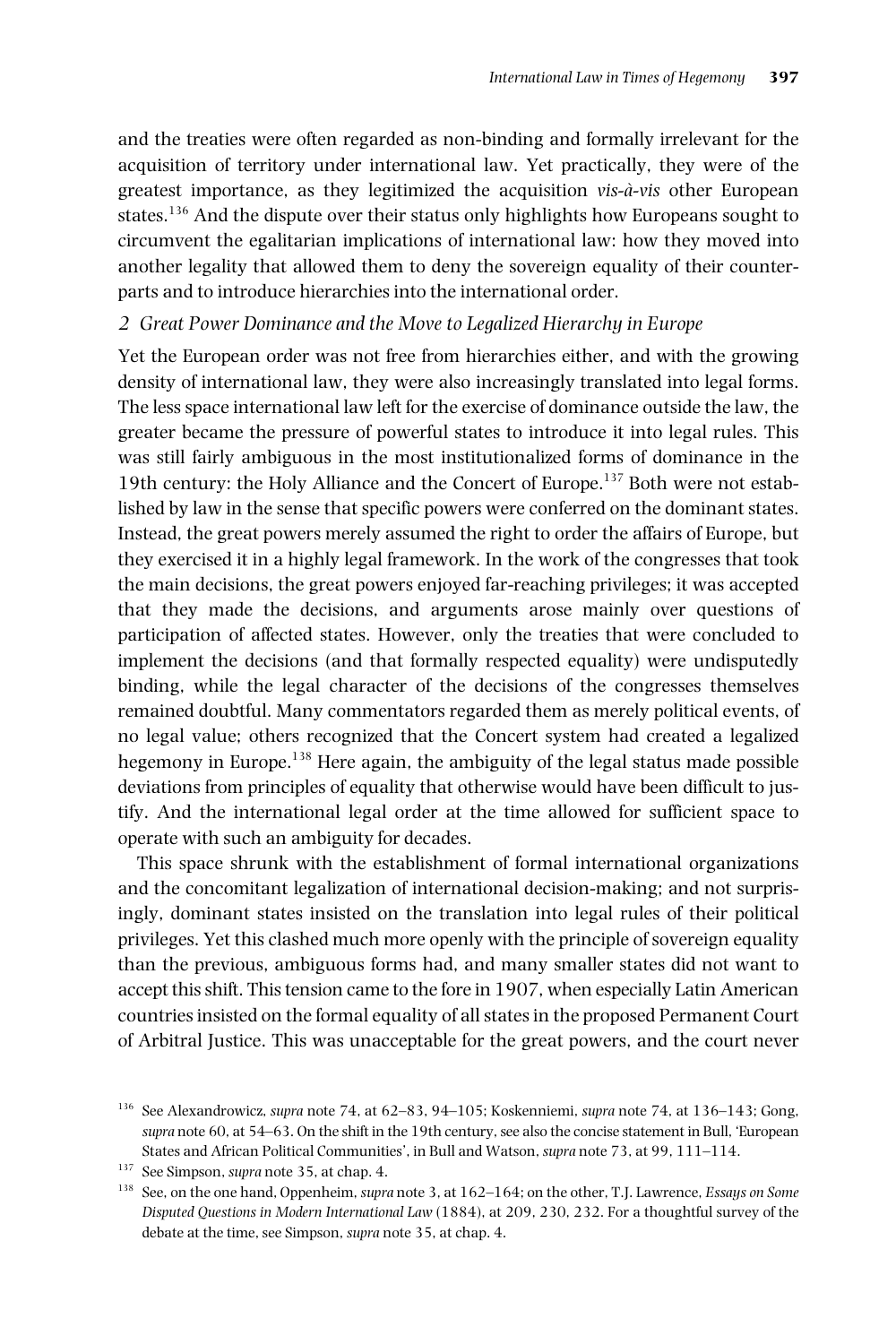came into existence. In contrast, already in 1919, there was widespread acceptance of some kind of formal inequality in the League of Nations; and this was taken even further in 1945 with the creation of the United Nations and the hierarchy reflected in the composition of the Security Council.<sup>139</sup>

### *3 The United States: Hierarchy by Other Means*

It is unsurprising, then, that we witness a push for greater hierarchy again after the rise of the US as the sole superpower. This is most evident in the revitalization of the Security Council and the significant broadening of its enforcement powers since the end of the Cold War, both actively furthered by US governments interested in the added legitimacy that Council actions and authorizations confer.<sup>140</sup> The Council has emerged as a central site of law-making and law-enforcement in matters related to peace and security, and its permanent members – and in particular the US – can of course control it much more easily than the typical processes of international lawmaking and -enforcement. The same holds true for the increased importance of the international financial institutions, in which Western states hold dominant voting power because of their financial contributions. In contrast to, for example, UNCTAD, both the World Bank and the IMF have, throughout the 1990s, vastly expanded their activities and have more than ever influenced the internal structure of many states through insistence on good governance and structural adjustment as conditions for aid.<sup>141</sup>

But it is not only the formal voting privileges in these institutions that are highly beneficial for the US and its allies: the Security Council and the international financial institutions also allow them to make law merely for others, without being bound themselves. The ICTY and ICTR are a case in point: the US pressed for their establishment by the Council, but eventually rejected the Statute of the ICC which, unlike the other tribunals, could also have turned against the  $US$ <sup>142</sup> Yet apart from these institutions, formal law-making for third states is difficult in international law, and the US has accordingly turned to other forms, especially to soft law. Soft law and standards do not only, as mentioned above, provide less constraining yet often similarly effective forms of rules, but they can also be created in more exclusive settings than binding norms. The OECD, for example, has emerged as a central site of worldwide regulation, and the standards it develops are often implemented by many

<sup>&</sup>lt;sup>139</sup> On this change, see *ibid*., at chaps. 5 and 6.<br><sup>140</sup> See Malone, 'US-UN Relations in the UN Security Council in the Post-Cold War Era', in Foot. MacFarlane, and Mastanduno, *supra* note 13, at 73–91. On the Security Council as a hegemonic instrument, see Alvarez, 'Hegemonic International Law Revisited', 97 *AJIL* (2003) 873. For a concise survey of different interpretations of the Council's action, see Abbott and Snidal, *supra* note 13, at 27–29.<br><sup>141</sup> On the US role in these institutions, see Woods, *supra* note 13, at 92–114; on their expansion of activity,

see M. Miller-Adams, *The World Bank: New Agendas in a Changing World* (1999), at 100–133; E. Riesenhuber, *The International Monetary Fund under Constraint* (2001), at 36–59. For critical analyses, see Anghie, 'Time Present and Time Past: Globalization, International Financial Institutions, and the Third World', 32 *NYU J Int'l L and Pol* (2000) 243; B. Rajagopal, *International Law from Below: Development, Social Move-*

*ments, and Third World Resistance* (2003), at chap. 5.<br><sup>142</sup> See Nolte, *supra* note 100; Murphy, *supra* note 63, at 312–318; Schabas, 'United States Hostility to the International Criminal Court: It's All About the Security Council', 15 *EJIL* (2004) 701, at 712–720.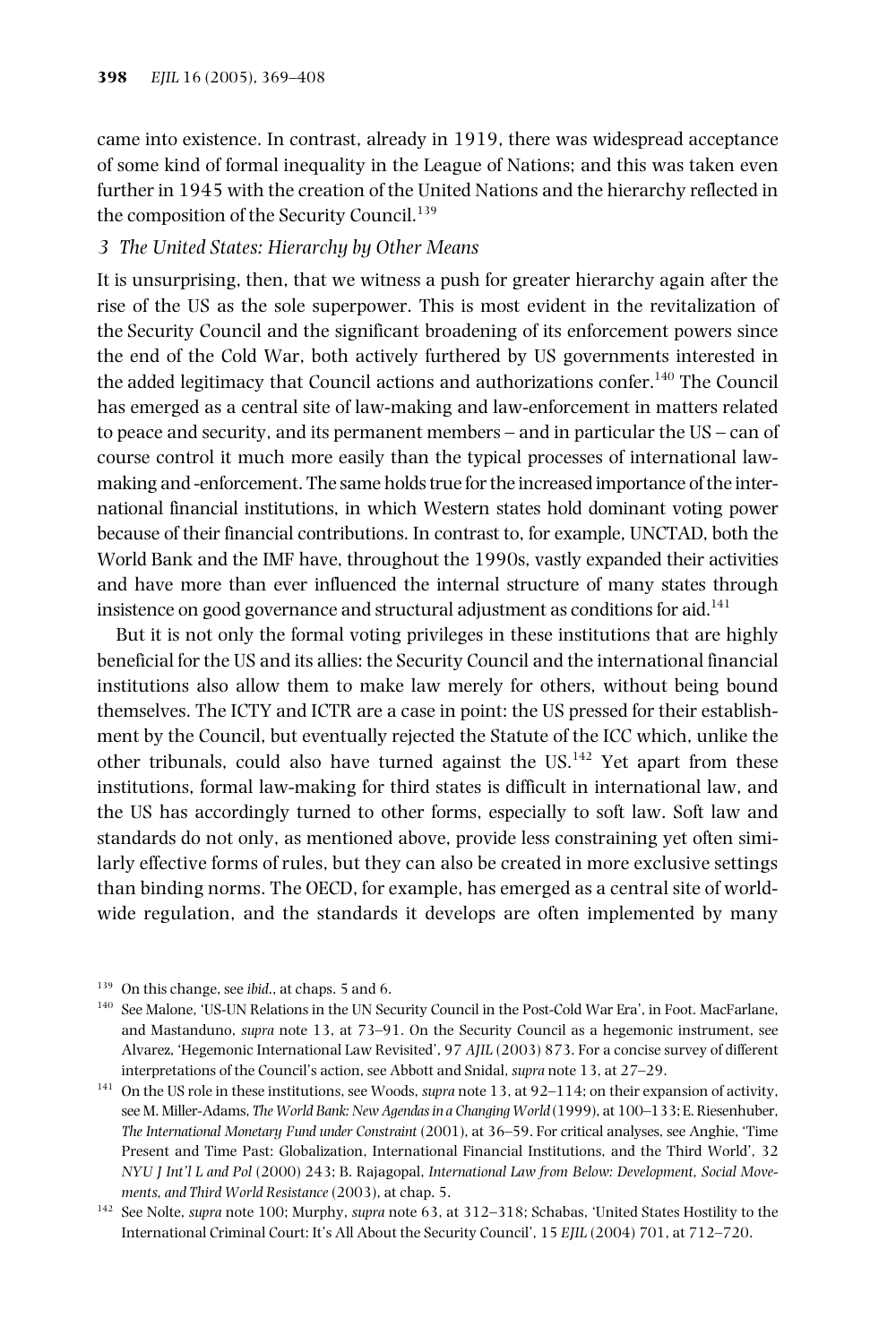non-member states as well, just because adherence to them facilitates market access to the industrialized states that set the standards.<sup>143</sup> This is particularly obvious in the OECD's Financial Action Task Force on Money Laundering (FATF), which supervises the implementation of its 'Forty Recommendations' not only by member states, but worldwide, and non-compliant states have to face different forms of sanctions.<sup>144</sup> As a result, third states seek to implement the recommendations, and they have even set up numerous international bodies for this purpose. Informal law-making for third states is, however, not limited to the OECD; it also takes place in many other bodies, for example in the Basle Committee on Banking Supervision.<sup>145</sup> And even if they are less exclusive, informal bodies 'privilege[] the expertise and superior resources of US government institutions in many ways'.<sup>146</sup> Informality allows the strictures of sovereign equality to be circumvented in the formal law-making process, and it thus is a far more suitable tool of hierarchy.

Yet law-making for third states has also gained strength in binding international law, even beyond the formally hierarchical institutions discussed above, and mainly as a result of recent US exceptionalism. As shown above, the US is very reluctant to ratify multilateral treaties; yet it is at the same time a driving force behind their adoption, as in the cases of the ICC, the Kyoto Protocol, the Convention on Landmines, or the Biosafety Protocol. This leads to an order in which the US heavily influences the content of the rules, but eventually remains free while other states are bound. This is further accentuated by the widespread use of reservations and by bilateral attempts to limit the effects of treaties, as we can observe with the ICC Statute. Where the international legal process fails to accept the formal superiority of the US, the US withdraws and thereby creates a bifurcated order: international law binding on others, but not the US.<sup>147</sup> The result is not much different from that achieved in the Non-Proliferation Treaty or in the composition of the Security Council: the US increasingly ceases to be subject to international law and takes a position above it. $148$ 

International Financial Regulatory Organizations', 33 *Texas Int'l LJ* (1998) 281. For a critique, see Delonis, 'International Financial Standards and Codes: Mandatory Regulation without Representation', <sup>36</sup>*NYU J Int'l L and Pol* (2004) 563. 146 Slaughter, 'Governing the Global Economy through Government Networks', in Byers, *The Role of Law*

*supra* note 10, at 177, 205. 147 For a defence of this position, see only Rubenfeld, 'Unilateralism and Constitutionalism', 79 *NYU LR* 

(2004) 1971. This is reinforced by a tendency further to restrict international law's (already weak) role in US domestic law; see only Bradley and Goldsmith, 'Customary International Law as Federal Common Law: A Critique of the Modern Position', 110 *Harvard LR* (1997) 815. On that role in general, see Bianchi, 'International Law and US Courts: The Myth of Lohengrin Revisited', 15 *EJIL* (2004) 751. 148 For a similar analysis (with different explanations), see Scott, *supra* note 63; Cohen, 'The American

<sup>&</sup>lt;sup>143</sup> See Salzman, 'Labor Rights, Globalization and Institutions: The Role and Influence of the Organization for Economic Cooperation and Development', 21 Michigan J Int'l L (2001) 769.<br><sup>144</sup> See Simmons, 'International Efforts against Money Laundering', in Shelton, *supra* note 46, at 244, 255–260.<br><sup>145</sup> Just see Slaughter, *sup* 

Challenge to International Law: A Tentative Framework for Debate', 28 *Yale J Int'l L* (2003) 551. For a more extensive discussion, see Krisch, *supra* note 35, at 156–173.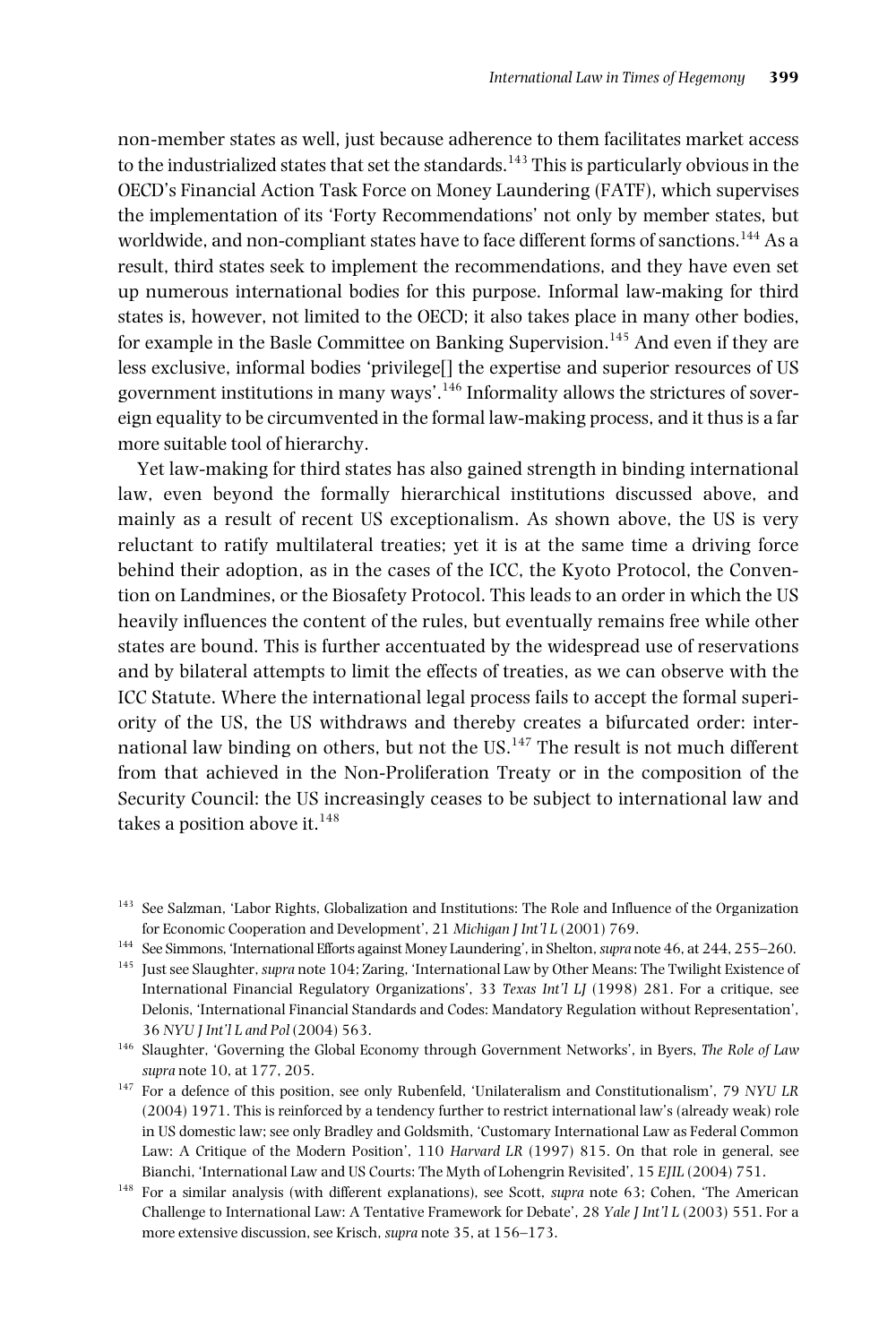## **5 Replacing International Law: Domestic Law as an Instrument of International Dominance**

Dominant states oscillate between instrumentalizing and evading international law, and they usually seek to reshape international law as a softer and more hierarchical order. Yet softening international law is often insufficient for powerful states as it poses limits on controlling other states, and hierarchical forms are frequently difficult to achieve: international law's insistence on sovereign equality poses obstacles to the legalization of dominance and thus pushes powerful states into withdrawal.

Withdrawal is, however, not just an abdication of law. Much in contrast to the conventional picture and its dichotomy between international law and politics, the turn away from international law is often a turn towards another form of law: *domestic* law. While lacking much of the legitimating force of international law, domestic law can fulfil its regulatory functions, and it already embodies the hierarchies that dominant states find so difficult to establish on the international plane. Unlike international law, domestic law is openly an instrument of government.

However, it only becomes an instrument of *international* government if it is able to regulate states and individuals beyond the borders of a given state, and this is difficult because of the jurisdictional limits imposed by international law. As will become clear, dominant states have found ways around this problem, but as a result of these limits, much of the governing force of domestic law has to rely on factual rather than formal subjection. *De iure*, states and foreign individuals are usually not required to accept the demands of a dominant state's domestic law, or at least not more than they need to accept those of any other state – after all, most states use their domestic law for international purposes, and normally this does not appear as an attempt at governing others. Yet dominant states tend to use it to a greater extent, and their domestic law 'governs' because other states *de facto* have no choice but to follow it: because of political or economic dependence, or because of the authority the dominant state can command. It is its breadth and actual effectiveness that distinguish it and turn a hegemon's domestic law from a policy tool among equals into an instrument of international government.

### **A** *International Government: Ruling Others through Domestic Law*

Difficulties with jurisdictional limits do not arise in the most extreme form of using domestic law for international government: the establishment of formal empire.<sup>149</sup> I have already mentioned some of the cases and causes of the turn to formal empire, and it is significant that in this most far-reaching case of withdrawal from international law, dominant states did not evade law altogether, but in fact turned to an order of tight legal regulation.<sup>150</sup> Yet the formalization of empire did not necessarily

<sup>&</sup>lt;sup>149</sup> As Alexandrowicz, *supra* note 74, at 127, puts it with respect to Africa in the 19<sup>th</sup> century: '[i]nterna-

tional law disappears from the scene and the various European municipal laws take its place . . .'.<br><sup>150</sup> See in particular L. Benton, *Law and Colonial Cultures: Legal Regimes in World History, 1400–1900* (2002); W.J. Mommsen and J.A. de Moor (eds.), *European Expansion and Law* (1992).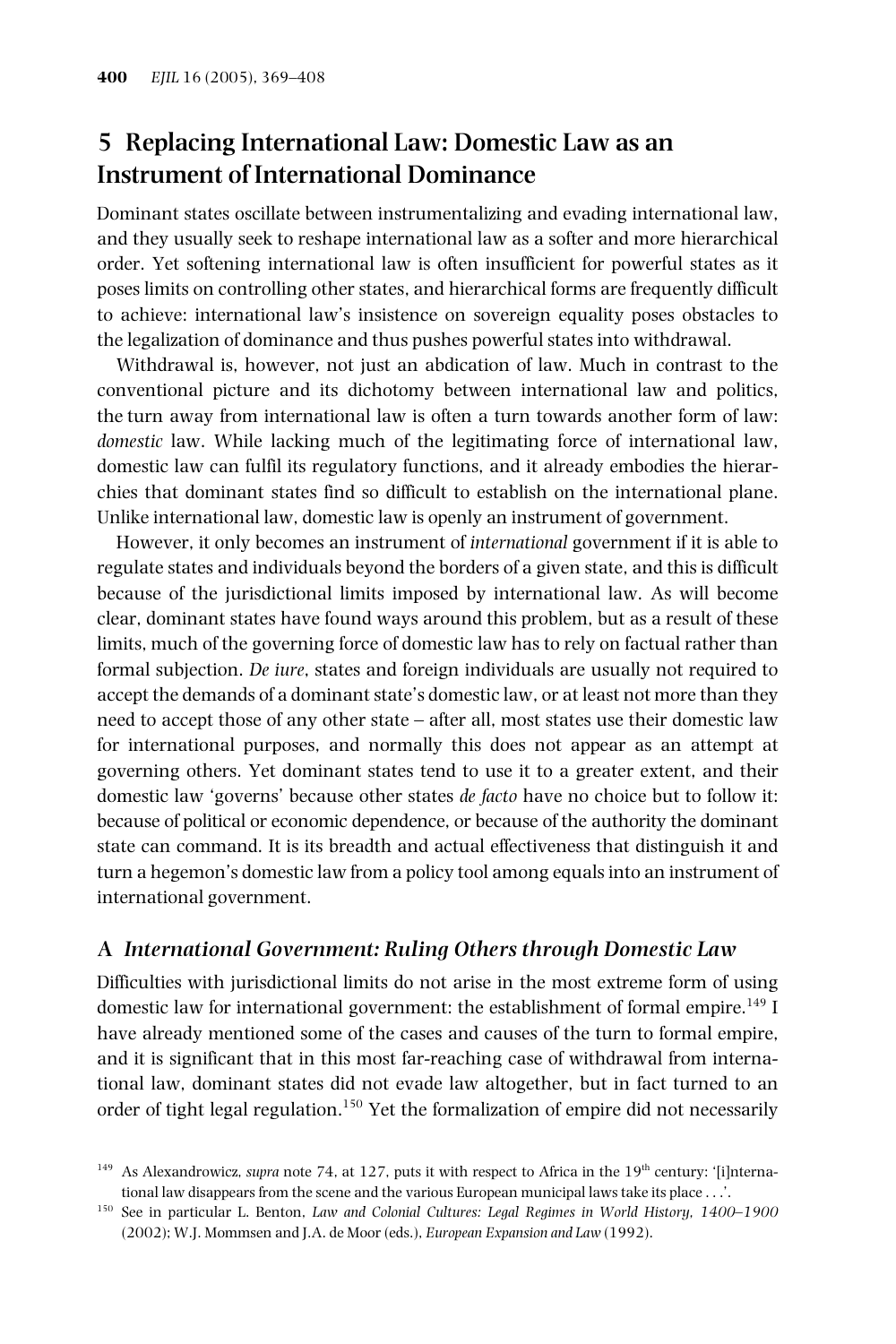imply the full integration of the respective entities into the legal order of the metropolis. In most settings, metropolitan law was initially applied only to Europeans, and where local populations came under European control, they usually continued to be governed by their own, often customary, law administered in native courts. This reflected the jurisdictional complexity of multicultural settings in European states themselves, but also responded to the desire to keep the costs of colonial administration low and helped avoid conferring equal status on the locals. Over time, though, the impact of European law grew, in part because locals made increasing use of European courts, but also because of the desire of Europeans to subject a growing number of issues to tighter control. This initially concerned mostly transactions central to trade, but soon extended to issues related to the collection of revenues. Later, especially in the 19th century with its 'civilizing mission', Europeans increasingly sought to use their own law and courts to change indigenous practices, though often with limited success.<sup>151</sup> The extent to which metropolitan domestic law pervaded or superseded local laws varied considerably among times, regions and empires. It was strongest in Spanish America – in part because of the strong unitary ideology behind the Spanish Empire – and somewhat milder in British North America, where at least the settlers operated with considerable legislative autonomy.<sup>152</sup> France based its empire on similarly unitarian conceptions as Spain, yet in practice deviated from them to a large extent, while Britain upheld indirect rule in principle and often practiced deference to local institutions, even though direct intervention became increasingly frequent.<sup>153</sup> In general, control through metropolitan domestic law was weakest in Asia and Africa, where European expansion had begun with mere trading posts and had left local structures intact for a long time, even after the establishment of formal empire.154 Yet everywhere, the move from an international to a domestic, intra-imperial level provided central legal tools for the exercise of control.

The use of domestic law was, however, also widespread in informal empires, in particular through regimes of capitulations and consular jurisdiction. These were initially established in relationships of relative equality of the parties and ensured that

<sup>151</sup> See Benton, *supra* note 150, at 127–128 and *passim*; Fisch, 'Law as a Means and an End: Some Remarks on the Function of European and non-European Law in the Process of European Expansion', in Mommsen

and de Moor, *supra* note 150, at 15–38.<br><sup>152</sup> On the contrast in principle, see Pagden, *supra* note 50, at chap. 5. On the actual deviation from the unitary theory in the initial period of Spanish America, see Benton, *supra* note 150, at 81–86. 153 See Benton, *supra* note 150, at chap. 4; and on France, Pagden, *supra* note 50, at 149–152; on Britain,

Burroughs, 'Imperial Institutions and the Government of Empire', in A. Porter and A. Low (eds.), *The Oxford History of the British Empire, Vol. III: The Nineteenth Century* (1999), at 170–197. On deliberate British attempts at legal change, see Engels, 'Wives, Widows and Workers: Women and the Law in Colonial India', in Mommsen and de Moor, *supra* note 150, at 159–178; Simensen, 'Jurisdiction as Politics: The Gold Coast During the Colonial Period', in *ibid*., at 257–277. 154 See Benton, *supra* note 150, at 127–166 on British India and French West Africa, and 114–124 on Portu-

guese Goa; Leue, 'Legal Expansion in the Age of the Companies: Aspects of the Administration of Justice in the English and Dutch Settlements of Maritime Asia, c. 1600–1750', in Mommsen and de Moor, *supra* note 150, at 129–158. On problems in using metropolitan law, see Fasseur, 'Colonial Dilemma: Van Vollenhoven and the Struggle Between Adat Law and Western Law in Indonesia', in *ibid*., at 237–256; Chanock, 'The Law Market: The Legal Encounter in British East and Central Africa', in *ibid*., at 279–305.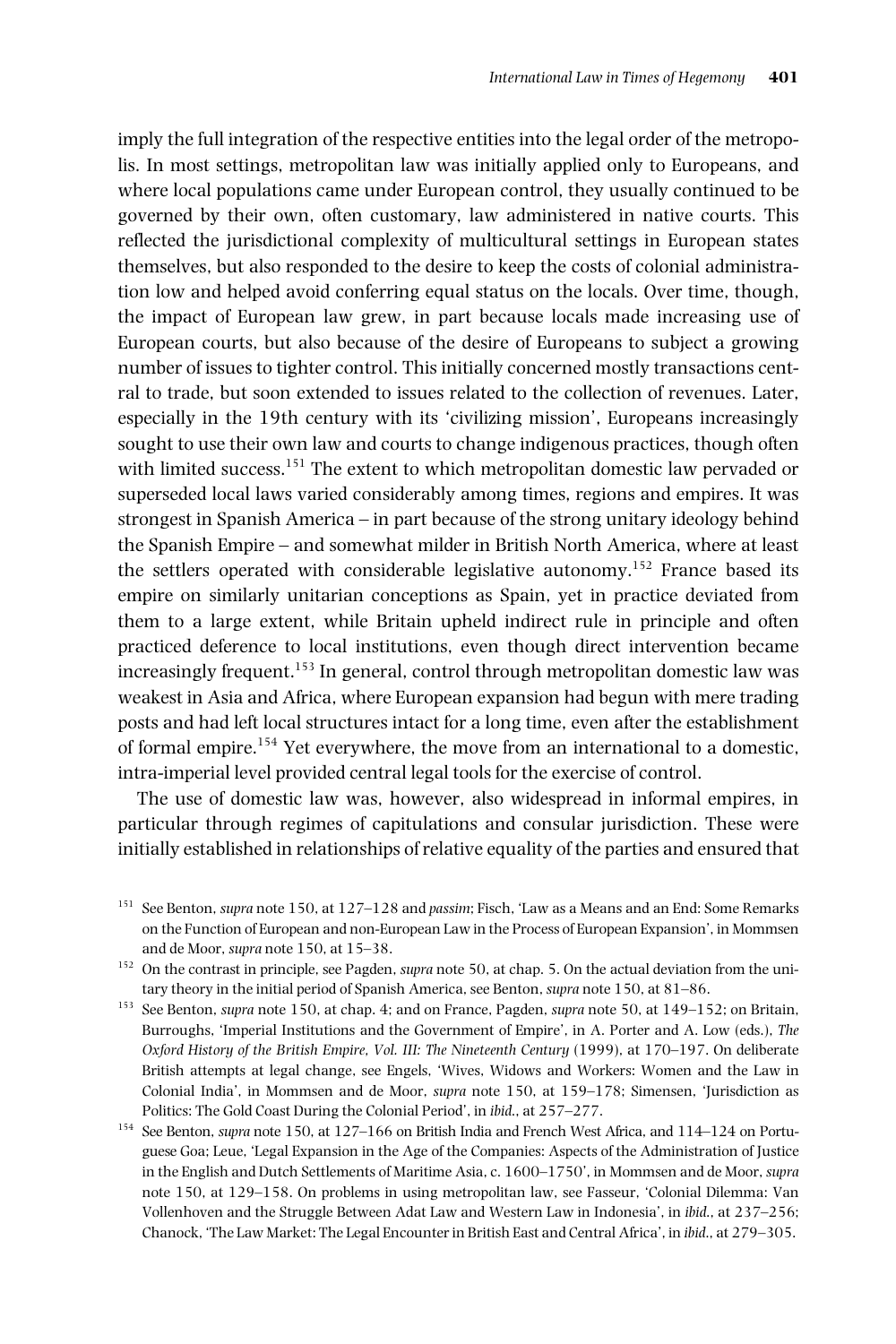Europeans were governed by the laws of the home rather than the host state, and that they were subject to consular, not local jurisdiction. Over time, though, as power relationships shifted and the overseas activities of Europeans expanded, the capitulations covered ever greater parts of social and economic life and essentially removed them from control by the local rulers.<sup>155</sup> This extension of European law and jurisdiction established functional enclaves in many countries and allowed for a far-reaching governance of global trade by Europeans. The practice continued until decolonization and even had a peak in the late 19th century when it became central to ensuring access to Chinese, Japanese and Siamese markets.156 But it was increasingly regarded as a discriminatory tool of European imperialism and was abolished with the independence of the colonies.157 In both formal empires and the capitulation regimes, the use of domestic law and of metropolitan courts was closely intertwined; and oftentimes, the metropolitan courts were even attractive to the local population in order to overcome deficits of customary judicial systems.158 Control over the flowering multiplicity of courts at the periphery was sometimes achieved through rights of appeal to judicial bodies with metropolitan judges, $159$  or to metropolitan institutions such as the Judicial Committee of the Privy Council in the British case, which in effect came to act, until very recently, as a global appeals court for large parts of the former British empire.<sup>160</sup>

Both the projection of domestic law worldwide and the establishment of global appeals courts reappear today in the case of the US, even though in a less formalized shape than in the European empires. Because the formal imposition of rules on other countries faces jurisdictional limitations, the use of domestic law for international government today comes more often in the form of conditions for aid and market access.161 Yet since many states in fact depend on these benefits, the effects are often similar to those of a formal imposition. This is most clearly visible in the use by the US of certification mechanisms to influence other states' behaviour. Such mechanisms now cover large areas, ranging from human rights and environmental protection to arms control and the prevention of terrorism, and they usually require the US President

- <sup>155</sup> See, in general, Alexandrowicz, *supra* note 52, at chap. 6, and *supra* note 74, at 83–91, 125–126.<br><sup>156</sup> See Gong, *supra* note 60, at chaps. 5 7; Ch'en, 'The Treaty System and European Law in China: A Study of the Exercise of British Jurisdiction in Late Imperial China', in Mommsen and de Moor, *supra* note 150,
- at 83–100; see also Benton, *supra* note 150, at 246–251.<br><sup>157</sup> For possible contemporary analogues, see Fidler, 'A Kinder, Gentler System of Capitulations? International Law, Structural Adjustment Policies, and the Standard of Liberal, Globalized Civilization', 35
- *Texas Int'l LJ* (2000) 387.<br><sup>158</sup> See Benton, *supra* note 150, at chaps. 4 and 5; Price, 'The "Popularity" of the Imperial Courts of Law: Three Views of the Anglo-Indian Legal Encounter', in Mommsen and de Moor, *supra* note 150, at 179–200. 159 See, e.g., Benton, *supra* note 150, at 136, on the establishment of the British Supreme Court of Judica-
- ture in India. 160 See P. A. Howell, *The Judicial Committee of the Privy Council 1833–1867* (1979); on the later debate over
- the Committee's role and its shrinking jurisdiction, see D. B. Swinfen, *Imperial Appeal: The Debate on the*
- *Appeal to the Privy Council, 1833–1986* (1987). *161* On the forms of unilateral alternatives in the area of the environment, see Brunnée, 'The United States and International Environmental Law: Living with an Elephant', 15 *EJIL* (2004) 617, at 630–636.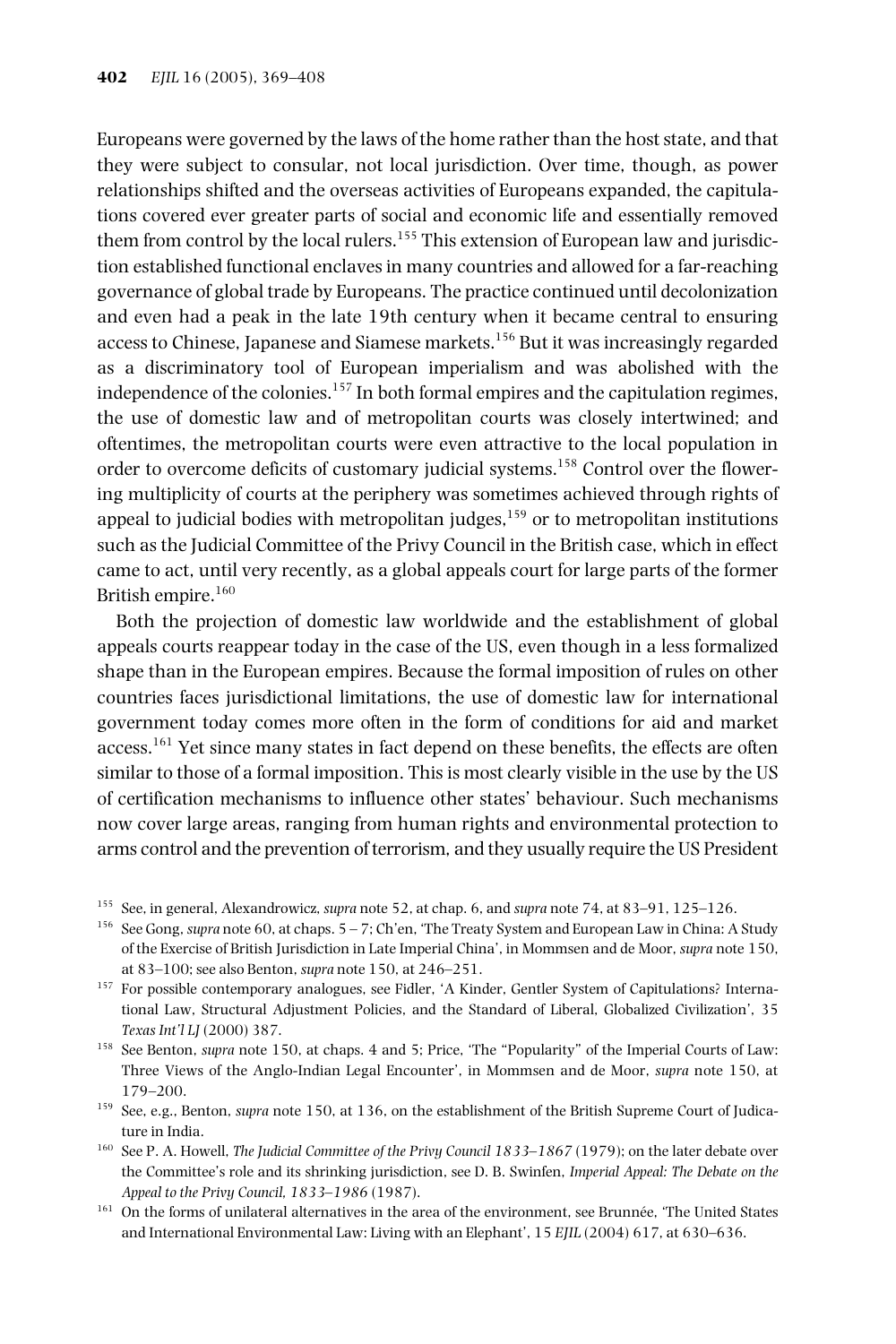to report periodically on the compliance of other states with rules set by the US Congress.<sup>162</sup> These rules often – though by no means always – mirror international legal rules,163 but through unilateral application the US retains far greater control over their content and also avoids being scrutinized itself. International implementation would have disadvantages in both respects, and so it is unsurprising that, for example, the US prefers the proactive unilateral enforcement of human rights to the establishment of effective international bodies. The US certification mechanisms are also highly effective: the annual country report on human rights now covers 196 countries and carefully lists human rights violations around the world.<sup>164</sup> Most states in the world can hardly afford to ignore it, and not only because of reputational interests: it is particularly through the combination with sanctions that the certification mechanism acquires teeth. Unilateral sanctions, however, are used much more broadly by the US; they have become a standard instrument of foreign policy.165 Sometimes they serve to enforce rules of international law, as in the case of Section 301 of the Trade Act, which provides for countermeasures against violations of trade agreements.166 Yet in other areas, such as the environment, they follow a domestic assessment of necessity rather than international norms.<sup>167</sup> And in some fields, especially those of extraterritorial application, US unilateral sanctions themselves are of dubious international legality.168

For the US, the exercise of extraterritorial jurisdiction is a tool of international government in a more general way. In the economic field, and particularly in competition law, the US took an early lead in applying its own law to situations with little connection to itself other than a widely defined 'effect', and it has succeeded in reshaping (or at least destabilizing) jurisdictional rules in this area.<sup>169</sup> Since the early 1980s, this has been complemented by a rising activity of US courts in other extraterritorial matters, mostly spurred by a reinterpretation of the Alien Tort Claims Act and strengthened by the Torture Victim Protection Act of 1991, so that today, US courts assume a function of global appeals courts, especially in human rights

- 
- WTO?', 90 *AJIL* (1996) 675.<br><sup>167</sup> See DeSombre, 'Environmental Sanctions in U.S. Foreign Policy', in P. G. Harris (ed.), *The Environment*,

Implications', 24 *Hastings Int'l and Comp LR* (2001) 381.

<sup>162</sup> See Chinen, 'Presidential Certifications in U.S. Foreign Policy Legislation', 31 *NYU J Int'l L and Pol* (1999) 217; on a particularly comprehensive regime, see Akech, 'The African Growth and Opportunity Act: Implications for Kenya's Trade and Development', 33 *NYU J Int'l L and Pol* (2001) 651, at % 663–670.<br>
<sup>163</sup> Cleveland, 'Norm Internalization and U.S. Economic Sanctions', 26 *Yale J Int'l L* (2001) 1, at 70–73.<br>
<sup>164</sup> For the 2004 report, see <www.state.gov/g/drl/rls/hrrpt/2004/index.htm> (visited on 23 Mar. 200

*International Relations, and U.S. Foreign Policy* (2001). 168 See Stern, 'Vers la mondialisation juridique? Les lois Helms-Burton et D'Amato-Kennedy', 100 *Revue*

*Générale de Droit International Public* (1996) 979, at 996. As to the limits to unilateral sanctions under WTO law, especially in environmental matters, see only M. J. Trebilcock and R. Howse, *The Regulation of International Trade* (2<sup>nd</sup> ed., 1999), at 428–432.<br><sup>169</sup> See Mattei and Lena, 'U.S. Jurisdiction over Conflicts Arising Outside the United States: Some Hegemonic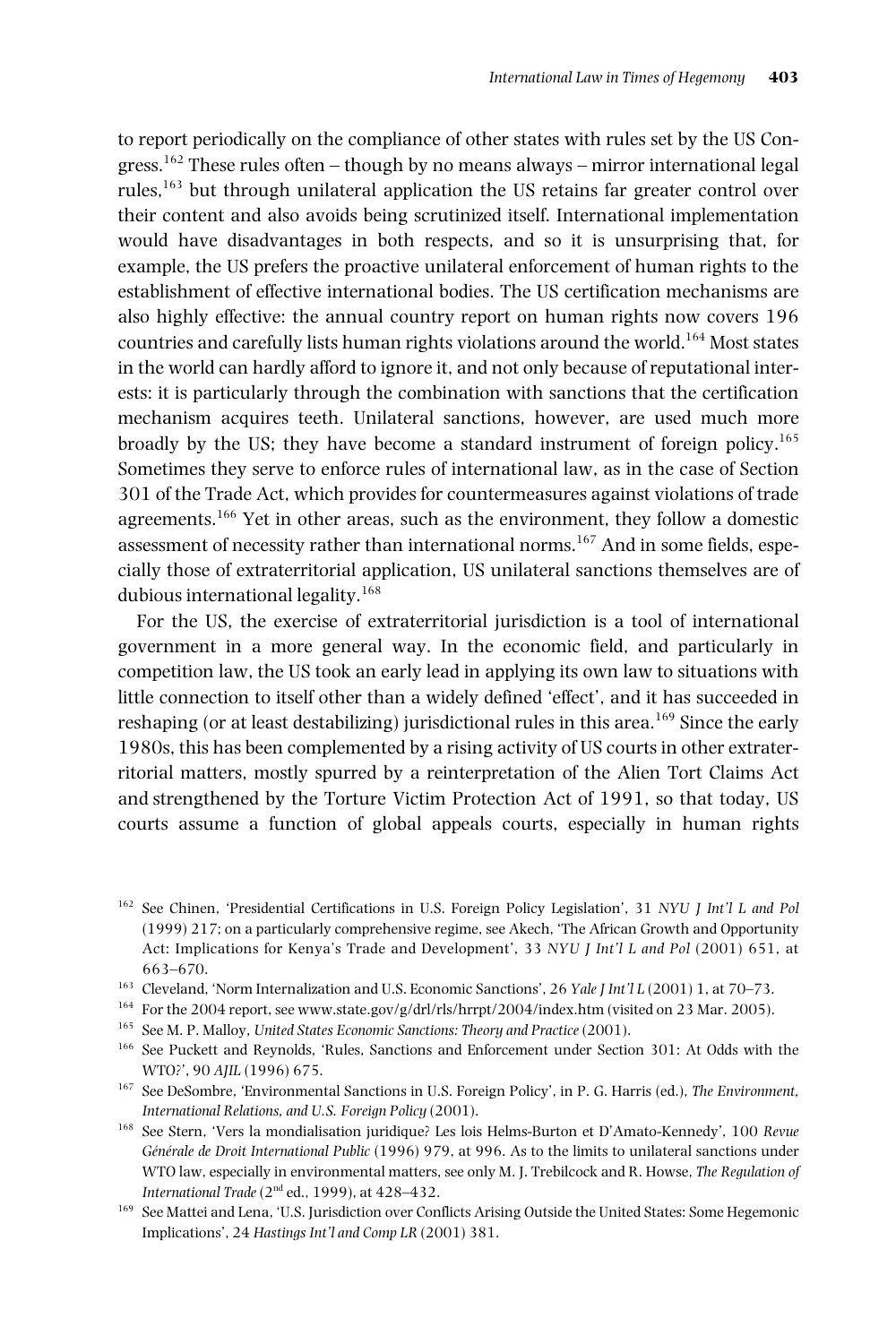matters.170 This has particular importance for corporate actors that need to compete on the US market and whose assets are therefore highly vulnerable to US court action. But it is not limited to private actors: since Congress restricted the immunity of 'state sponsors of terrorism' in 1996, US courts can (and do) also sit in judgment over other states.171

### **B** *Informality, Privatization and the Evasion of Jurisdictional Limits*

While international law is only a limited tool for global dominance because of the constraints of sovereign equality in law-making and -application, domestic law is limited because of jurisdictional rules. They prohibit the direct rule-making and adjudication for other states and force dominant states into strategies of evasion. One of them, as we have seen, is the move from imposition to conditionality, but this is tied to material incentives and is thus costly; in addition, some forms of conditionality today face obstacles of WTO law.

One way to escape these difficulties is a turn to informality. The direct enactment of rules for other states, backed by sanctions, creates a constant image of domination, which is difficult to legitimate and to enforce. The informal diffusion of rules avoids such problems: by relying on the free acceptance of norms, it reinstates the image of equality and sovereignty. Yet it depends on either a self-interest of others in following the rules of the dominant state or on their belief in the superior quality of these rules and thus on the authority of the dominant state.

This latter factor is most evident in the slow, but pervasive processes of normalization of a hegemonic ideology. Once the ideas of the centre have been recognized as valid by the periphery, the impression of domination disappears entirely. We can observe this today, for example, in the internalization of ideas of 'good governance' by elites of developing countries, or in the spread of American (and European) ideas of the separation of powers and the rule of law, and in particular a strong role of courts; as a result, American and European court decisions on these issues are increasingly cited around the world.<sup>172</sup> In former times, similar processes have, for example, changed the self-understanding of many non-Europeans under the influence of the 'standard of civilization' and have thereby facilitated European rule and the acceptance of European concepts and standards.<sup>173</sup>

<sup>170</sup> See B. Stephens and M. Ratner, *International Human Rights Litigation in U.S. Courts* (1996); Rosen, 'The Alien Tort Claims Act and the Foreign Sovereign Immunities Act', 6 *Cardozo J Int'l and Comp L* (1998) 461. But see also the cautious reaffirmation of the use of the Alien Tort Claims Act, as well as the restriction of its scope, by the US Supreme Court in *Sosa v Alvarez-Machain*, No. 03–339 (decision of 29 June 2004). 171 See *supra*, Section 3, B 1. 172 See Mattei, 'A Theory of Imperial Law: A Study on U.S. Hegemony and the Latin Resistance', 10 *Indiana*

*J* Global Legal Studies (2003) 383; Slaughter, 'Judicial Globalization', 40 *Virginia J Int'l L* (2000) 1103.<br><sup>173</sup> In this sense, see only A. Loomba, *Colonialism* – *Postcolonialism* (1998), at chap. 2; on the imagery

superiority, see also Hyam, *supra* note 60, at 301–310. On the particularly interesting case of Japan, see Gong, *supra* note 60, at 174–187, but see also *ibid*., at 98–100.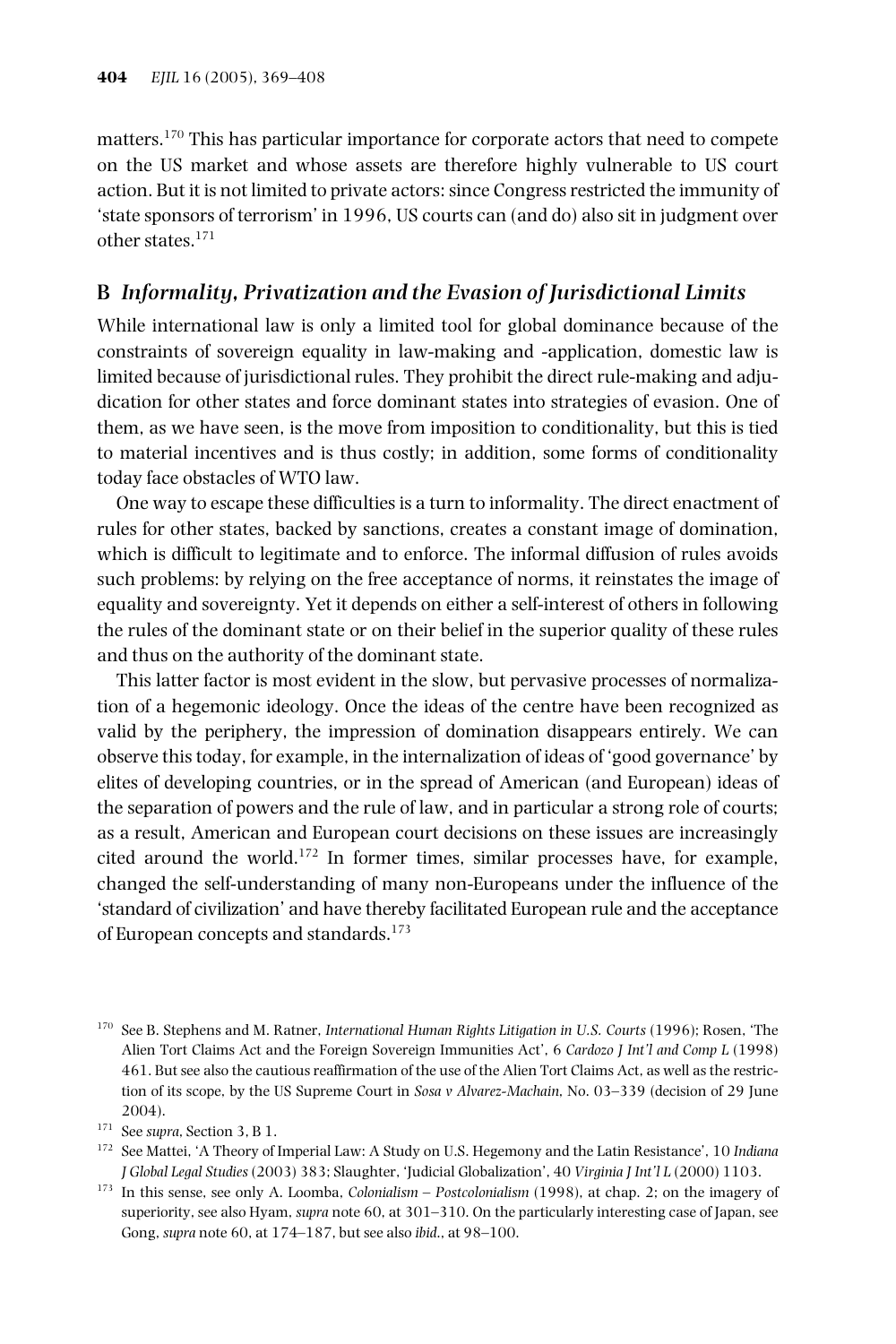Yet such processes of fundamental change are slow, and many instances of the informal diffusion of norms take place in more mundane areas, but also with greater precision and speed. They are often related to market regulation and have in the past involved, for example, the acceptance of metropolitan measures and weights, sometimes also money, by the periphery. Today, because of the dominant position of the US economy and the widely recognized expertise of US regulators, US rules on the operation of markets often exceed their formal confines and begin to function as global rules. Thus, in a study of 13 areas of economic regulation, John Braithwaite and Peter Drahos have identified the US as the most or one of the most influential actors in each of these areas, and as by far the most influential single actor overall. US norms become model norms for other states' regulatory efforts, in particular when it comes to technical standards: for example, rules on securities or air safety today follow heavily the standards set by the US Security and Exchange Commission and the Federal Aviation Administration.<sup>174</sup>

The informal diffusion of rules has many benefits, but it is often slow and depends on a strong basis of authority. Powerful states have thus often turned to another strategy to escape jurisdictional limits: the privatization of international rule. Unlike states, private actors are not bound by rules on jurisdiction and can thus act freely on the global plane, especially if rules on free trade prevent states from denying them access to their territories. They are subject to the domestic law of the states they are operating in, but this, too, may pose few constraints. Between the 16th and the early 20th centuries, due to the system of capitulations that prevailed at the time, European private actors in many non-European states were subject only to their home laws.<sup>175</sup> And today, the ability of states to regulate foreign private actors is limited in fact by the forces of the global market, and in law by the limits of trade and investment agreements and by the intricacies of multiple incorporations with the resulting opportunities for tax and regulation evasion. Here, the instrumentalization of international law by dominant states for purposes of free trade<sup>176</sup> reappears as an element that facilitates the privatization of international rule.

Historically, the most obvious use of private actors for international rule has been the use of private trade companies in the construction of the European empires, the most well known of which were the British and Dutch East and West India companies.<sup>177</sup> Their main advantage lay in the private assumption of risk, and internationally they often acted on behalf and under charter of their state of origin, which significantly blurred their private character. Yet their status remained ambiguous, as is reflected in the insistence on the part of a number of Asian rulers to conclude treaties with

<sup>174</sup> J. Braithwaite and P. Drahos, *Global Business Regulation* (2000), at 157–158, 457–460, 475–477, 578–601; for further examples taken from the regulation of capital markets, see Simmons, 'The International Politics of Harmonization: The Case of Capital Market Regulation', 55 *Int Org* (2001) 589, at 601–615. 175 See *supra*, Section 5, A. 176 See *supra*, Section 3, A. 177 See Fisch, *supra* note 50, at 2–3; Doyle, *supra* note 69, at 110–113.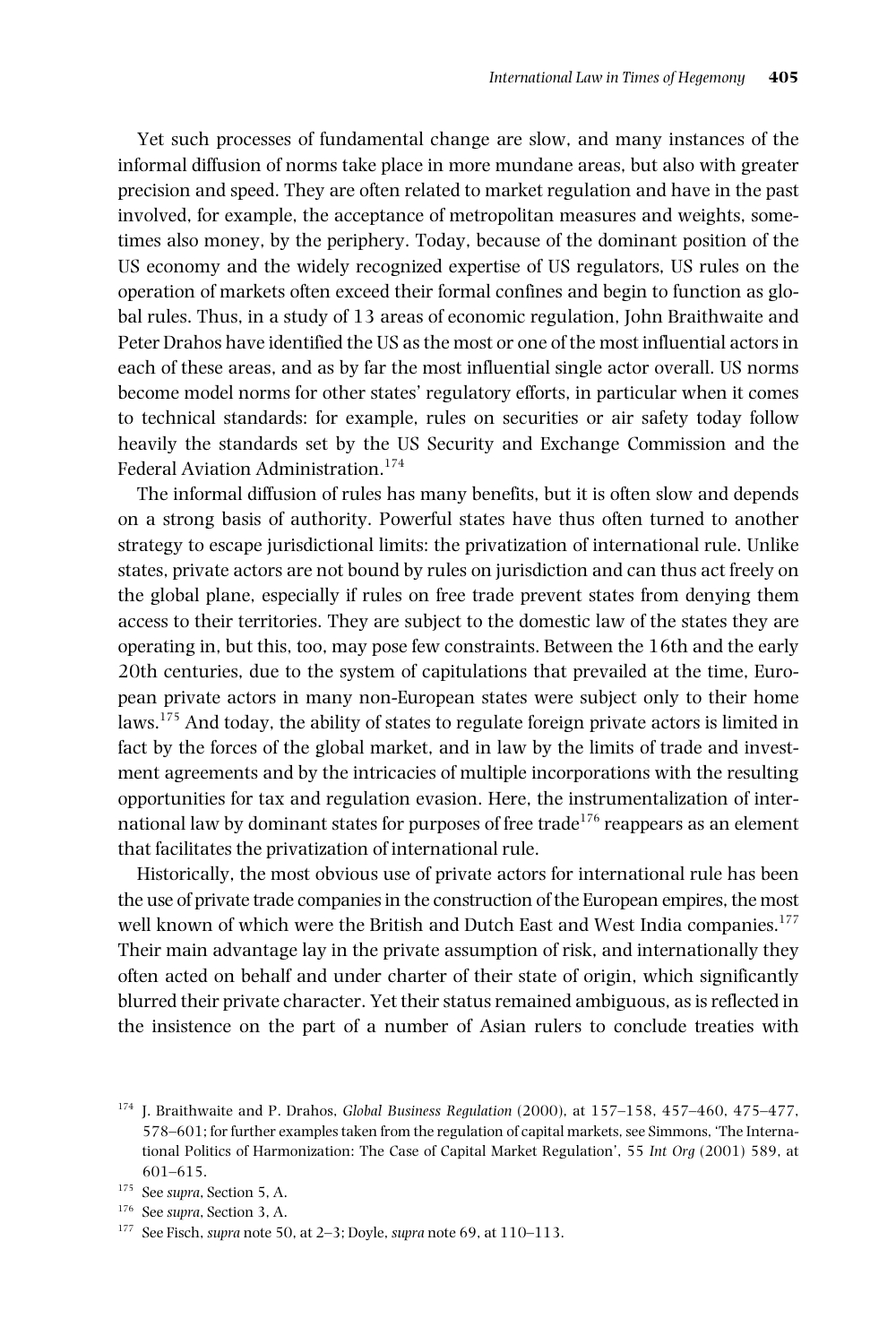sovereigns and kings instead.<sup>178</sup> But this ambiguous status also had advantages: it was, for example, easier for them to subordinate themselves to Asian rulers, as was often necessary for pragmatic reasons, than it would have been for a European sovereign.

Private actors are today less openly associated with their home states, but they are crucial for the overwhelming dominance of the US and Europe in the international system. This is in part because private companies are the vehicles through which powerful economies take advantage of a system of free trade that, though possibly beneficial for all, usually benefits strong economies most: the 'imperialism of free trade'179 requires private activity. Yet even more important for our purposes is the role of private actors in international rule-making. In large parts of international affairs, and in particular in those related to the economy, many rules are today set by associations of private actors rather than states; we can witness 'the emergence of private authority in international relations'.180 Examples include the *lex mercatoria*, the thousands of standards promulgated by the private International Standardization Organization (ISO), but also numerous codes of conduct on environmental, labour and human rights issues.<sup>181</sup> The latter ones often result from cooperation by corporate actors and NGOs, but whatever the precise organization, the central actors here – including the NGOs – are mostly from the economically powerful countries.<sup>182</sup> In this way, Western standards and conceptions spread globally without the limits that state-centred international law poses. A particularly powerful example of private regulation is that of the internet by ICANN, the Internet Corporation for Assigned Names and Numbers.<sup>183</sup> ICANN is a private organization and has recently made significant steps towards global accountability, but it is established under Californian law and under contract with the US federal government. This gives the US administration special powers, even beyond the general influence on ICANN that American (and more generally Western) actors have. Another striking example of private regulation are the bond-rating agencies, which assess the security of debt repayments, and thus determine the cost of borrowing money.<sup>184</sup> Since many states today depend

<sup>178</sup> See Alexandrowicz, *supra* note 52, at 26–38. On the situation in Africa, see Alexandrowicz, *supra* note 74, at 41–43.<br><sup>179</sup> See only Gallagher and Robinson, 'The Imperialism of Free Trade', 6 *Economic History Review* (1953) 1.<br><sup>180</sup> See R. B. Hall and T. Biersteker (eds.), *The Emergence of Private Authority in Global Gove* 

the rise of private judicial actors, see Mattli, 'Private Justice in a Global Economy: From Litigation to Arbitration', 55 *Int Org* (2001) 919.<br><sup>181</sup> See only G. Teubner (ed.), *Global Law Without a State* (1996); Mattli and Büthe, 'Setting International

Standards: Technological Rationality or Primacy of Power?', 56 *World Politics* (2003) 1; Ruggie, 'Taking Embedded Liberalism Global: The Corporate Connection', in D. Helm and M. Koenig-Archibugi (eds.), *Taming Globalization: Frontiers of Governance* (2003). 182 Mattli and Büthe, *supra* note 181, also reach this conclusion, though they find that domestic institu-

tional settings have an important impact in determining which of the powerful actors prevails. Thus, in

the case of ISO, Europeans appear to be more successful than Americans. 183 See Mayer, 'Europe and the Internet: The Old World and the New Medium', 11 *EJIL* (2000) 149. See also Kwakwa, 'The International Community, International Law and the United States: Three in One, Two Against One, or One and the Same?', in Byers and Nolte, *supra* note 35, at 25, 49–51.<br><sup>184</sup> See only S. Sassen, *Losing Control*? (1996), at 15–16.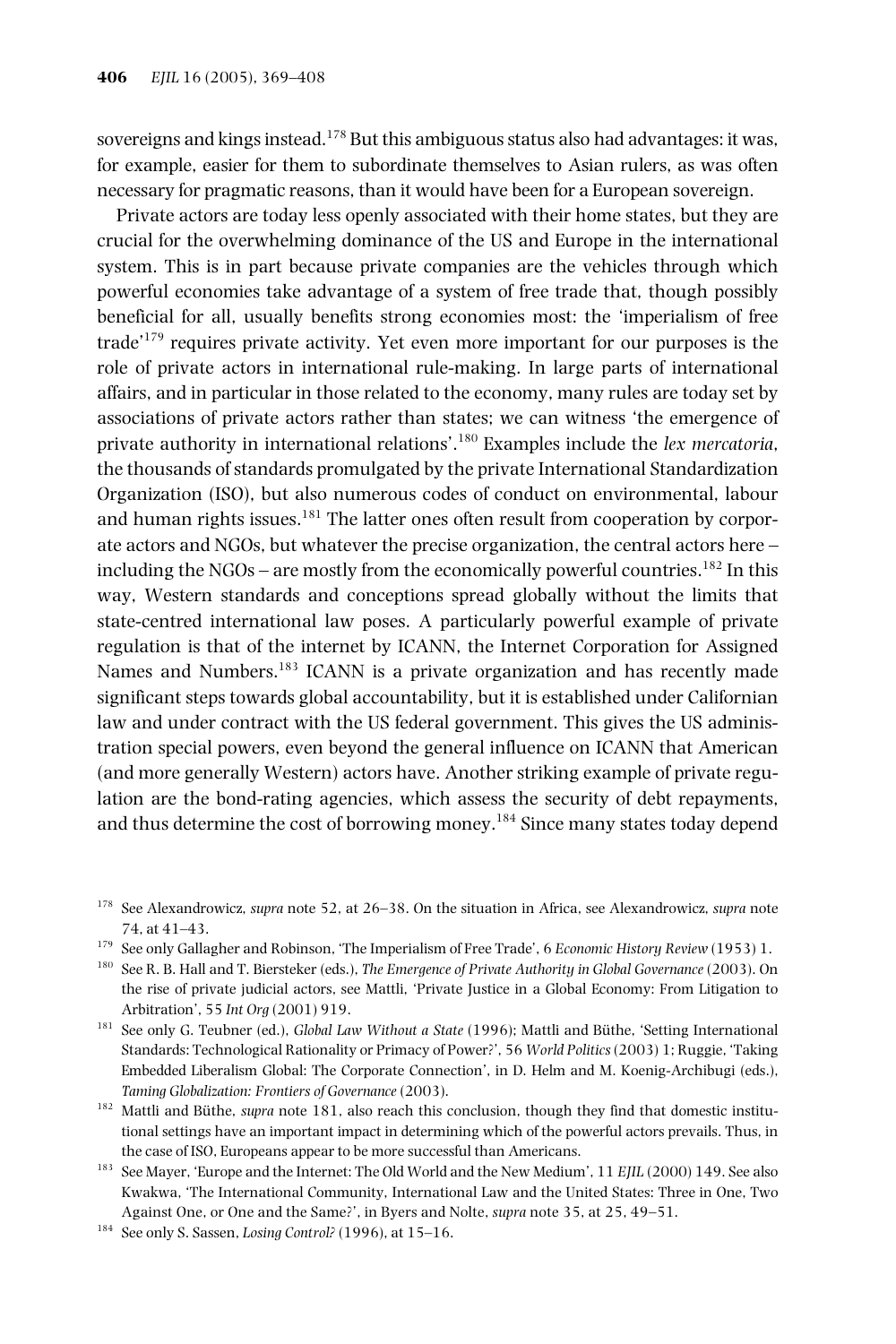on the ability to incur debt at reasonable cost, bond-rating agencies in fact set the parameters for government action, especially in economic matters, and thus perform regulatory functions over them. In this area, regulation is largely privatized – and is heavily dominated by American companies. The privatization of international rule thus often results in its Americanization (or at least Westernization), without the jurisdictional limits of state boundaries.

### **6 Conclusion**

Not merely a tool of power nor its counterpart, international law assumes an uneasy position in times of hegemony. As this article has sought to show, international law's relationship with dominant states is complex and multifaceted: sometimes it is instrumentalized, sometimes withdrawn from, most of the time reshaped, and often replaced with (or at least complemented by) domestic law. The legal order arising in situations of hegemony thus bears a structure quite dissimilar to that typically ascribed to international law: constantly under pressure, it tends to become softer and more hierarchical, and probably more fragmented; after all, the power differential translates very differently into different areas of the law. In the process, the sovereign equality of states is increasingly challenged: not only because its formality contrasts so starkly with the facts of international life, but also because even in formal terms, sovereign equality is more and more eroded, as the hegemon comes to occupy a position above the law, not under it. Yet characteristically, the international legal system resists that development; it insists on stability, equality and coherence, and dominant states thus often prefer other forms of international government, thereby creating a global legal order with a more limited role of international law as such.

This picture only sketches the broad framework in which the relationship between hegemony and international law is situated, and it allows for much variation. Moreover, so far it only represents a hypothesis with historical illustrations and is necessarily provisional. Much more detailed, contextual work is needed in order to gain a clear picture of this relationship in different historical periods, and only then will we be able to assess whether it is indeed characterized by the general patterns I have outlined. In this sense, this article is intended as a starting point for reflection and further research.

But insofar as the thesis advanced in this article bears theoretical and historical plausibility, it may also open up further avenues for thinking about international law. For example, it may open up space for critique: if dominant power typically works to soften international law, we may ask whether the current move towards soft law is indeed mainly due to the need for more efficient and flexible forms of law-making, or whether perhaps broader structural reasons play a more important role. Or, if broader rights to use force are regularly associated with a hegemonic situation, we may want to think twice before assessing the right to humanitarian intervention purely on humanitarian terms, just as we need to think twice before accepting that the British move to police the prohibition on the slave trade in the 19th century was merely part of a moral movement. Such a critique is, of course, not normatively